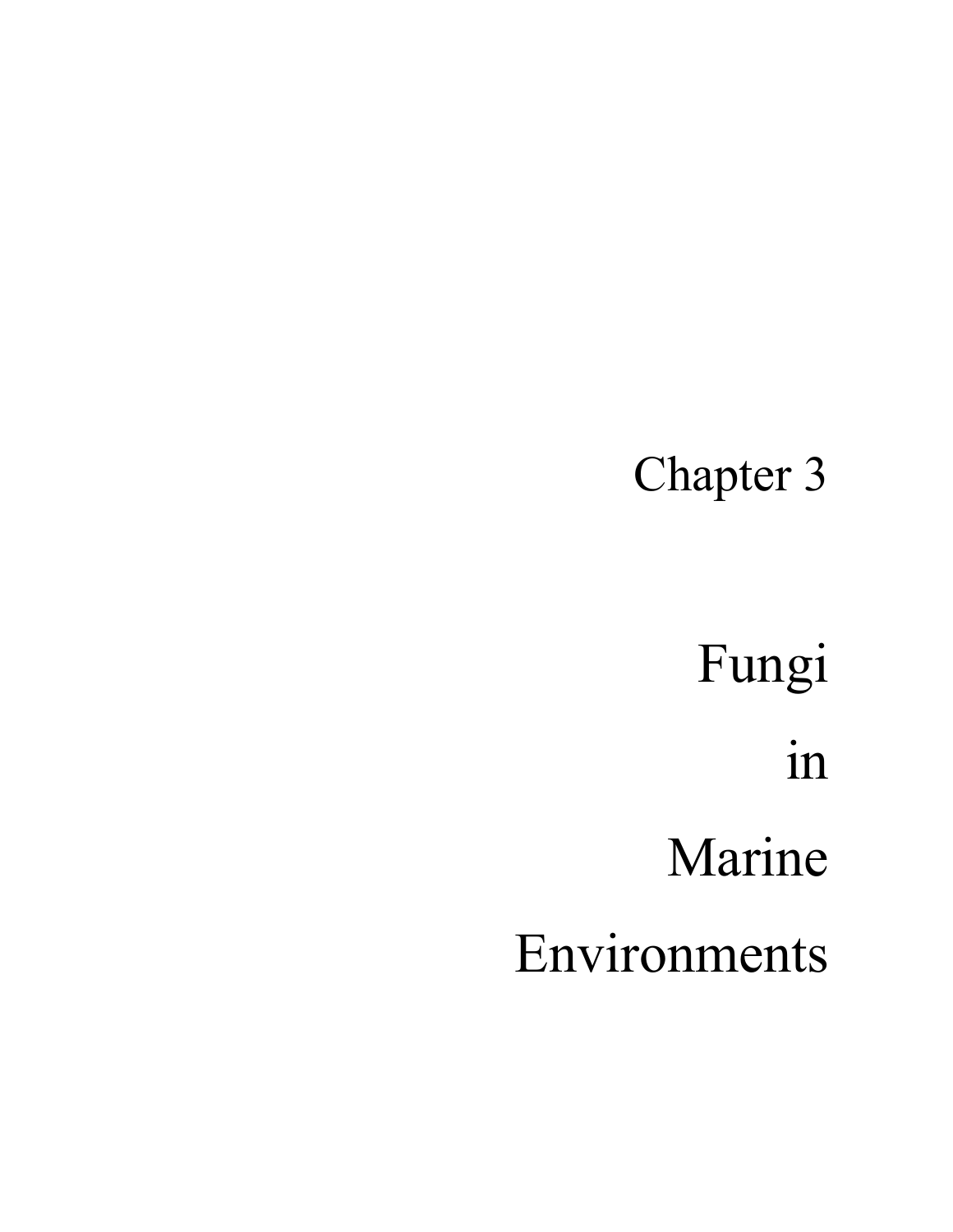From evidence inferred from molecular sequence data, it appears that eukaryotes and bacteria shared their last common ancestor around 2000 million years ago. Plants, animals and fungi then began to diverge from one another in the region of 1000 million years ago. The divergence of animals from fungi has been estimated at 965 million years ago. The oldest known fossilized fungal spores have been found in amber dating back to 225 millions of years ago. Fossilized fungal spores in sediments of around 50 - 60 million years old can be found with relative ease.

#### **Fig. 3.1 Geological time-line illustrating key events during fungal evolution, including structural and period data**



*Source: http://www.world-of-fungi.org/Mostly\_Mycology/Jon\_Dixon/fungi\_timeline.htm* 

Fossil evidence for eukaryotic organisms (presumably protists) dates back to about 2000 million years ago, and in spite of the existence of records of presence of only marine life at that time, the existence of true saprobic marine fungi was often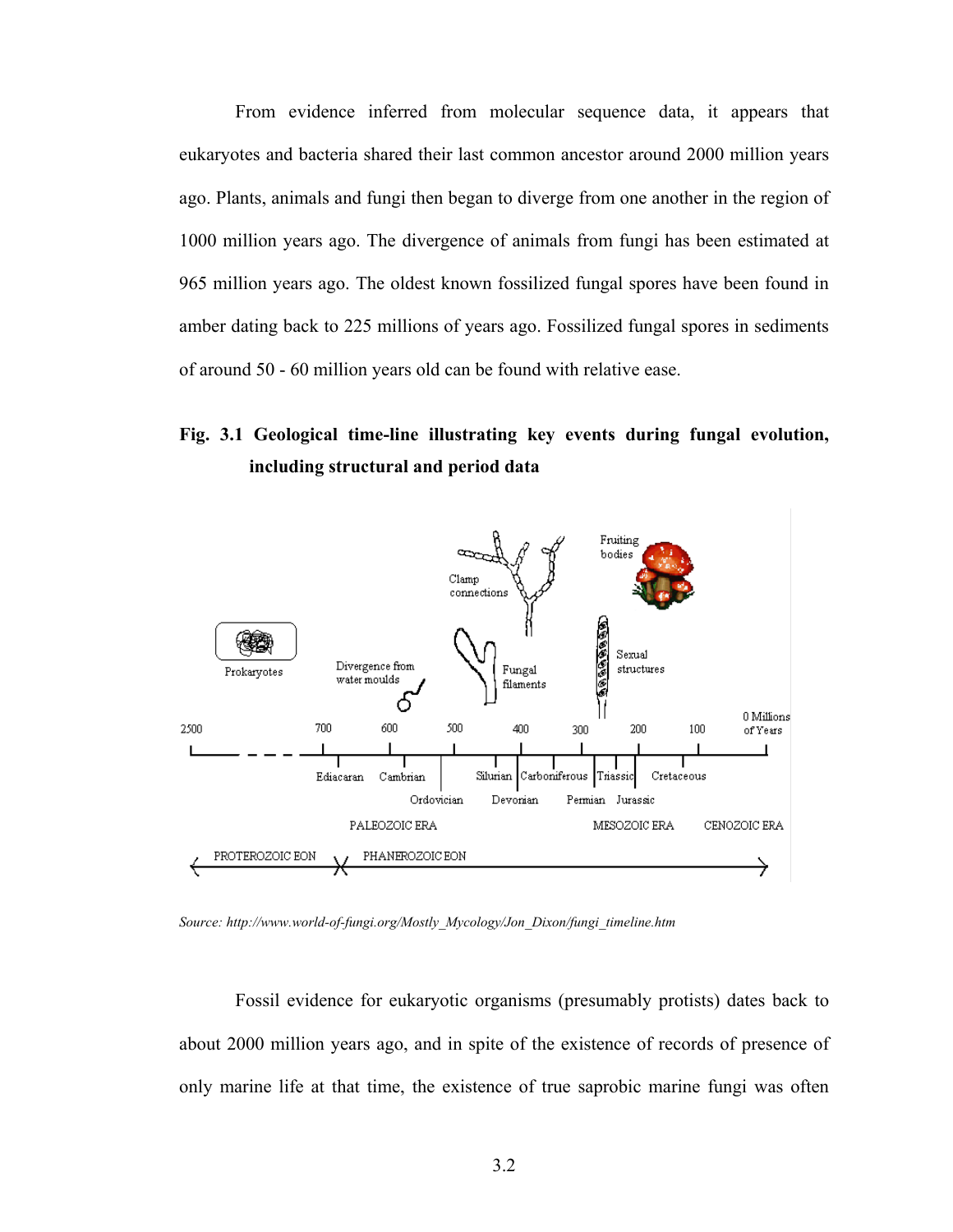questioned, for instance, by Bauch [1936], who wrote: "Saprobic Ascomycetes which play an important role in forest and soil in deterioration of organic material, especially of wood, appear to be completely absent in seawater". The first facultative marine fungus, *Phaeosphaeria typharum*, was described by Desmazières [1849] as *Sphaeria scirpicola* var. *typharum* from typha in freshwater. Durieu & Montagne [1869] discovered the first obligate marine fungus on the rhizomes of the sea grass, *Posidonia oceanica*, and marveled at the most remarkable life - style of *Sphaeria posidoniae* (*Halotthia posidoniae*), which spends all stages of its life-style at the bottom of the sea. One single publication influenced the development of marine mycology more than any other paper, namely, "Marine Fungi: Their Taxonomy and Biology" by Barghoorn & Linder [1944]. These authors demonstrated that there was an indigenous marine mycota, showing growth and reproduction on submerged wood after defined periods of time. This publication stimulated worldwide research in marine mycology. Johnson & Sparrow published the first monograph on marine mycology in 1961.

There have been various definitions of marine fungi in the literature. While some authors defined marine fungi based on their ability to grow at certain seawater concentrations [Johnson & Sparrow, 1961; Tubaki, 1969], other workers have determined the physiological requirements for the growth of marine fungi in sea water, or in particular concentrations of sodium chloride [Meyers, 1968; Jones & Jennings, 1964]. The most widely accepted definition for marine fungi is that of Kohlmeyer  $\&$ Kohlmeyer [1979], according to which *obligate marine fungi* are those that grow and sporulate exclusively in a marine or estuarine habitat; *while facultative marine fungi* are those from freshwater or terrestrial habitats able to grow and possibly also sporulate in the marine environment. They further suggest that a valid criterion for the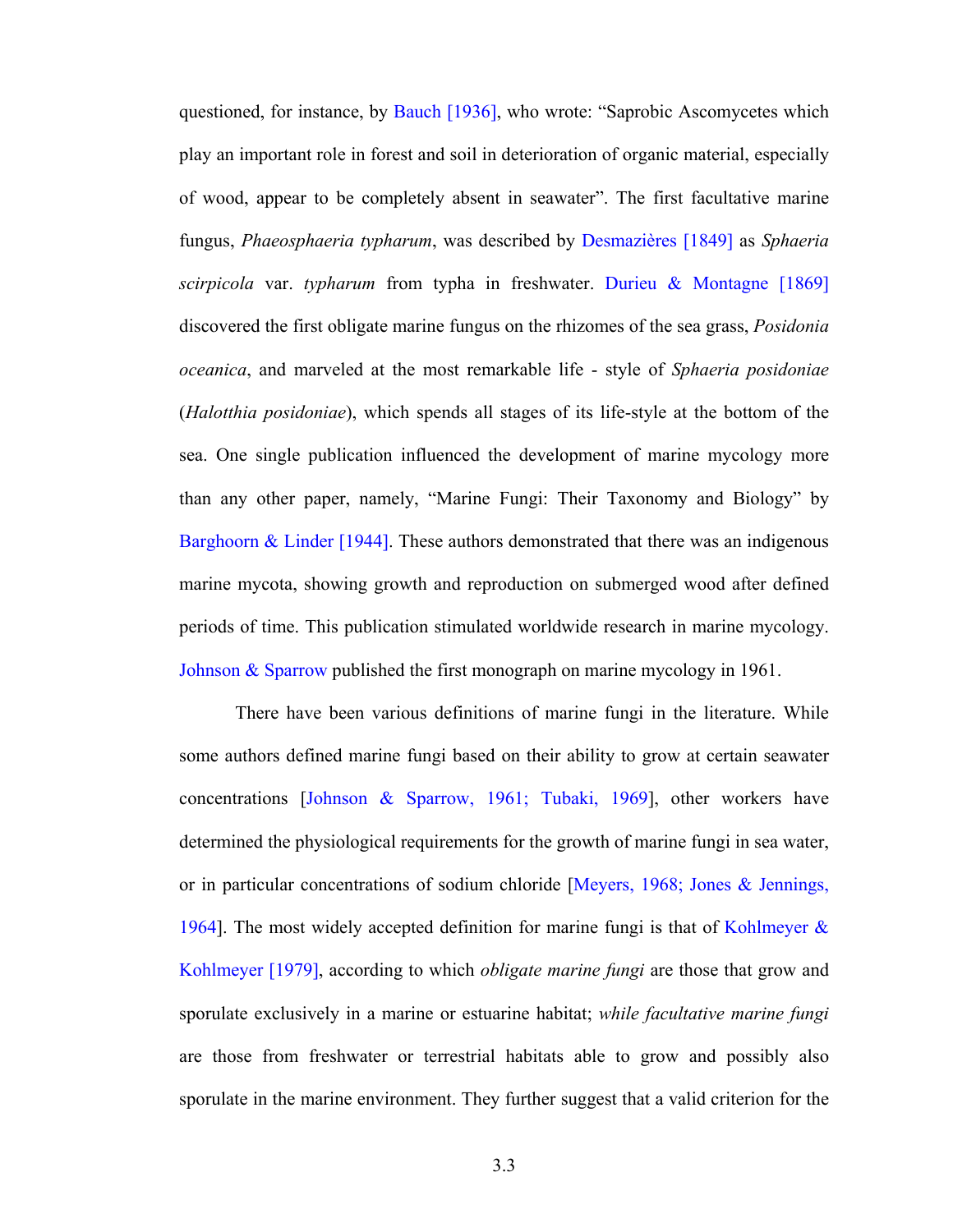definition of a marine fungus might be its ability to germinate and to form mycelium under natural marine conditions although such conditions may vary, depending on the species. Thus, marine fungi are not a taxonomically, but an ecologically and physiologically defined group.

The number of fungi described worldwide is estimated at around 70,000, but their total number may be as high as 1.5 million species. However, the share of marine fungi is a measly 1000 to 1500 only. Marine fungi comprise saprobic forms present in the open ocean waters (pelagic) and in bottom (benthic) zones. However, majority of the studies on marine fungi are related to forms occurring in various types of submerged materials in waters and sediments nearest to land, the neritic and littoral zones. Little knowledge exists of fungi present in oceanic deep waters and associated sediments.

 Most fungi found in marine habitats are microscopic. The largest ascocarps occur in *Amylocarpus encephaloides*, which do not exceed 3 mm. The basidiomycetes *Digitatispora marina* and *Nia vibrissa* have fruiting bodies 4 mm in length and 3 mm in diameter, respectively. This is because the marine environment doest not permit the development of large, fleshy fruiting bodies, because abrasion of waves and grains of sand does not allow formation of such structures.

Higher marine fungi occur as parasites on plants and animals, as symbionts in lichenoid associations with algae and as saprobes on dead organic material of plant or animal origin [Kohlmeyer & Kohlmeyer, 1979]. Fungi from coastal and marine ecosystems are neglected but contribute a significant part of marine biodiversity. Fungi in general are able to degrade a wide range of recalcitrant biological molecules and particularly in coastal ecosystems, fungal activity may be critical in the early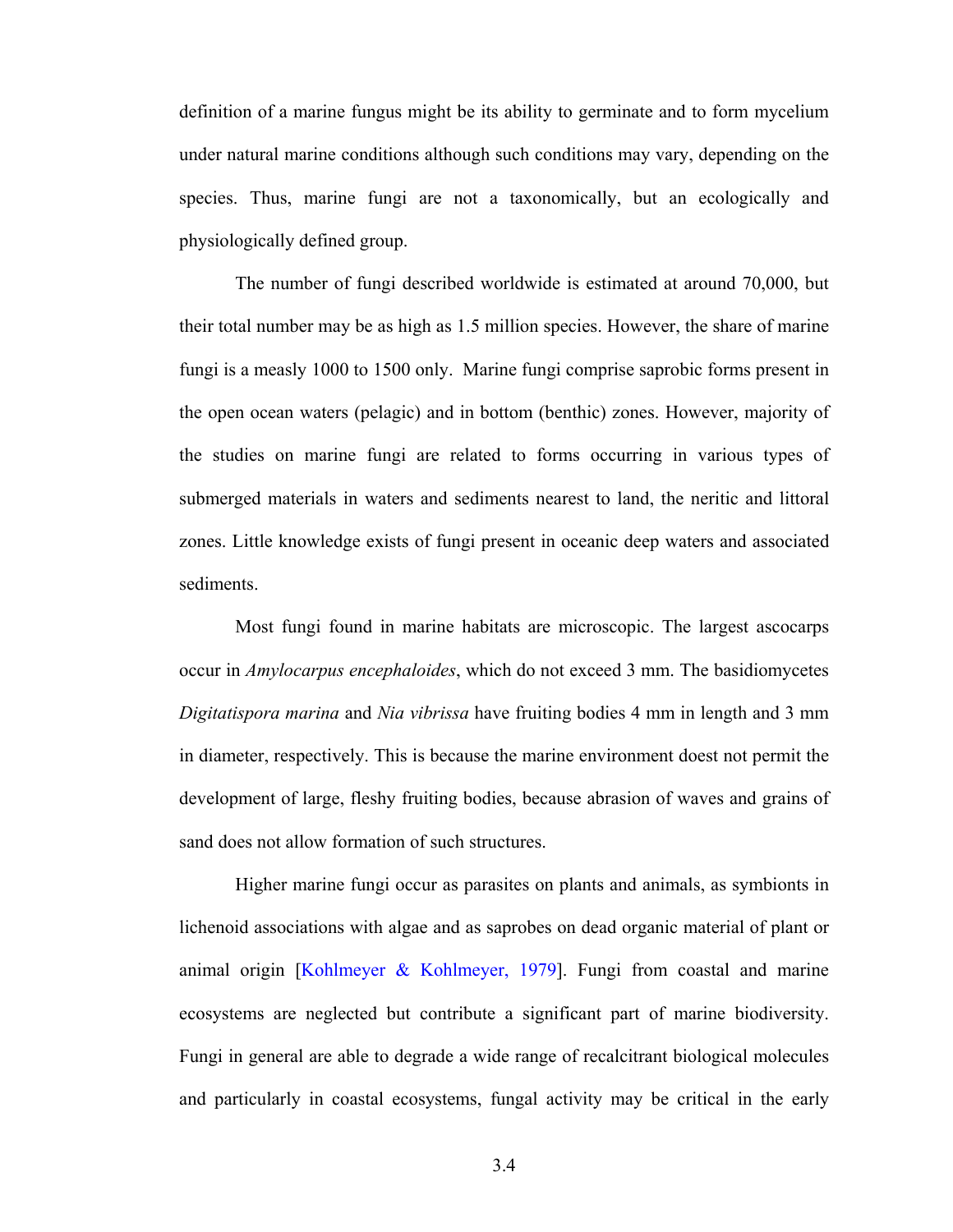stages of biodegradative pathways. Fungi in the marine environment have only been fully recognized since about 1960, and within the group, marine fungi have shown highest decadal indices (% increases in species number over a 10 year period). Between 1981 and 1991, Hawksworth [1991] calculated that marine fungi had the highest decadal index (49%) for any fungal group. Furthermore, Hawksworth put forward the opinion that less than 10% of fungal biodiversity has been discovered.

Higher marine fungi constitute Ascomycotina, Basidiomycotina and Deuteromycotina. Majority of them being ascomycetes, their spores show adaptation to the marine ecosystem through the production of appendages, which facilitate buoyancy in water, entrapment and adherence to substrates. Marine filamentous fungi have been reported on a variety of detritus: decaying wood, leaves, seaweeds, seagrasses, calcareous and chitinous substrates. Studies on marine fungi were initiated in the temperate parts of the world. Subsequently, tropical locations were the centres of interest to understand their abundance and diversity [Jones, 1993; Kohlmeyer & Kohlmeyer, 1979]. Tropical regions of Atlantic and Pacific Oceans were investigated more intensively than the Indian Ocean [Kohlmeyer & Kohlmeyer, 1979].

 Fungi were not the object of serious biogeographical studies until 1980s [Pirozynski & Walker, 1983]. Early workers concentrated primarily on fungal distributions, producing long lists of fungi collected from particular localities or regions around the globe. Although abundant, accurate distribution data were a prerequisite to biogeographical analyses, such listings of fungi from particular geographic localities were not in themselves biogeographical studies. The earliest study to consider fungal distribution in any real ecological sense was that of Fries [1857]. Fries considered "heat and humidity" as the determiners of global distribution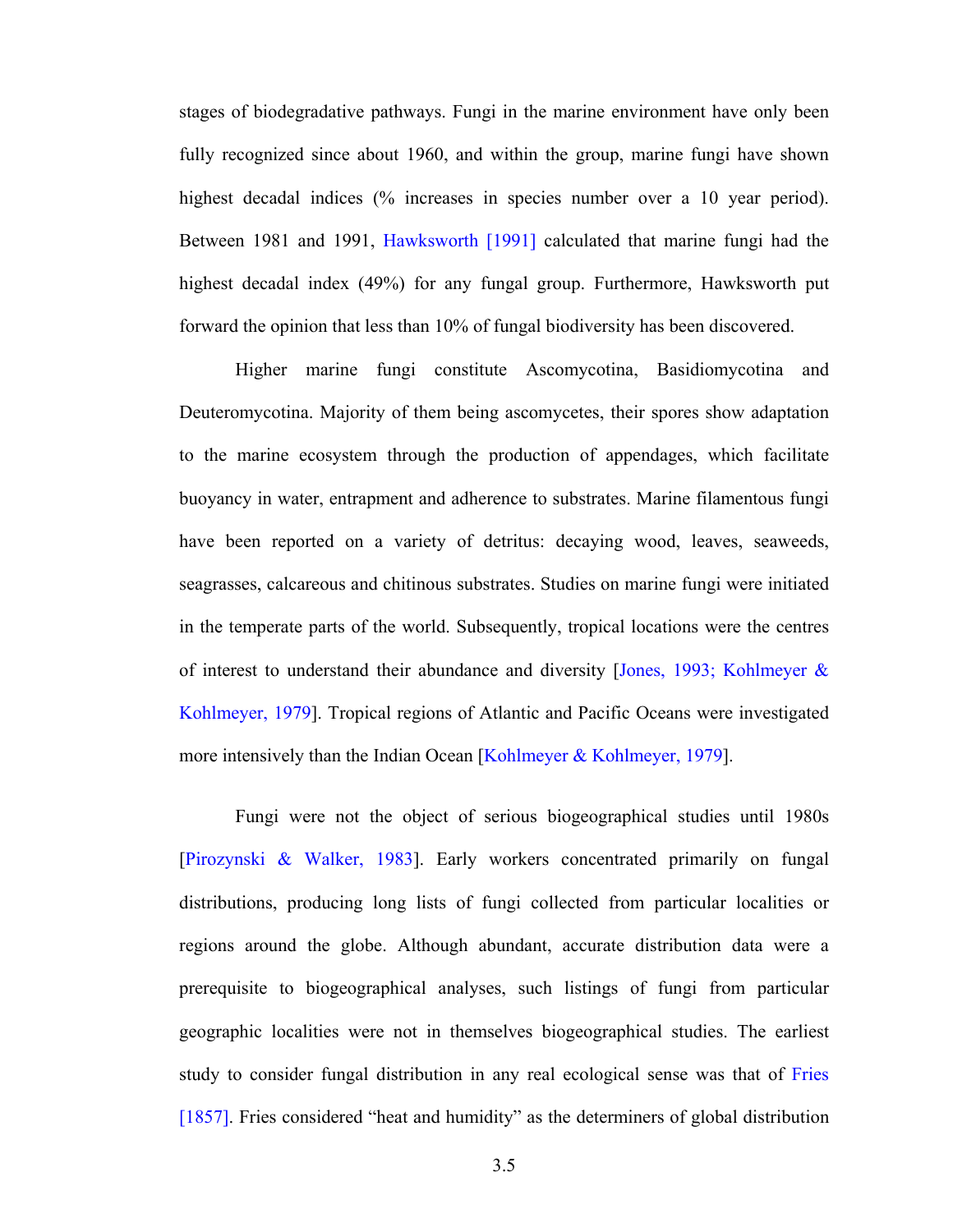patterns and suggested that differences in fungal distribution were caused by variations in the amount of atmospheric moisture and rain. He divided the whole environment in two environments for fungaceous growth as temperate and tropical zone. The largest group of filamentous fungi is the Ascomycetes, which produce sexual spores within an ascus. The filamentous Basidiomycetes have sexual spores borne externally on a basidium, with only three species described from the marine environment [Kohlmeyer & Kohlmeyer, 1971]. The filamentous Deuteromycetes are imperfect fungi, and most of them are presumably asexual forms of the Ascomycetes.

The filamentous fungi have been recovered from a variety of materials in the sea. They appear to be associated with decomposing algal and plant tissues including the intertidal and benthic algae, seagrasses and mangroves as well as a wide variety of cellulosic materials from land, such as driftwood, pinecones, and leaves. Certain aquatic fungi from freshwater streams have processes on their spores that enable them to be preferentially concentrated in foam [Ingold, 1973]. Similar ecological observations on the spores of marine species from sandy habitats (arenicolous fungi) have been made by Kohlmeyer [1966]. Calcium carbonate deposits are often and apparently actively reworked by filaments of the boring fungi [Kohlmeyer, 1969], which are more widespread and abundant than the endolithic algae.

Filamentous fungi, especially those growing on plant materials, attract animal predators and are important in the food chain. The fungal mycelium of Ascomycetes and Deuteromycetes growing on cellulosic debris is able to support the requirements for growth and reproduction of one species of nematode [Meyers *et al*., 1964], and to attract the gravid females of another species of nematode [Meyers & Hopper, 1966].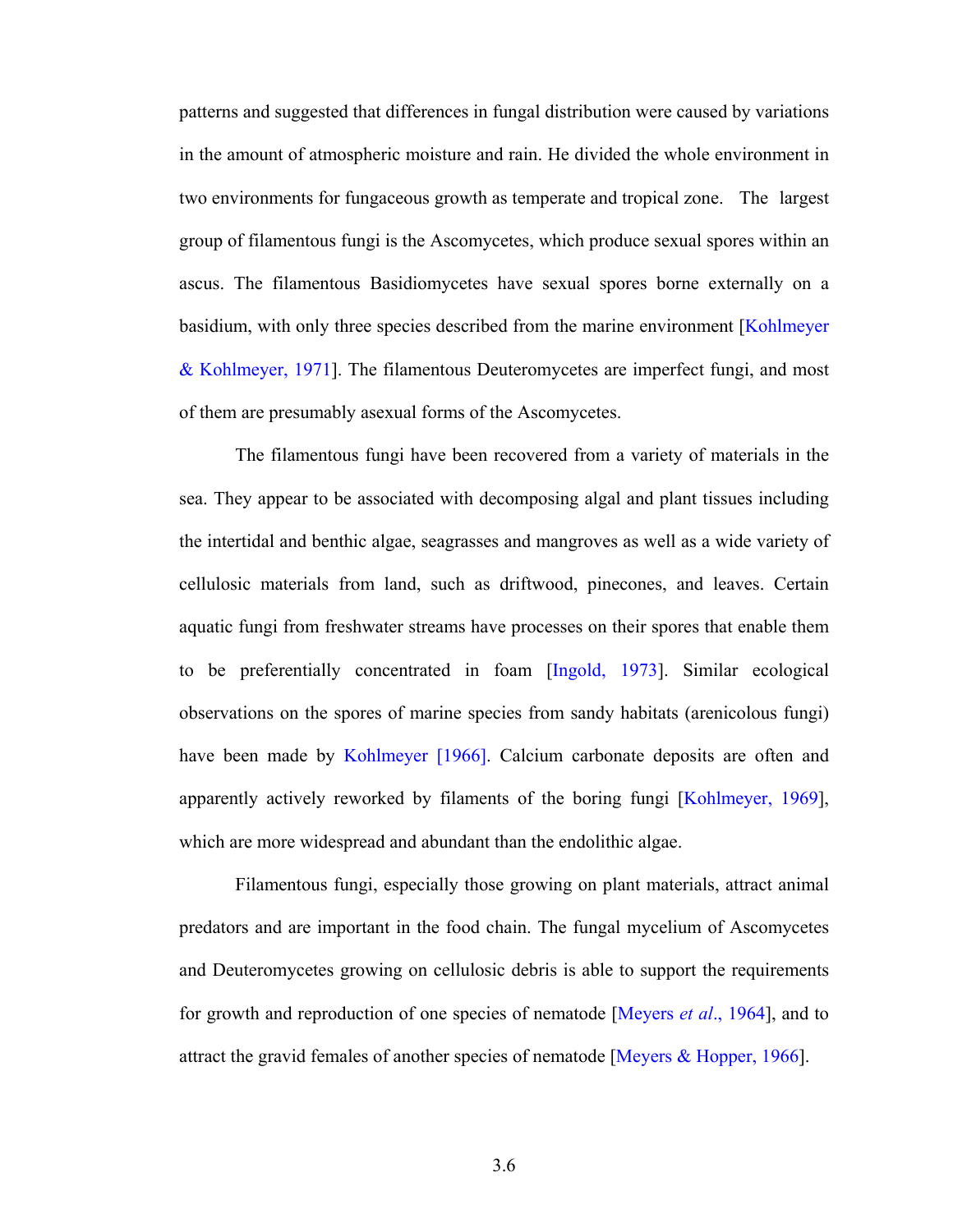The commonest habitat for marine fungi is submerged wood, as suggested by all the studies, during the early years of marine fungi, i.e. in 1960s. Ascomycetes, often forming uniquely appendaged spores [Kohlmeyer, 1961], and dematiaceous Fungi Imperfecti predominate. Doguet [1962] found a hemibasidiomycetes on submerged wood, the first record of a saprobic representative of this class in a strictly marine environment. Wood either placed in sea water as panels [Johnson & Sparrow, 1961] or as structural material such as pilings, also becomes inhabited by fungi that are not normally considered part of the marine biota.

Calcareous shells comprise one of the major habitats for colonization by fungi in the sea [Kohlmeyer & Kohlmeyer, 1979; Raghukumar *et al*., 1992]. Endolithic fungi, growing within such calcareous shells have been reported from intertidal beaches [Porter & Zebrowski, 1937; Cavaliere & Alberte, 1970; Kohlmeyer, 1969], coral rocks [Kohlmeyer & Volkmann-Kohlmeyer, 1987; 1989] and also live corals [Kendrick *et al*., 1981; Ravindran *et al*., 2001].

Extensive fungal borings of calcareous sediments of biological origin has been reported from all over the world [Perkins & Halsey, 1971; Rooney & Perkins, 1972; Perkins & Tsentas, 1976]. But very few experiments were carried out in order to understand the role of endolithic fungi in mineralization of calcium carbonate. Raghukumar *et al*. [1992] first reported isolation and quantification of fungi from the calcareous animal shells collected from various depths in the Bay of Bengal, the deepest being 860 m.

In this study, the fungal diversity and it's role in the deep-sea sediments of the Central Indian Basin, the tropical zone has been reported.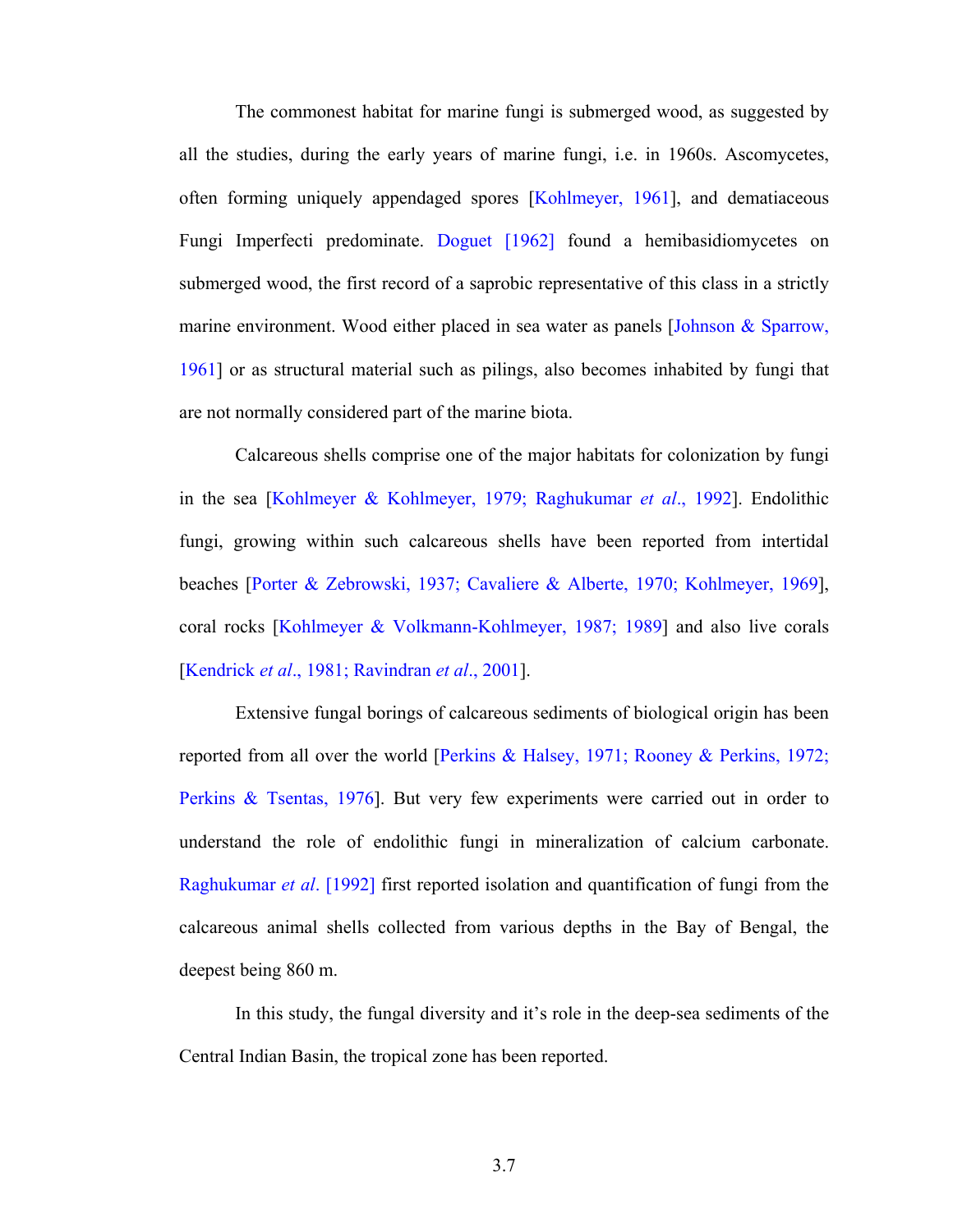## Chapter 4

# Fungal Diversity in Deep-sea Sediments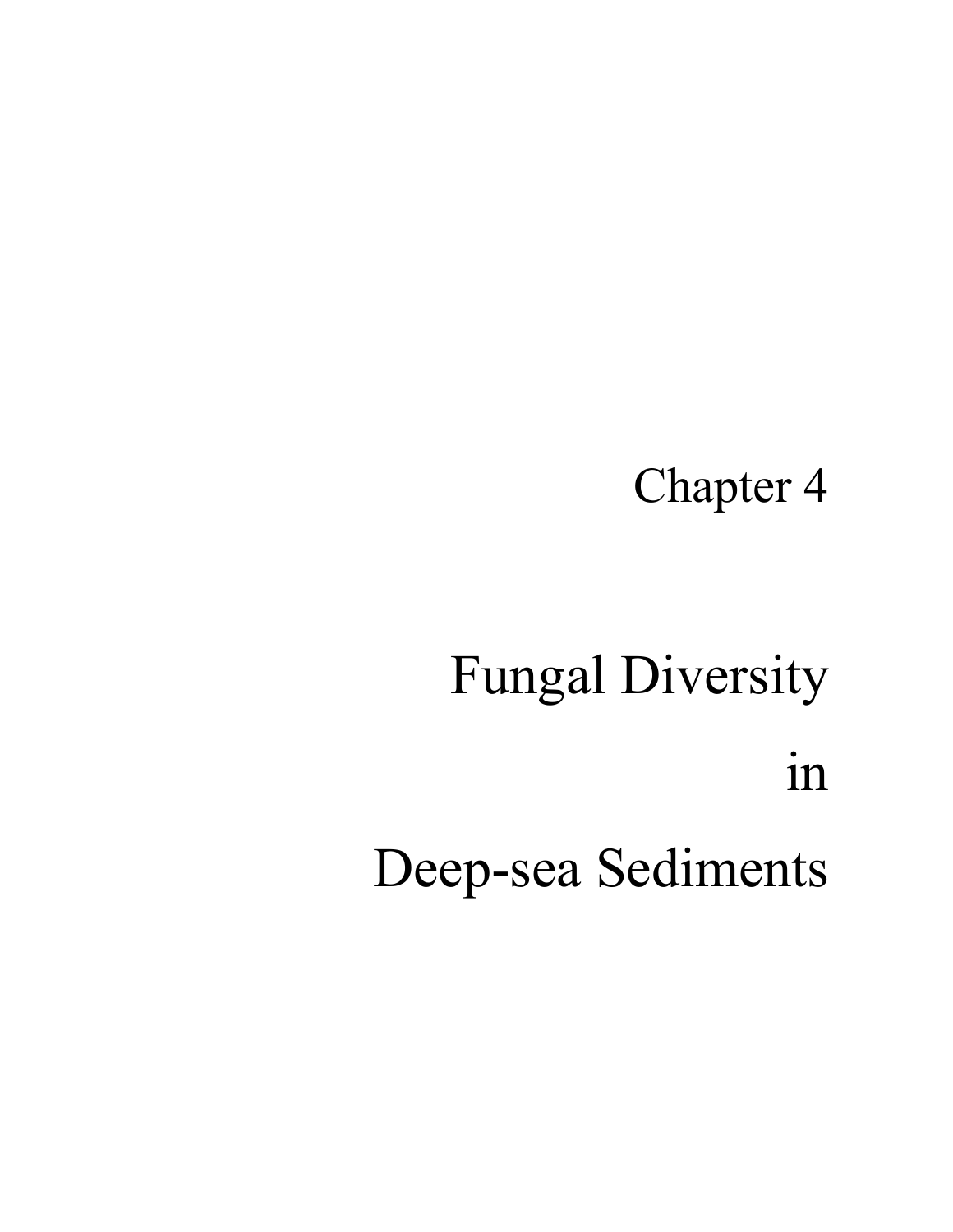#### **4.1 Introduction**

Presence of fungi in oceanic waters and deep-sea have been sporadically reported in the past. Presence of fungi in shells collected from deep-sea waters of 4610m depth [Höhnk, 1961 & 1969] was the first report on deep-sea fungi. This was followed by isolation of fungi from water samples collected from subtropical Atlantic Ocean, from surface to 4500 m depth using sterile van Dorn bags or Niskin samplers [Roth *et al*, 1964]. Deep-sea fungi were obtained by directly submerging wooden panels at 1615-5315 m depth [Kohlmeyer, 1977]. These fungi were not cultured and only preserved specimens are available [Kohlmeyer & Kohlmeyer, 1979]. Four of these fungi were found growing on wooden panels and one on chitin of hydrozoa (Table 4.1). Mycelial fungi growing inside shells of mollusks at 4830 m depth in the Atlantic were documented [Poulicek *et al*, 1986]. A study spanning over 10 years showed a distinct succession pattern of fungi as endolithic community in molluskan shells [Poulicek *et al*, 1988]. Several filamentous fungi were isolated from surfacesterilized calcareous fragments collected from 300-860 m depth in the Bay of Bengal [Raghukumar *et al*, 1992]. These fungi were isolated using 1/5 diluted malt extract medium prepared with seawater. It was observed, "tests for the tolerance of high pressures and low temperatures can indicate whether the isolated fungal species are indigenous deep-sea forms or aliens from other habitats" [Kohlmeyer & Kohlmeyer, 1979]. In accordance, it was demonstrated that conidia of *Aspergillus restrictus* isolated from the calcareous sediments germinated at 30 MPa pressure in Czapek-Dox medium and on shells suspended in seawater [Raghukumar & Raghukumar, 1998]. Detection of fungal filaments in formalin-preserved calcareous fragments obtained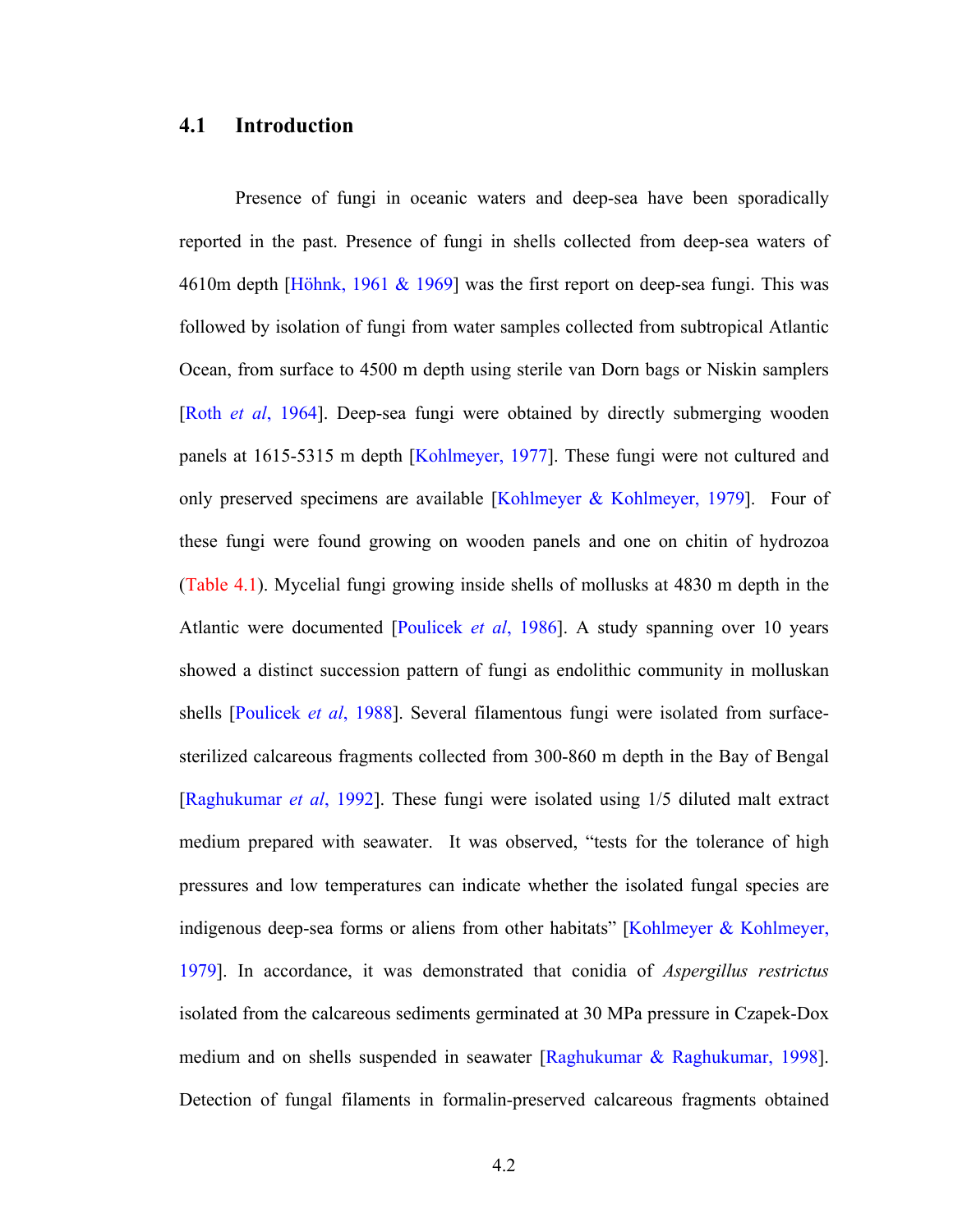from 965 m depth in the Arabian Sea further confirmed that they were actively growing in these shells. These calcareous fragments were treated with EDTA to dissolve the calcium carbonate and subsequently stained with the fluorescent brightner Calcofluor to visualize fungal filaments under the epifluorescence microscope [Raghukumar & Raghukumar, 1998]. Calcofluor was originally used to detect fungal infections of phytoplankton in natural waters [Müller & Sengbusch, 1983]. The marine yeasts, *Debaryomyces hansenii, Rhodotorula rubra* and *Rhodosporidium*  sphaerocarpum were cultured at temperatures from  $7^{\circ}$  to  $34^{\circ}$ C and pressures from 0.1

| <b>Fungi reported</b>                 | <b>Source</b>      | Depth $(m)$ &<br>Location | Reference                         | <b>Remarks</b>                 |  |  |
|---------------------------------------|--------------------|---------------------------|-----------------------------------|--------------------------------|--|--|
| Abyssomyces<br>hydrozoicus            | Hydrozoa<br>chitin | 631-641,<br>Atlantic      |                                   |                                |  |  |
| <b>Bathyascus</b><br>vermisporus      |                    | 1615 & 1720,<br>Pacific   |                                   |                                |  |  |
| <i><b>Oceanitis</b></i><br>scuticella |                    | 3975,<br>Atlantic         | Kohlmeyer &<br>Kohlmeyer,<br>1974 | Only<br>preserved<br>specimens |  |  |
| Allescheriella<br>bathygena           | Wood               | 1720                      |                                   |                                |  |  |
| Periconia abyssa                      |                    | 3975 & 5315,<br>Atlantic  |                                   |                                |  |  |
| Aureobasidium<br>pullulans            |                    |                           |                                   |                                |  |  |
| Cladosporium<br>spp.                  |                    |                           |                                   |                                |  |  |
| Alternaria spp.                       | Water              | 1000-4500,<br>subtropical | Roth et al.,                      | Colony<br>Forming Units        |  |  |
| Aspergillus<br>sydowii                |                    | Atlantic                  | 1964                              | (CFU)                          |  |  |
| Nigrospora spp.                       |                    |                           |                                   |                                |  |  |
| Penicillium<br>solitum                |                    |                           |                                   |                                |  |  |

**Table 4.1 Fungi reported or isolated from deep-sea sources**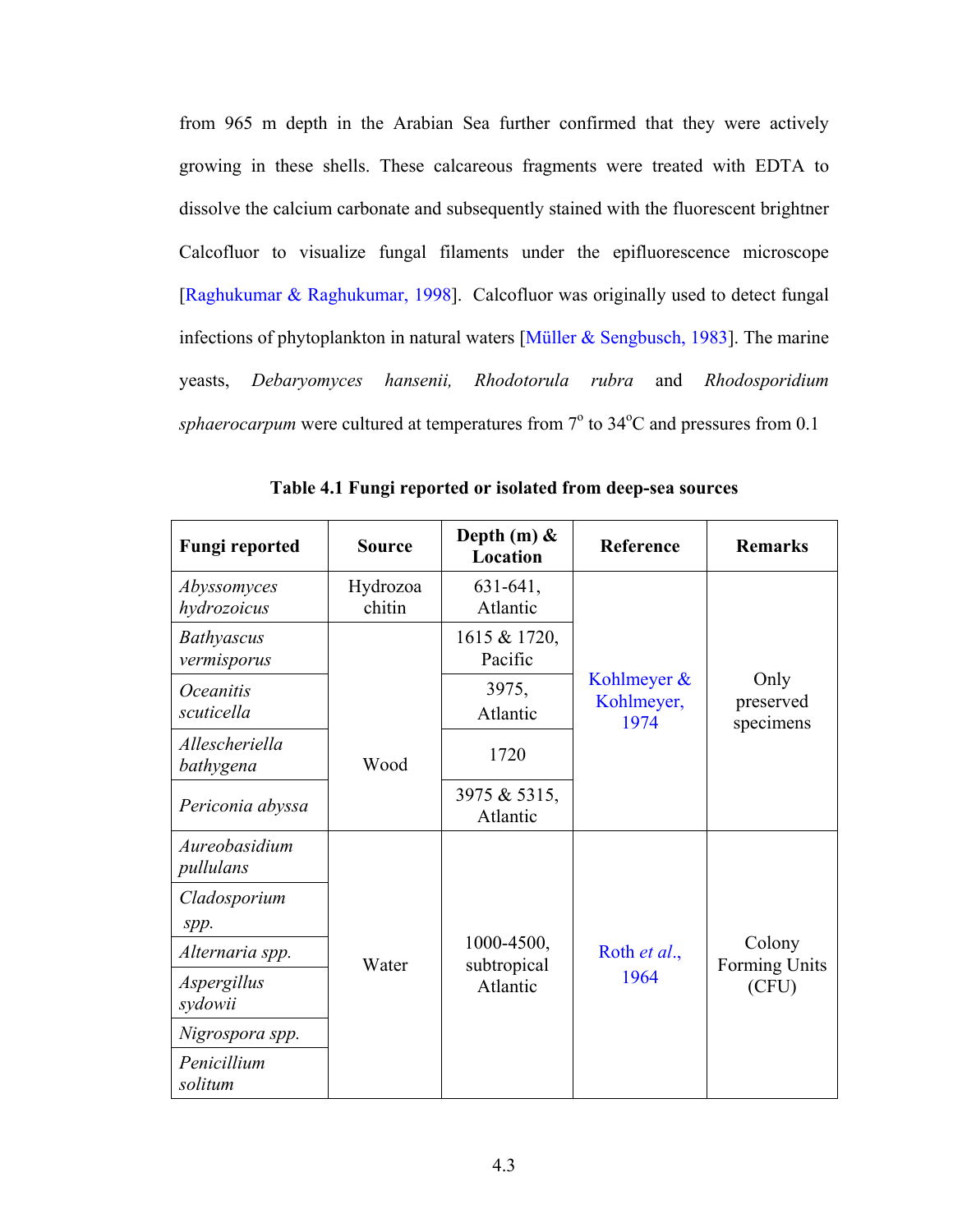| Aspergillus ustus                   |                      |                                     |                            |            |  |
|-------------------------------------|----------------------|-------------------------------------|----------------------------|------------|--|
| Penicillium<br>citrinum             |                      |                                     |                            |            |  |
| Cladosporium sp.                    |                      |                                     |                            |            |  |
| Scopulariopsis sp.                  |                      |                                     |                            |            |  |
| Non-sporulating<br>fungus           | Calcareous<br>shells | 965,<br>Bay of Bengal               | Raghukumar et<br>al., 1992 | <b>CFU</b> |  |
| Aspergillus<br>fumigatus            |                      |                                     |                            |            |  |
| Cladosporium<br>herbarum            |                      |                                     |                            |            |  |
| Rhodotorula<br>mucilaginosa         | Sediments            | 10500,                              | Takami et al.,             | In culture |  |
| Penicillium<br>lagena               |                      | Mariana<br>Trench                   | 1999                       |            |  |
| Gymnascella<br>marismortui          | Water                | Depth not<br>mentioned,<br>Dead Sea | Buchalo et al.,            | In culture |  |
| Phoma pomorum                       |                      | Depth not                           | 1997                       |            |  |
| Penicillium<br>westlingii           | Water                | mentioned,<br>Dead Sea              |                            | In culture |  |
| Aspergillus<br>sydowii              | Sediments            | 5100,                               | Raghukumar et              |            |  |
| Non-sporulating<br>unidentified sp. |                      | Central Indian<br>Ocean             | al., 2004                  | In culture |  |
| Aspergillus sp.                     |                      |                                     |                            |            |  |
| Aspergillus<br>terreus              |                      |                                     |                            |            |  |
| A. restrictus                       |                      |                                     |                            |            |  |
| A. sydowii                          |                      |                                     |                            |            |  |
| Penicillium sp.                     |                      | ~1000,                              |                            |            |  |
| Cladosporium sp.                    | Sediments            | Central Indian                      | Damare et al.,             | <b>CFU</b> |  |
| Curvularia sp.                      |                      | <b>Basin</b>                        | 2006                       |            |  |
| Fusarium sp.                        |                      |                                     |                            |            |  |
| Non-Sporulating<br>fungi            |                      |                                     |                            |            |  |
| Unidentified fungi                  |                      |                                     |                            |            |  |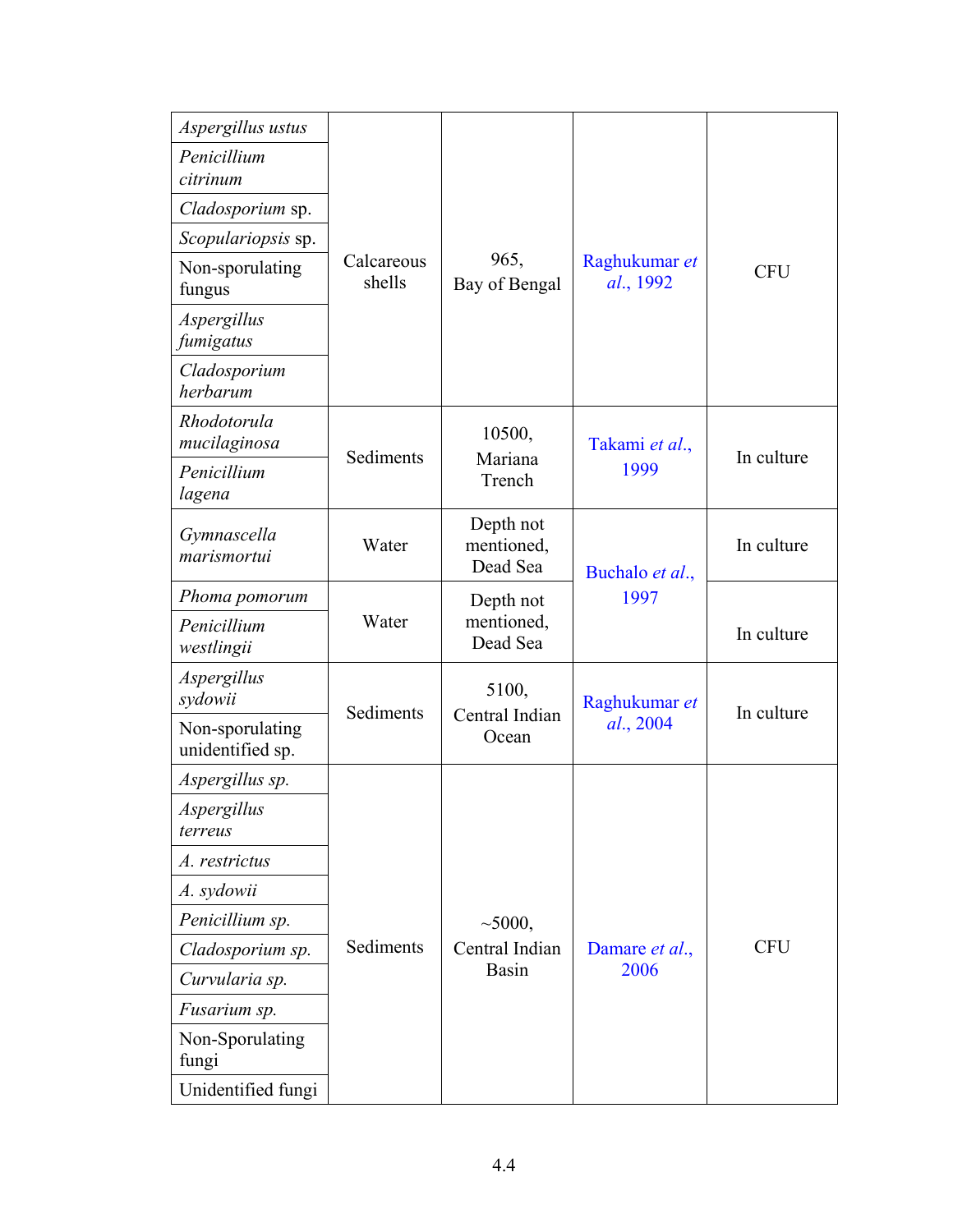to 80 MPa [Lorenz & Molitoris, 1997]. Germination of fungal spores under simulated deep-sea conditions of low temperature and elevated hydrostatic pressures was also demonstrated [Zaunstöck & Molitoris, 1995]. Fungi have been retrieved from a depth of 10,500 m sediment samples from the Mariana Trench in the Pacific Ocean [Takami *et al*, 1997]. Sequences belonging to fungi have been reported from the aphotic zone at 250-3000 m depth in the Antarctic polar front [Lopez-Garcia *et al*, 2001]. These reports were based on direct amplification of small-subunit ribosomal RNA genes from water.

 Recently, isolation and direct detection of fungi was reported from deep-sea sediments in the Chagos Trench in the Indian Ocean at a depth of 5900 m [Raghukumar *et al*, 2004]. The age of the sediments from which fungi were isolated and detected was estimated to range from >0.18 to 0.43 million years, being the oldest recoded age for recovery of culturable fungi. Fungal hyphae could not be detected by bright field microscopy but were visible by epifluorescence microscopy. The relation between sediment particles and fungal hyphae was clear when viewed under the combination of bright field and epifluorescence light. These studies indicated that presence of fungi in deep-sea sediments might have gone undetected by conventional microscopy. This chronology of the events in the research methodologies and strategies clearly indicates the increasing attention being paid to the presence of fungi in deep-sea.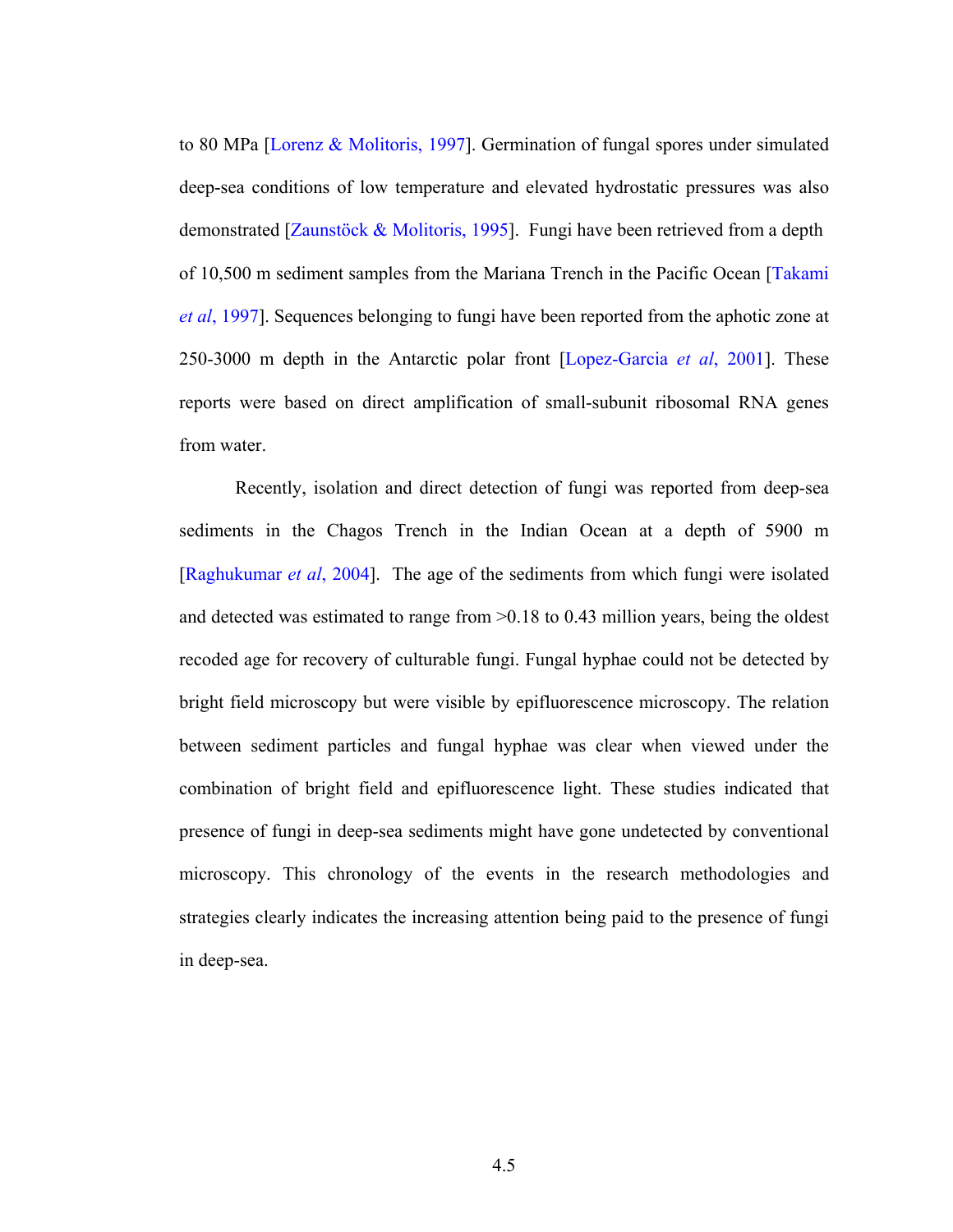#### **4.1.1 Differentiation of fungal isolates based on molecular methods**

Presently, along with the classical morphological and/or biochemical methods, DNA based molecular methods are increasingly used to describe the diversity of organisms. Until the beginning of 1980s, when molecular techniques enabling direct analysis of genome variability developed, methods for identification and classification of microorganisms were based mainly on phenotypic traits [Paffetti *et al*, 1995]. Molecular techniques that have been applied for identification and taxonomic studies of fungi include cDNA/cDNA reassociation [Vaughan-Martini & Kurtzman, 1985], karyotyping with pulse field electrophoresis [Johnston & Mortimer, 1986; Casey *et al*, 1988; Bidonne *et al*, 1992; Naumov *et al*, 1992; Vaughan-Martini *et al*, 1993], restriction fragment length polymorphism (RFLP) [Pederson, 1986; Degrè *et al*, 1989], sequencing of ribosomal RNA [Kurtzman & Robnett, 1991], restriction enzyme analysis (REA) of genomic DNA [Barberio *et al*, 1994] and random amplification of polymorphic DNA [Welsh & McClelland, 1990; Williams *et al*, 1990].

#### **4.1.1.1 RAPD**

 RAPD stands for random amplification of polymorphic DNA. It is a type of PCR reaction, but the segments of DNA that are amplified are random. Variation within species can be assayed using this method [Welsh & McClelland, 1990; Williams *et al*, 1990]. In lower eucaryotes, RAPD has led to the distinction between species and /or strains in several fungi such as *Neurospora crassa* [Welsh & McClelland, 1990], *Candida albicans* [Bostock *et al*, 1993], *Metarhizium* and *Beauveria* [Bidochka *et al*, 1994].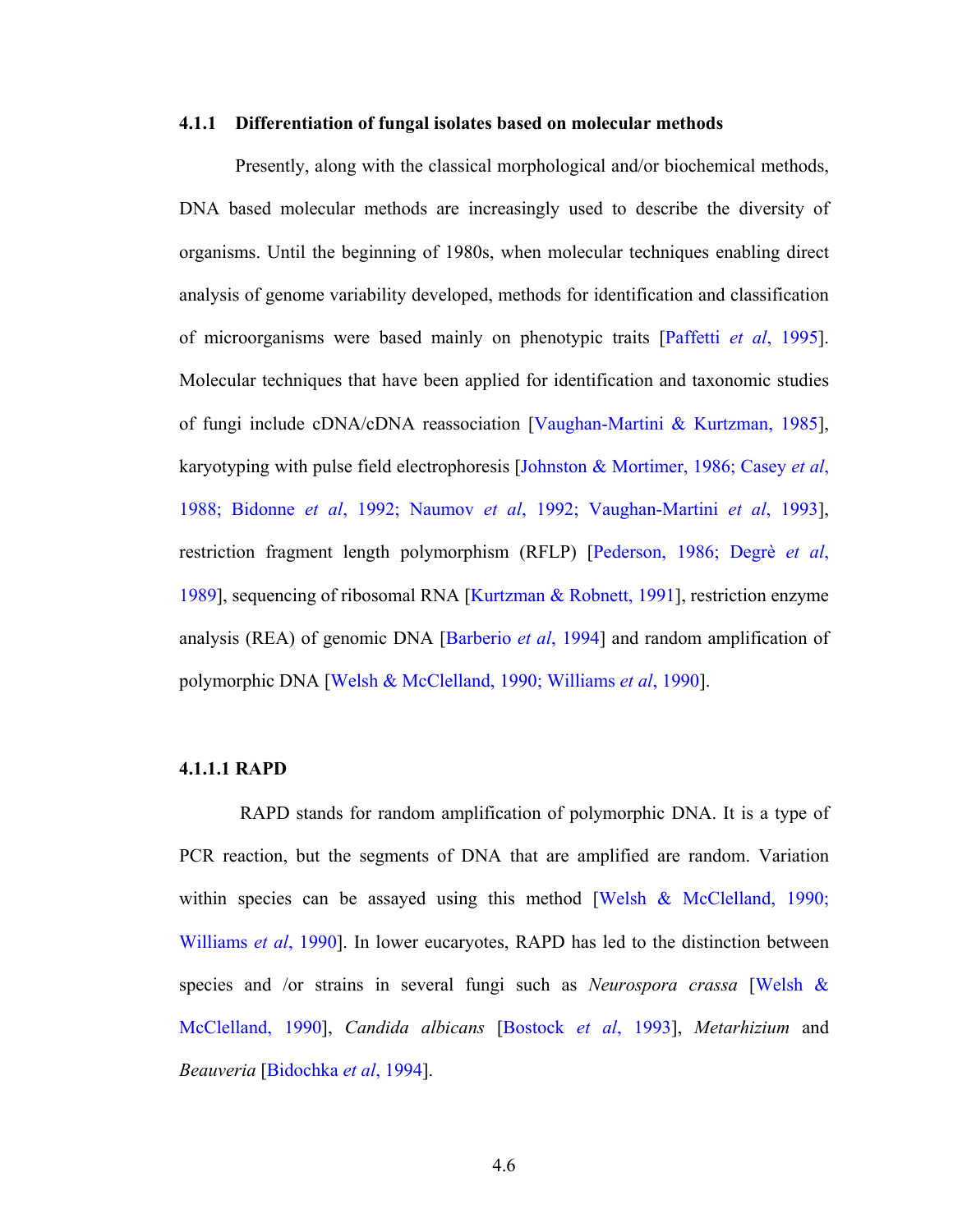In this technique, 'arbitrary' or 'random' short oligonucleotide primers, targeting unknown sequences in the genome are used to generate amplification products that often show size polymorphisms within species. RAPD analysis offers the possibility of creating polymorphisms without any prior knowledge of the DNA sequences of the organism investigated. The patterns produced are highly polymorphic, allowing discrimination between isolates of a species if sufficient numbers of primers are screened. The method is fast and economic for screening large number of isolates. However it has a big drawback of reproducibility. The reproducibility within a laboratory is usually satisfactory. However, inter-laboratory comparison of RAPD patterns may not always be applicable since the RAPD patterns can be influenced by many technical factors like thermocycler, the type of Taq polymerase, source of primers, etc.

#### **4.1.1.2 RFLP**

 Restriction Fragment Length Polymorphism (RFLP) is a technique in which organisms may be differentiated by analysis of patterns derived from cleavage of their DNA. If two organisms differ in the distance between sites of cleavage of a particular restriction endonuclease, the length of the fragments produced will differ when the DNA is digested with a restriction enzyme. The similarity of the patterns generated can be used to compare species and also strains.

 Restriction endonucleases used in this, are the enzymes that cleave DNA molecules at specific nucleotide sequences depending on the particular enzyme used. Enzyme recognition sites are usually 4 to 6 base pairs in length. Generally, the shorter the recognition sequence, the greater the number of fragments generated. If molecules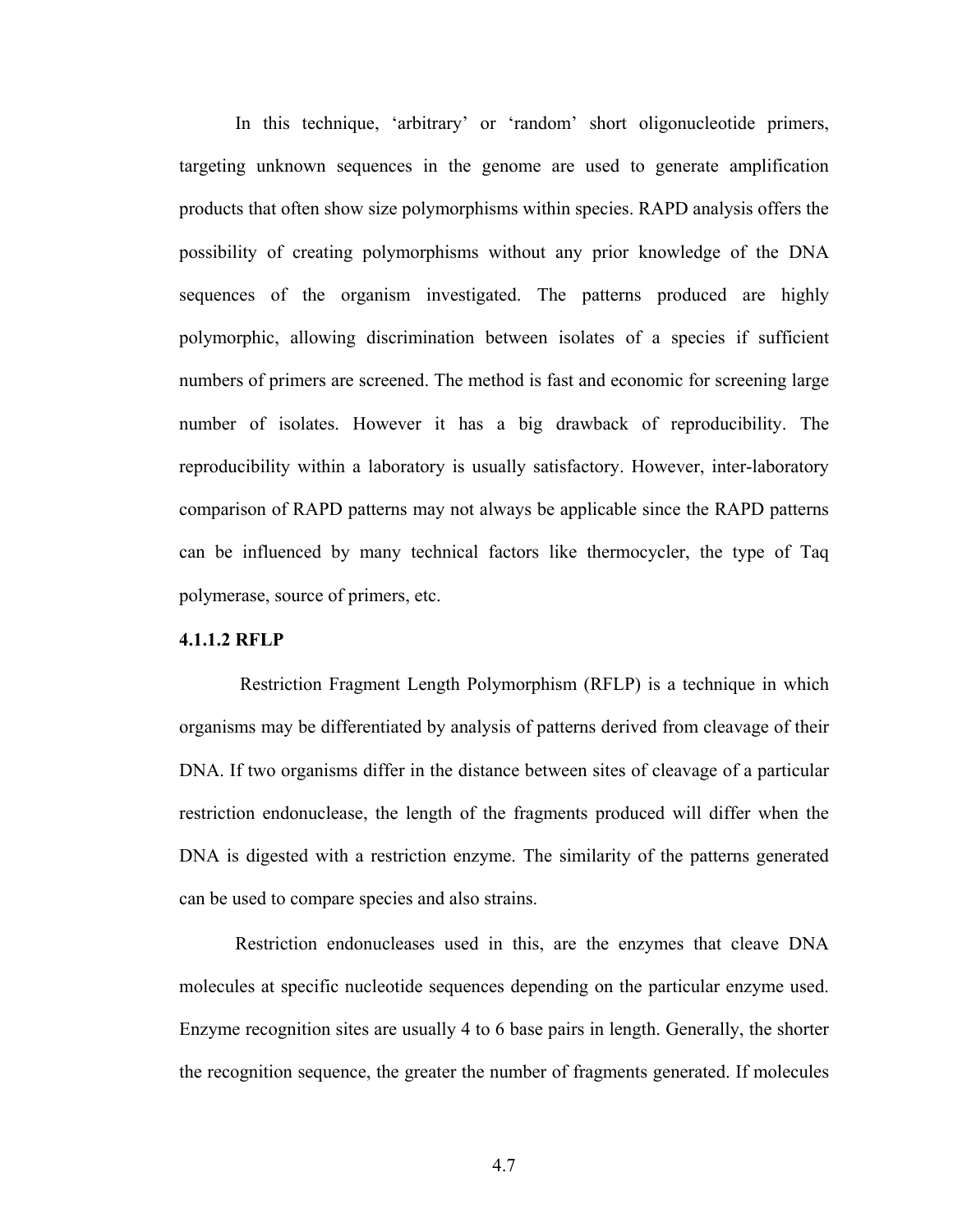differ in nucleotide sequence, fragments of different sizes may be generated. The fragments can be separated by gel electrophoresis. Restriction enzymes are isolated from a wide variety of bacterial genera and are thought to be part of the cell's defense against invading bacterial viruses. These enzymes are named by using the first letter of the genus, the first two letters of the species, and the order of discovery.

#### **4.1.1.3 PCR – RFLP**

 PCR-RFLP makes use of both the PCR as well as RFLP techniques. RFLP for the genomic DNA requires the isolation of large amounts of purified DNA. With PCR it becomes possible to analyze specific sequences from small amounts of biomass. PCR can be performed on crude DNA extracts with a pair of region-specific primers. Variation of the amplified fragment can be further analyzed by restriction enzyme digestion and electrophoretic separation. The regions most commonly examined by PCR-RFLP are the rDNA sequences. In fungi, as in any other eukaryotes, rRNA genes are repeated up to several hundred times in a clustered manner. In each rDNA repeat, two internal transcribed spacers (ITS) separate the 18s, 5.8s and 28s rRNA genes. The rDNA sequences encoding 18s and 28s RNAs show slow evolutionary change and thus can be used to compare distantly related organisms [Bruns, 1992; Berbee  $\&$ Taylor, 1993, Simon *et al.*, 1993, Begerow *et al.*, 1997]. The ITS region and the intergenic spacer of the rDNA repeat evolve much faster and sequence differences in these regions frequently occur between closely-related species or even between populations of the same species [Buchko & Klassen, 1990, Bernier *et al*, 1994, Erland *et al*, 1994, Lovic *et al*, 1995]. Thus, analysis of the rDNA region is very useful for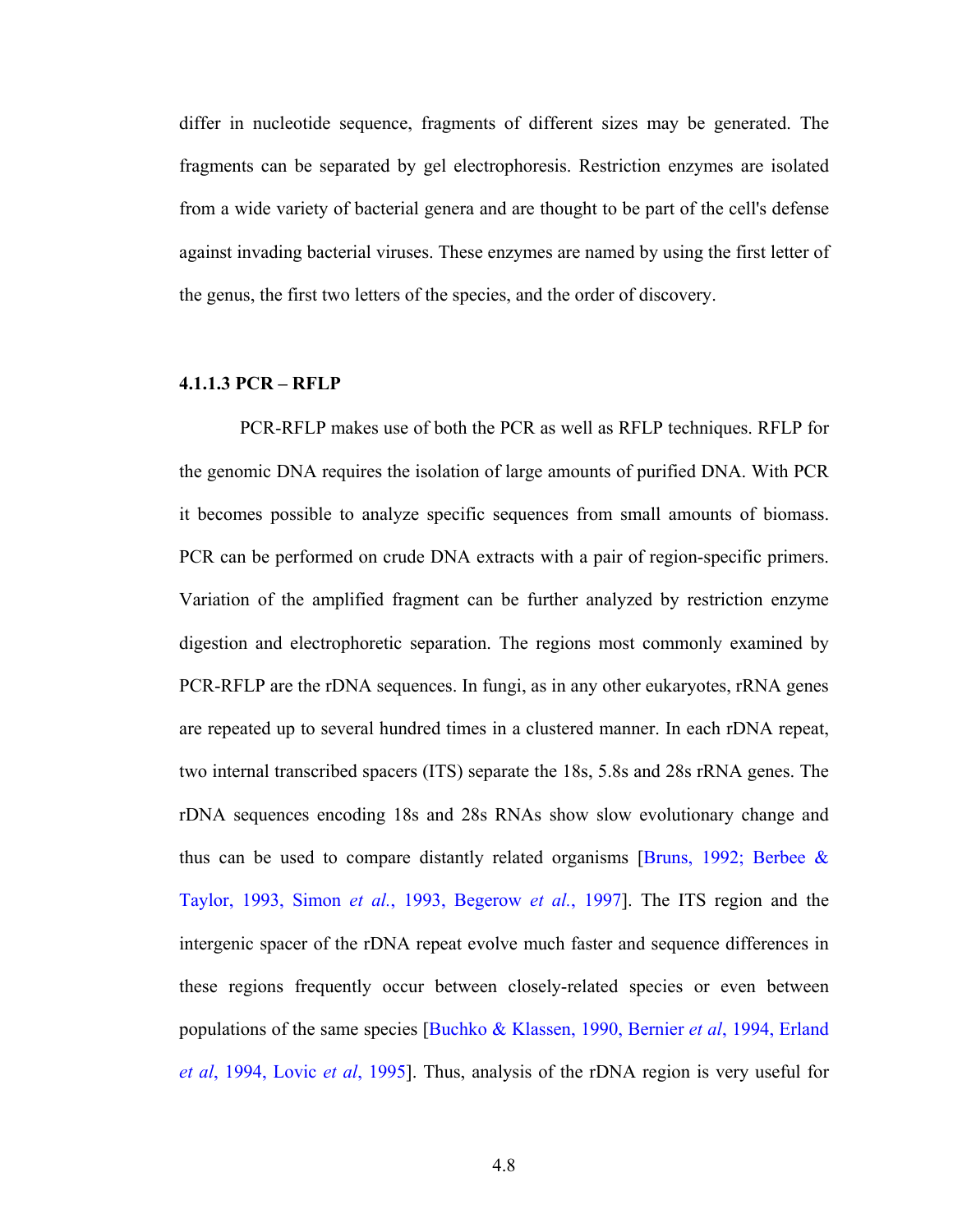comparisons over a wide range of taxonomic levels and it has high resolving power, depending on which part of the rDNA repeat is analyzed.

#### **4.2 Objectives**

The main objective was to isolate fungi from the deep-sea sediments from around 5000 m by various conventional as well as new techniques selective for barophiles (barotolerant) and describe the diversity of fungi in this extreme environment using conventional and molecular taxonomy.

#### **4.3 Methodolgy**

#### **4.3.1 Sampling**

In order to achieve the first objective to isolate fungi from the deep-sea sediments, the area selected was Central Indian Basin with an average depth of more than 5000 m. (Fig.4.1) Eleven box core samples were collected during cruise  $\#$  AAS 34 (10<sup>o</sup>00'264" - 10<sup>o</sup>10'364"S; 75<sup>o</sup>21'000" - 76<sup>o</sup>05'160" E), 7 during cruise # AAS 46  $(10^{\circ}00'237'' - 10^{\circ}02'661''$  S;  $75^{\circ}59'498'' - 76^{\circ}09'822''$  E) and 38 during the cruise AAS  $\#$  61 (9°59'861" - 16°00'047" S; 73°29'819" - 76°30'559" E). Sediment samples were collected on board the Russian research vessel AA Sidorenko, using an Usnel type box corer of 50 cm<sup>3</sup> size (Fig. 4.2 a - c). Sampling with a box corer is possible in this area because of the more or less flat topography of the ocean floor in the sampling area. Sediment at the sampling sites was mainly radiolarian ooze, light to dark brown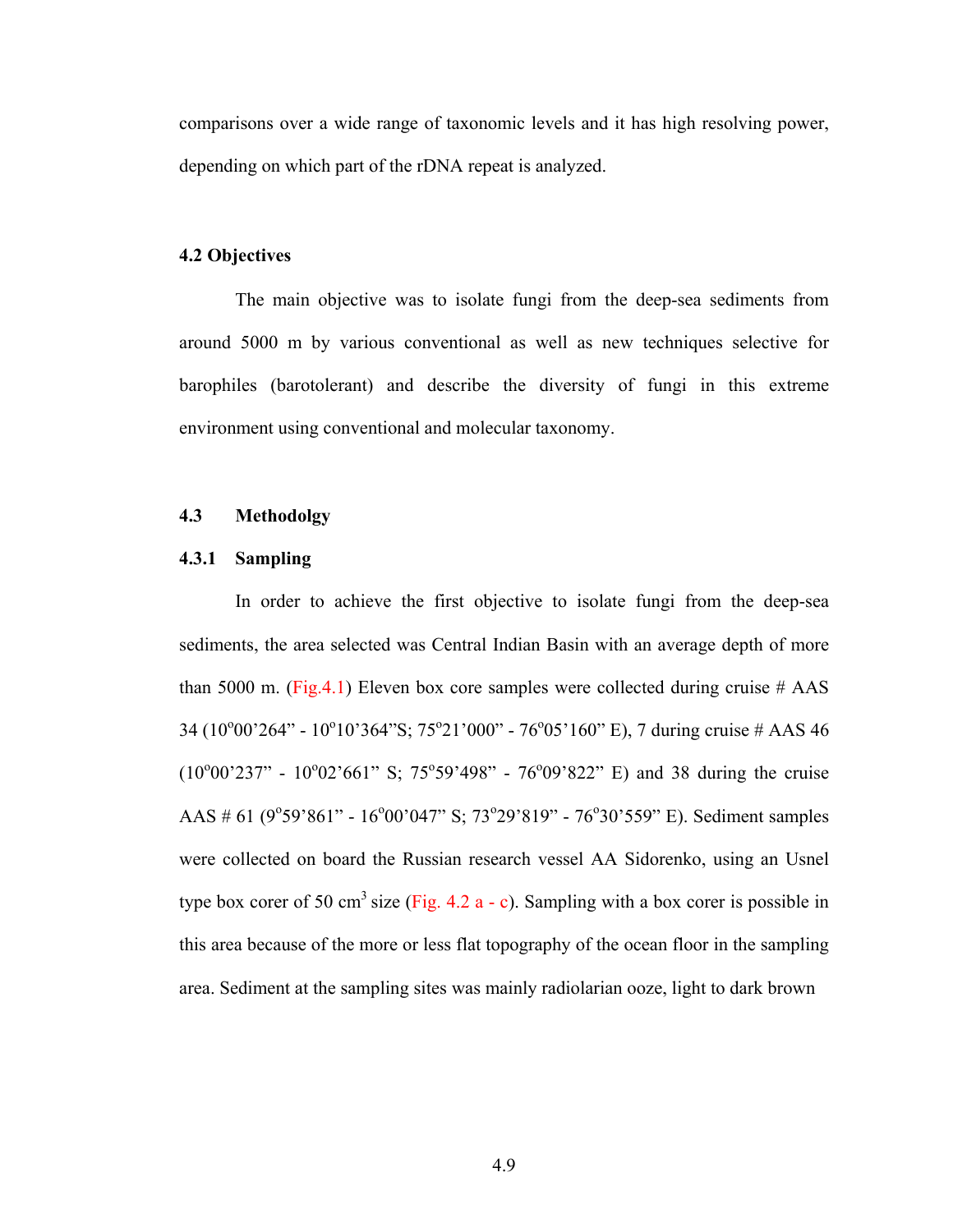### **Fig. 4.1 Map of the Central Indian Basin showing, within inset, location of the sampling sites (9 - 16°S and 73 - 76°E) during**



**cruises AAS 34, AAS 46 and AAS 61** 

in color and intensely mottled indicating high bioturbation [Sharma *et al.*, 2001]. It was predominantly clayey-silt type with high water content and low shear strength and was loosely packed [Khadge, 2000].

Subcores of sediments were collected from the center of the box corer with alcohol-sterilized PVC cylinders of 5 cm diameter. Subsections of 2 cm down to 10 cm depth and thereafter every 5 cm were extruded from these sediment cores of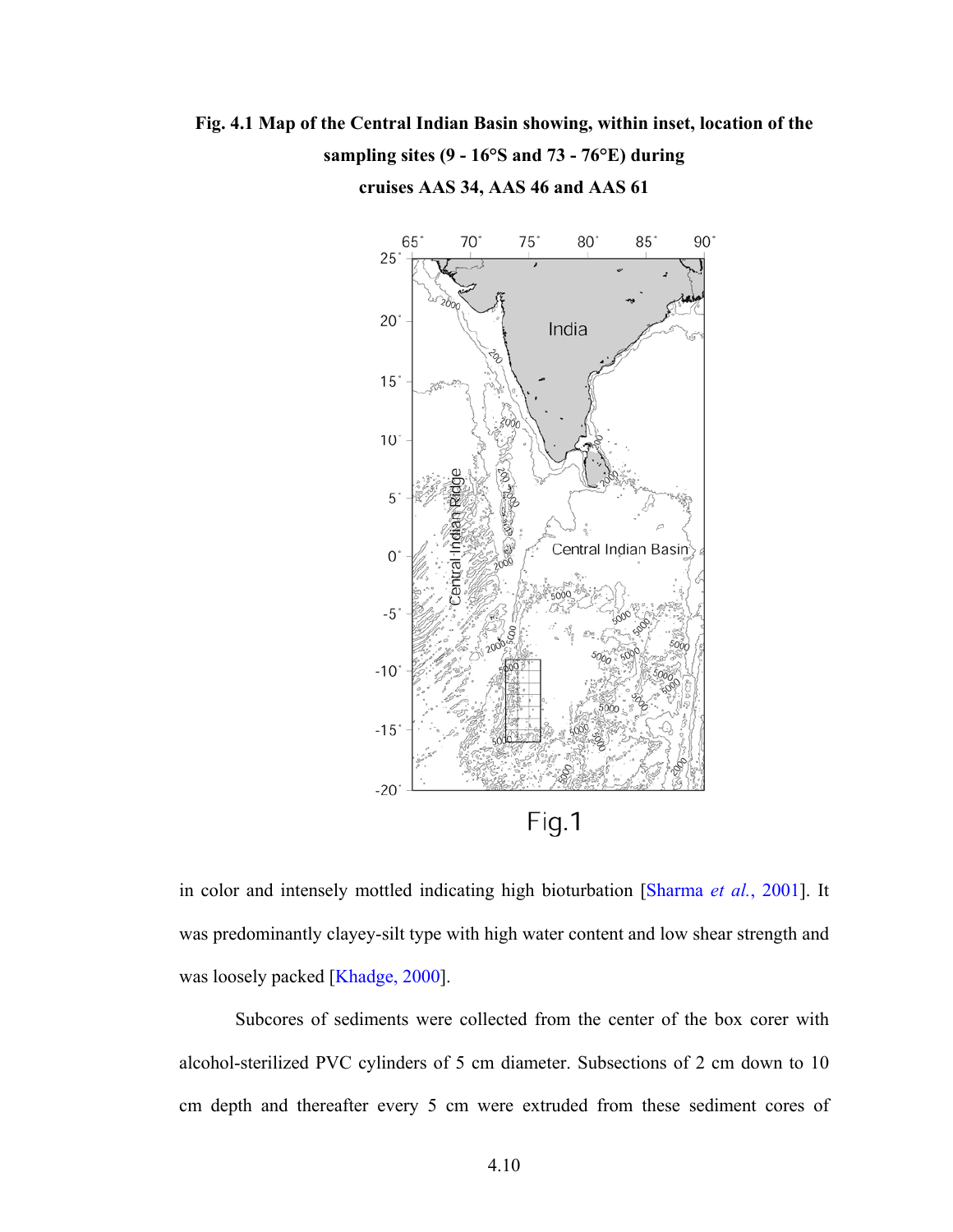

(a) USNEL box cores being lowered for sampling



(b) The box corer retrieved with sediment



(c) Sediment cores being collected from the box corer





(e) Subsectioning of the sediment core

(d) Sediment core Fig. 4.2 Sediment sampling being done onboard AA Sidorenko from Central Indian Basin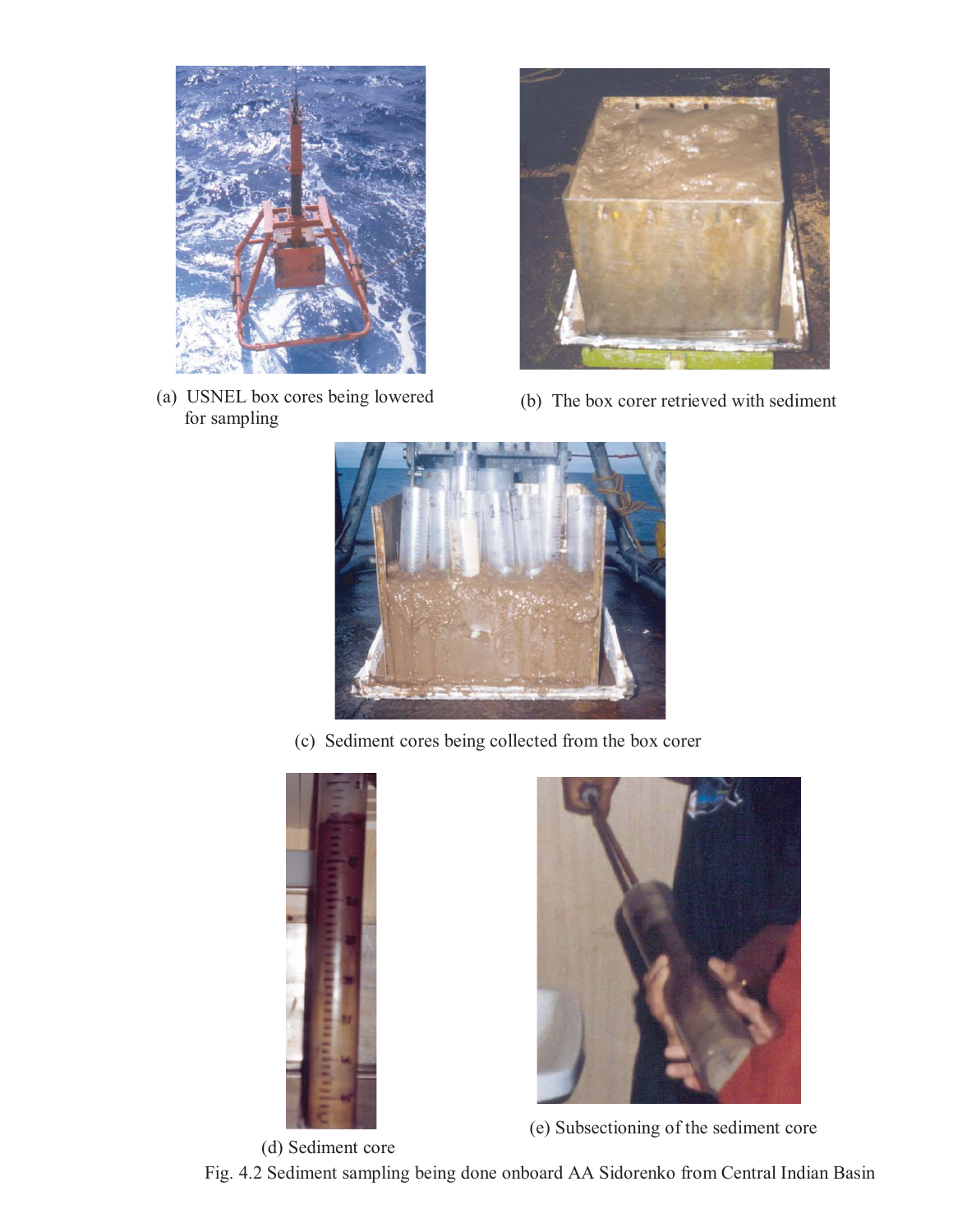approximately 30 to 40 cm length (Fig. 4.2 d  $\&$  e) directly into sterile plastic bags to avoid any aerial contaminants. The bags were closed with rubber bands and carried to the working area in microbiology laboratory on board.

#### **4.3.2 Isolation of fungi**

A portion of the sediment from the middle of each sub sample that had not been in contact the walls of the PVC cylinder was removed using an alcohol flame sterilized spatula and was used for the isolation of fungi [Raghukumar *et al.*, 2004]. The media used for isolations were malt extract agar (MEA), malt extract broth (MEB), corn meal agar (CMA), Sabauraud's dextrose agar (SDA), Czapek Dox agar (CDA) and Czapek Dox broth (CDB). All the media were used at 1:5 strength to simulate the low nutrient condition in the deep sea. They were prepared in seawater and fortified with streptomycin (0.1 g in 100 mL medium) and penicillin (40,000 Units in 100 mL medium) to inhibit bacterial growth. Fungi were isolated using the following techniques:

- 1. Dilution plating method, where approximately 0.1 g of sediment was suspended in sterile seawater, vortexed properly and 100 µL aliquots were spread plated on different media (Fig. 4.3).
- 2. Particle plating technique [Bills and Polishook, 1994], where approximately 1 g of sediment was sieved successively through 200 and 100 µm mesh. The particles that passed through 200 µm but retained on the 100 µm mesh were spread plated on different media (Fig. 4.3).

For both the above two techniques, the plates were incubated at  $10^{\circ}$ C for 15 - 20 days.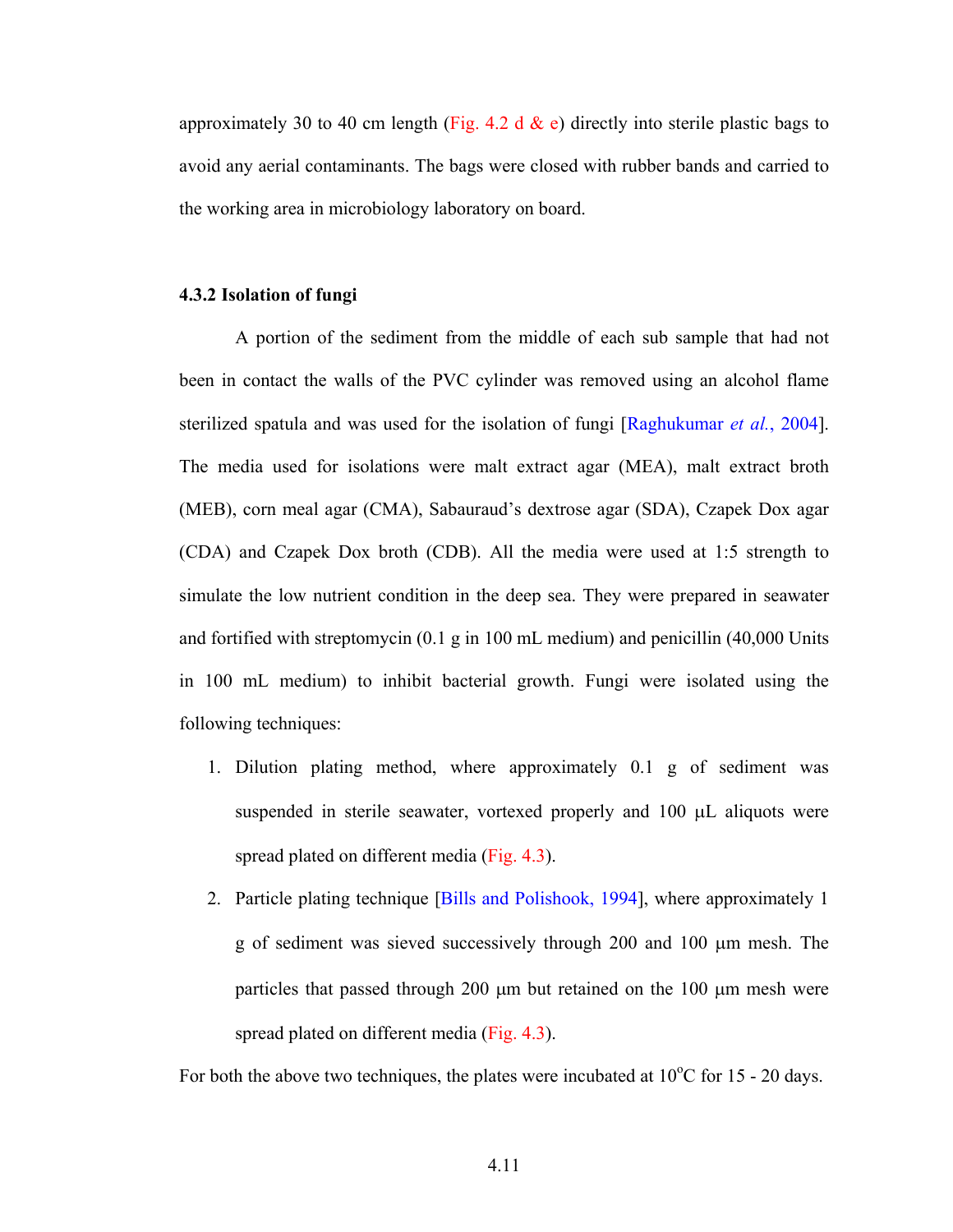#### **Fig. 4.3 Schematic representation of the two methods used for isolating fungi from the sediment samples**

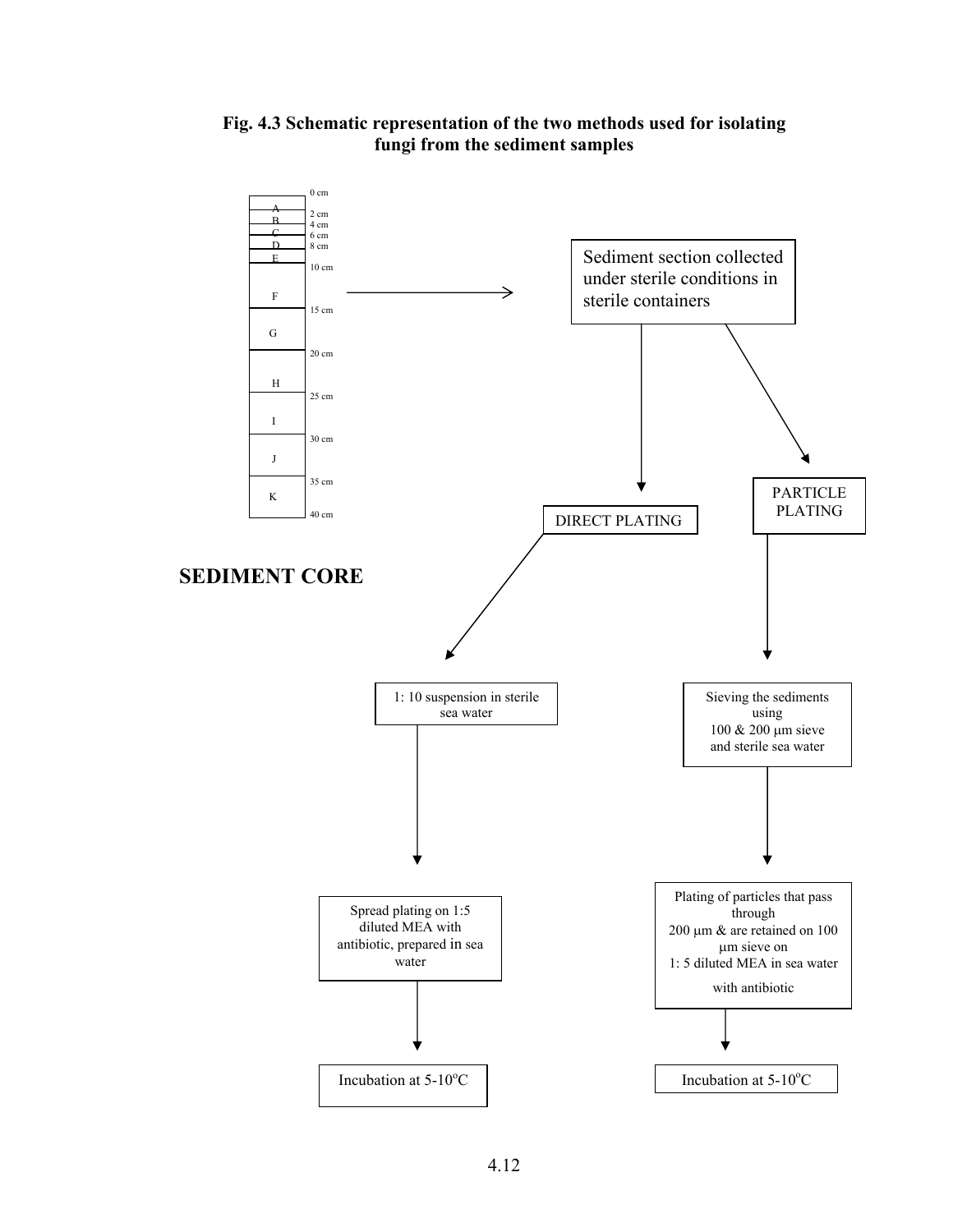

#### **Fig. 4.4 Schematic representation of the pressure enrichment method used for isolation of fungi from the deep-sea sediments**

Preserved on malt extract agar slants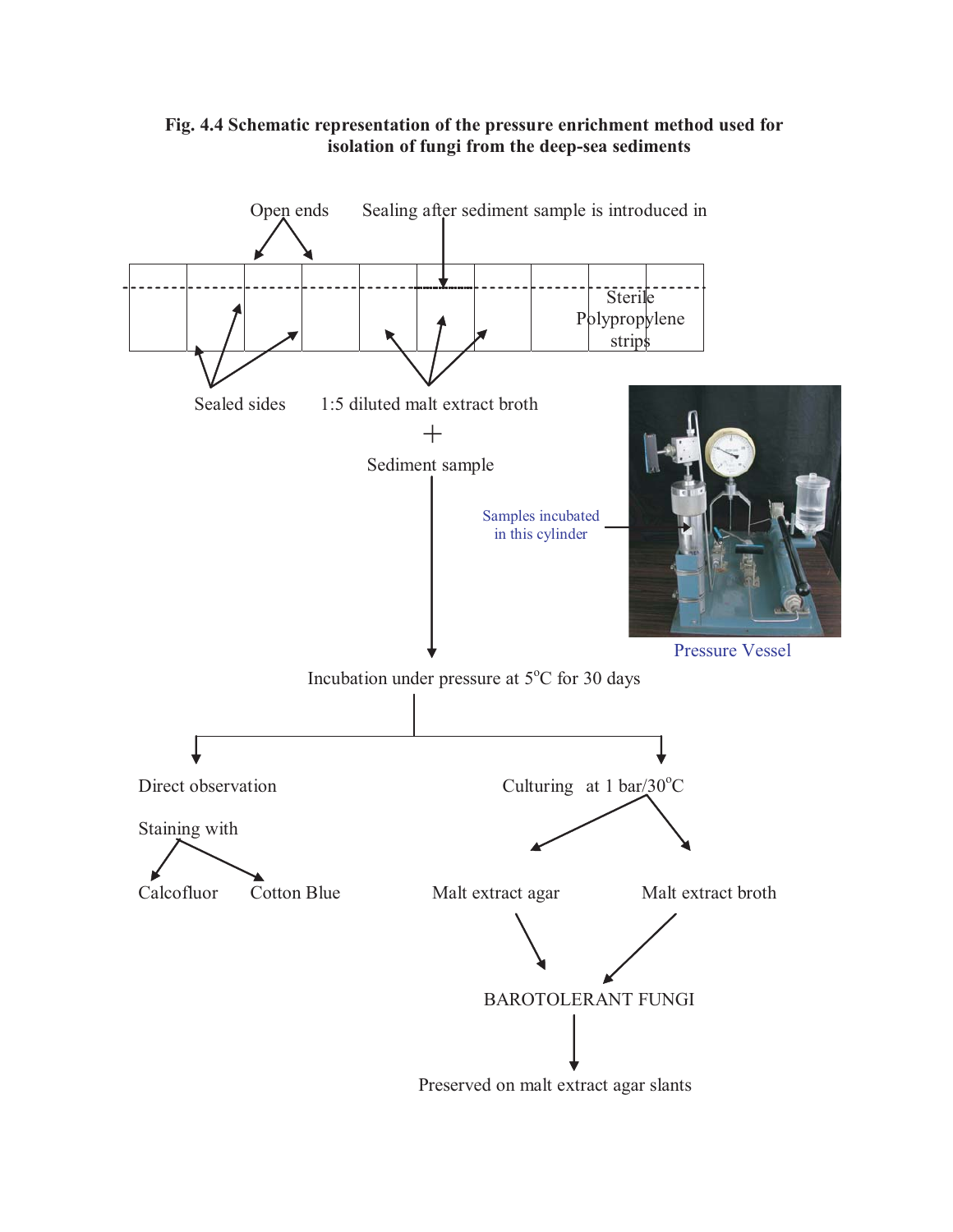3. Pressure incubation, in which approximately 0.5 g of sediments were placed in sterile plastic bags containing 2 mL of sterile MEB (Fig.  $4.4$ ) and the bags were sealed using an electrical sealing machine. Apart from MEB, different baits like agar discs, artemia larvae and eggs were used. The bags were then placed in pre-cooled (to  $5^{\circ}$ C) deep-sea culture vessels filled with sterile water and pressurized to 300 bar hydrostatic pressure. The pressure vessels were then immediately incubated at  $5^{\circ}$ C for 30 days. At the end of the incubation period, the pressure vessels were depressurized at a rate of 100 bar  $30 \text{ min}^{-1}$ . The bags were cut open and the contents transferred to sterile plastic vials. From this, 100  $\mu$ L of the sediment mixture was spread plated, while another 100  $\mu$ L was inoculated to 10 mL sterile MEB in a conical flask. The plates and flasks were incubated at 1 bar/30 $\degree$ C until fungal growth was seen (approximately 8 to 10 days). The cultures obtained by this method were called 'barotolerant isolates'.

Duplicate plates were maintained for each sediment sample, medium and isolation technique. Media plates were exposed to air for 10 min on the deck of the research vessel where the cores were received, the microbiology laboratory and the inoculation hood in the microbiology laboratory to check for the presence of aerial fungal contaminants. These did not yield any fungal colonies, thus ruling out aerial fungal contaminants. This was repeated during every sampling station.

Fungi isolated from the deep-sea sediments using all these techniques were sub-cultured and maintained on MEA slants at  $5^{\circ}$ C.

 Along with the sediments, fungi were also isolated from a few deep-sea macro – organisms like prawns, starfish which were hauled up along with the sediment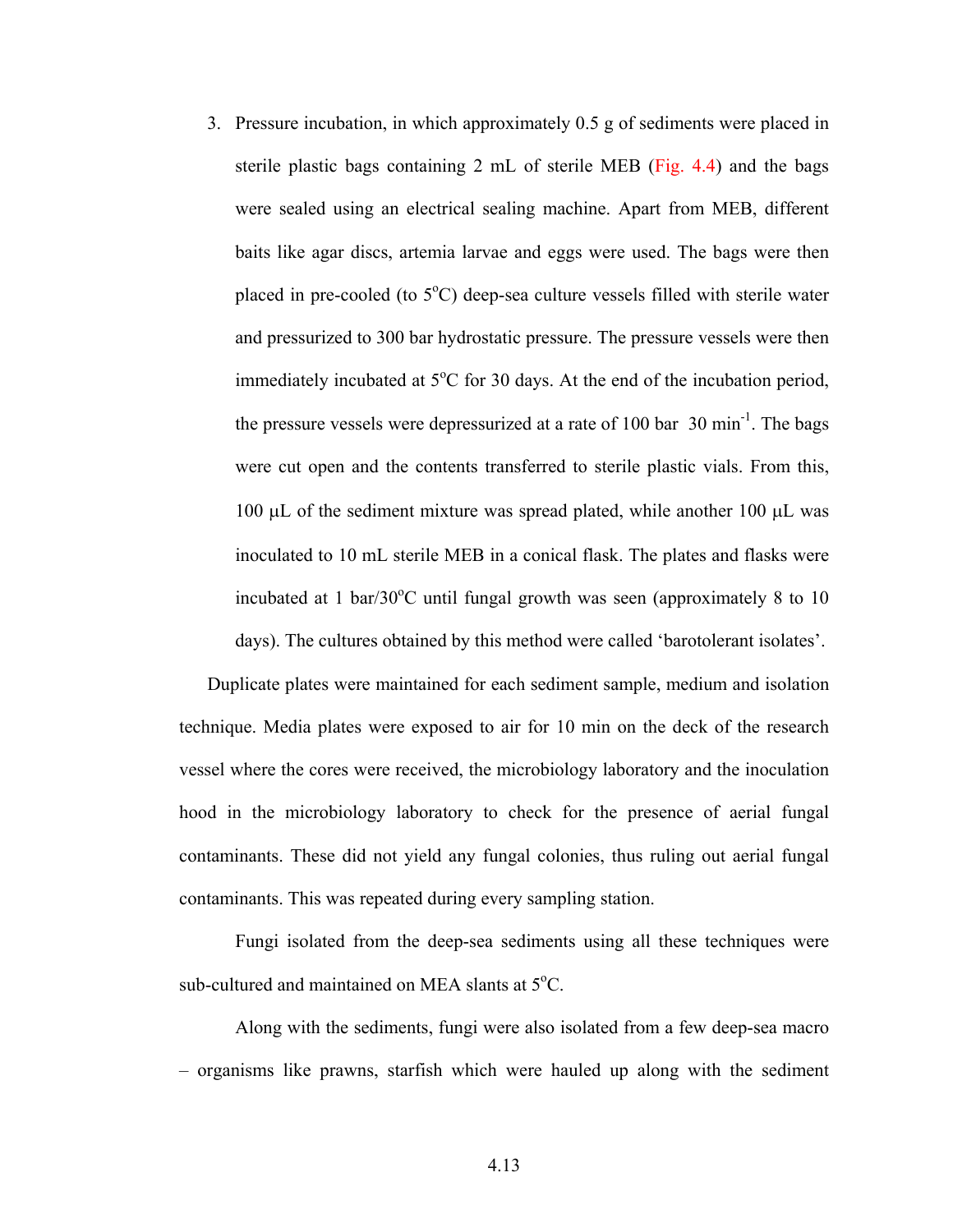samples. These were surface sterilized, and then the cut pieces were placed on the surface of media and incubated at  $10^{\circ}$ C at 1 bar.

 For comparison, fungi were also isolated from sediment samples collected from shallow coral reef slopes at a depth of 30 m off Lakshadweep Island Kavaratti  $(10^{\circ}35)$  N and  $72^{\circ}39$  E) in the Arabian Sea by the particle plating technique.

#### **4.3.3 Detection of fungi in deep-sea sediments**

About 0.5 g of each sediment sample in sterile vials were fixed in 5 % formalin solution and stored at  $5^{\circ}$ C for direct detection of fungi as per the method described by Müeller and Sengbusch [1983]. Aliquots of these fixed sediments were stained with 0.5 % solution of sterile-filtered Calcofluor, an optical brightener. The excess stain was washed by centrifugation with sterile seawater. Microscopic mounts of the sediment were then examined under ultraviolet light (excitation wave length 330-385 nm and barrier filter BA 420) of an epifluorescence microscope (Olympus BX 60, Japan) to detect fluorescing fungal hyphae. Fungal hyphae thus observed were recorded by photographing.

#### **4.3.4 Detection of fungi in sediments by immunofluorescence techniques**

The immunofluorescence technique, which has been widely used to detect specific fungi in terrestrial substrates [Jellison & Goodell, 1988; Friese & Allen, 1991; Banks *et al.*, 1993], was employed for the purpose. Antibodies were raised commercially for *A. terreus* (# A 4634), one of the most frequently isolated fungi from the deep-sea sediments of the Central Indian Basin. This isolate was obtained from core  $\#$  BC 12 at the subsurface depth of 15–20 cm during the cruise  $\#$  AAS 46  $(10^{\circ}10'10'')$ S;  $76^{\circ}10'00''$ E at a depth of 5400 m). Antibodies were raised in New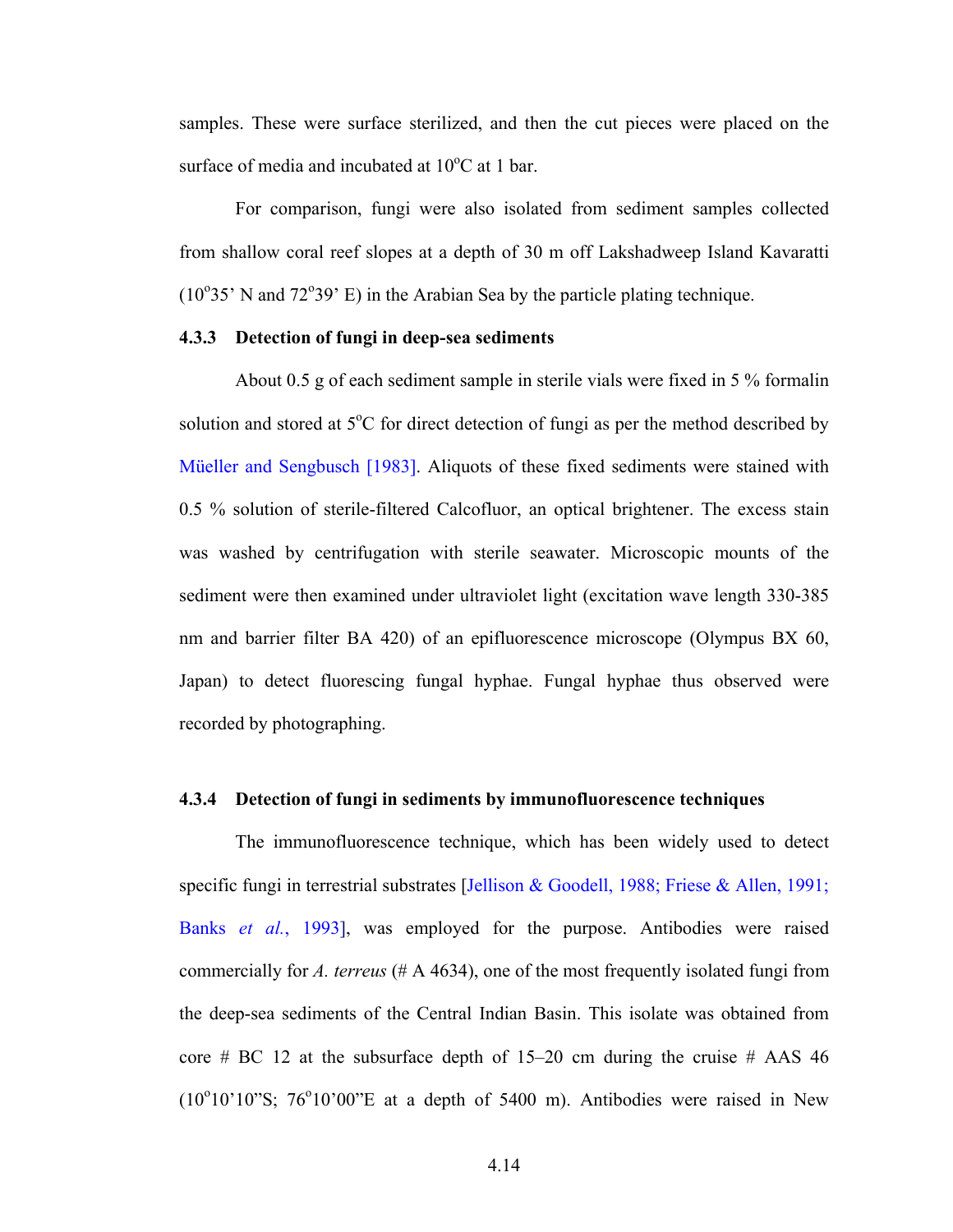Zealand male white rabbits by Genei India Pvt. Ltd., Bangalore, by standard protocols [Johnson & Thorpe, 1987]. Thus, about 2 mg of fungal pellet was crushed in 2 mL of 0.15 M NaCl and centrifuged, and 1 mL supernatant was emulsified with 1 mL Freund's adjuvant. Fifty mg of this antigen was injected subcutaneously at multiple sites on the backs of the rabbits followed by booster doses on days 30, 45, 55 and 65. The antibody titre was monitored by Dot ELISA and yielded a value of 1:10,000. The presence of *A. terreus* in natural sediment samples was studied by the following method: The antiserum containing the antibodies (as supplied by Genei India Pvt. Ltd., Bangalore) diluted to 1:10 with sterile phosphate buffered saline pH 7.0 (PBS) was the minimum concentration required for detection of fluorescence of the fungus in these samples. About 0.1 g of the deep-sea sediment sample from which the fungus was isolated was stained with the antiserum at  $25^{\circ}$ C for 60 min followed by 5 washes, each with 1000 µL PBS. The sediment was further incubated with 100 µL of 1:10 diluted secondary antibody (Genei India Pvt. Ltd.), namely the goat anti-rabbit anti-serum tagged with fluorescein isothiocyanate (FITC) for 60 min at  $25^{\circ}$ C. The excess stain was removed by washing the sediment 5 times with PBS. The sediment was spread evenly onto a slide and observed under an epifluorescence microscope (excitation wavelength 450–480 nm and barrier filter BA 515). The reactivity of the antiserum to *A. terreus* was confirmed by growing the fungus both at 1 bar and 200 bar pressure / 5<sup>o</sup> and 30<sup>o</sup>C and staining as described above. The antiserum containing the antibodies diluted to 1:100 with PBS was the minimum concentration required for detection of fluorescence of the fungus in culture. The absence of cross reactivity with other fungi was checked by staining an unidentified fungus, *Aspergillus* sp., a non-sporulating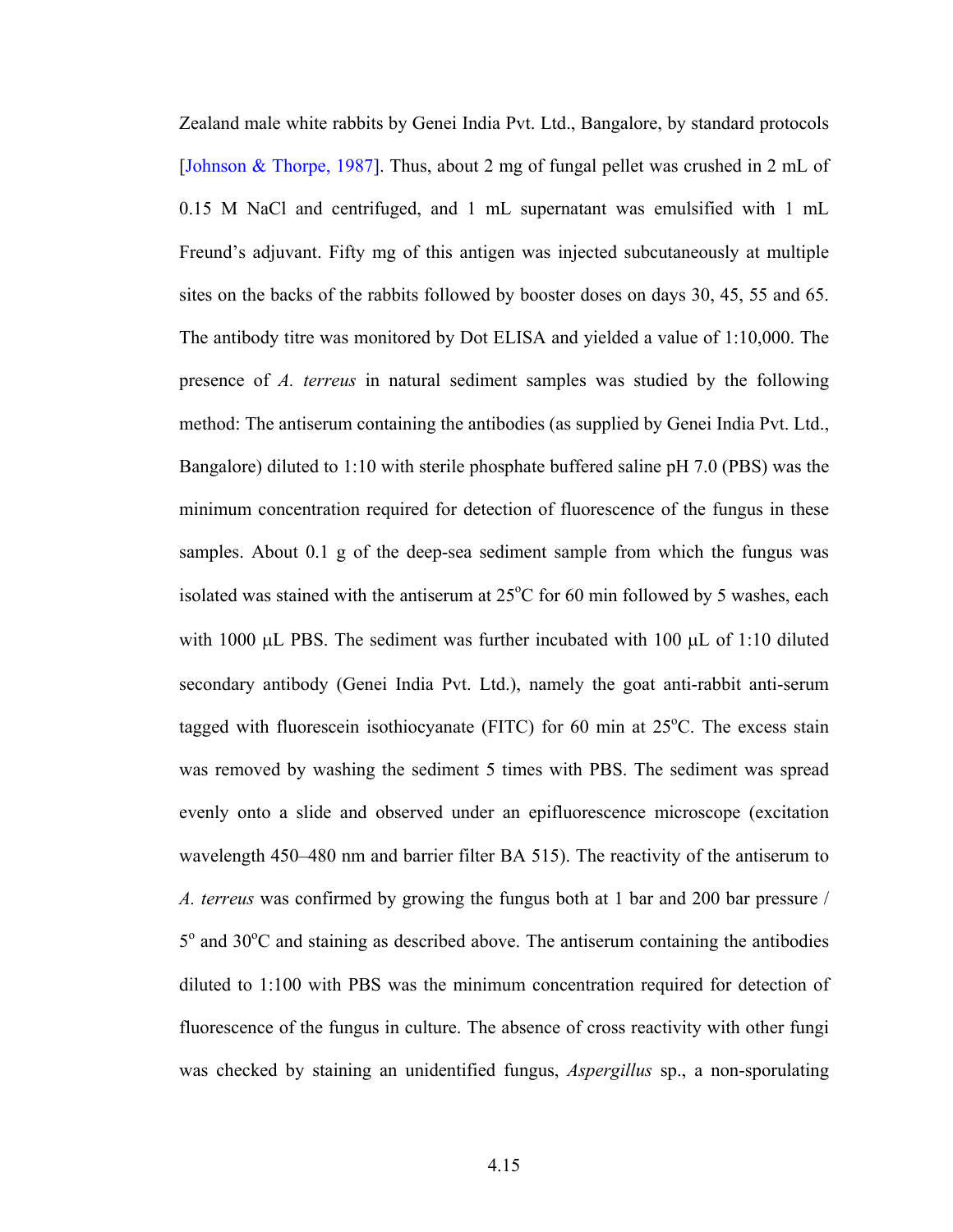fungus and a terrestrial *A. terreus* (MTCC # 279) with antiserum similarly and examining for the presence or absence of immunofluorescence.

#### **4.3.5 Diversity of the isolated fungi**

The isolated fungi were inoculated on MEA and CDA plates for the identification purpose. Slides were prepared with fungi that were just beginning to sporulate, mounted in lactophenol cotton blue and microscopically examined. The identification was done based on the taxonomic keys described by Domsch *et al.* [1980].

Type of fungi isolated using all different media and techniques were pooled for each individual subsection of the cores and diversity measurements for each of these samples were calculated using the software PRIMER v5 [Clarke & Gorley, 2001]. The results were expressed as species richness, Pielou's evenness index and Shannon Wiener diversity index. These in turn express the richness of biodiversity in each sample, the extent of even distribution of different species and proportion among total counts respectively, in different depths of sediment cores. A population is said to have high diversity if it has many species and their abundances are fairly even. Conversely, diversity is low when the species are few and their abundances uneven. Since diversity depends on two independent properties of a population, ambiguity is inevitable; thus a population with few species and high evenness could have the same diversity as another population with many species and low evenness [Pielou, 1977]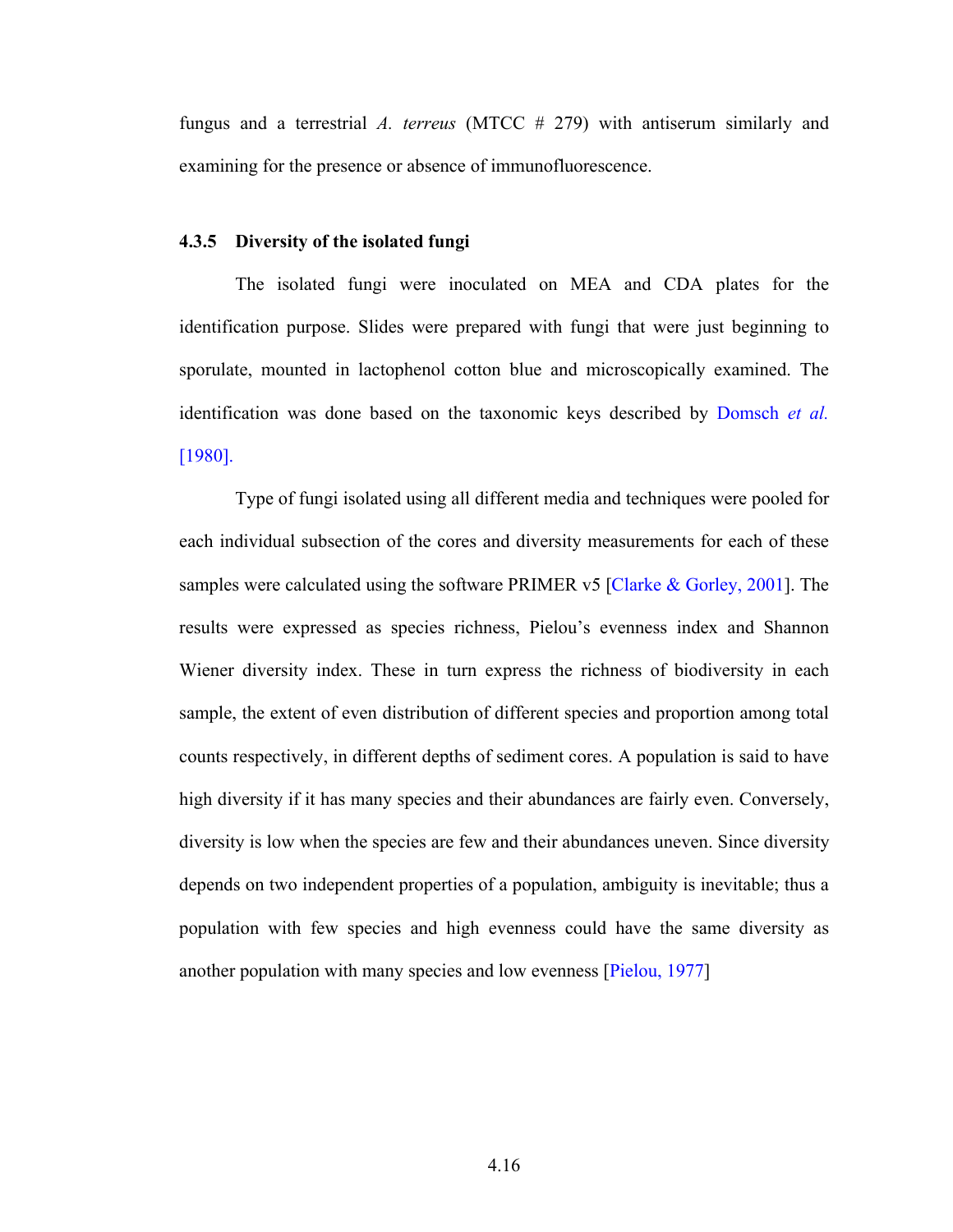#### **4.3.6 Comparison of the deep-sea fungi with terrestrial isolates**

The cultures isolated from the deep-sea sediments by different methods of isolation were identified to be similar to terrestrial species of fungi or "geofungi" a term coined by Miller & Whitney [1981]. To check the uniqueness of the cultures, these cultures were compared with similar terrestrial cultures obtained from culture collection at IMTECH, Chandigarh, India. The cultures were compared with respect to their growth, morphology and nutrient requirements. The ability of the cultures to grow in medium prepared with seawater and the amount of biomass produced by these at different salinities was compared. The growth morphology was compared by growing these on different solid media like malt extract agar, Czapek Dox agar and corn meal agar. The ability of cultures to grow at varying temperatures was also compared. The biochemical characters of these cultures were compared with respect to different Csource utilization.

#### **4.3.7 Characterization of the yeast cultures**

The yeast cultures were identified based on their biochemical and morphological characters using a software IDENT. For the biochemical characterization, all the cultures were not used. The ITS region of the eight similar looking cultures were amplified and subjected to restriction digestion (described in details later). Based on the restriction digestion patterns, only 3 of these and one filamentous yeast culture were used for studying the biochemical characters in detail.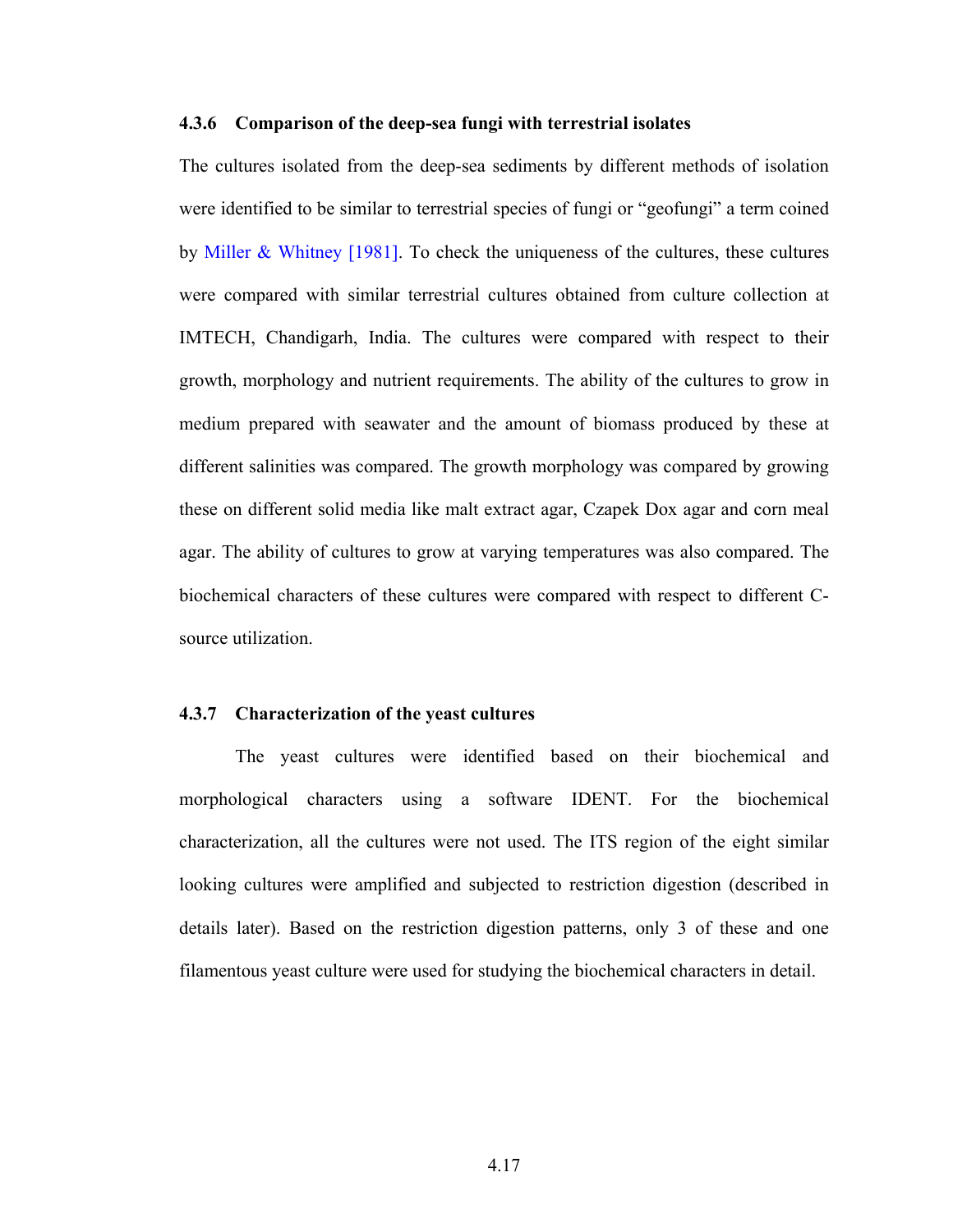#### **4.3.8 Differentiation of cultures based on molecular methods**

In this study, RFLP (Restriction Fragment Length Polymorphism) was used to describe the diversity of the isolated cultures and to compare with the terrestrial known cultures. REA (Restriction Enzyme Analysis) of ITS products was also carried out for differentiation of the isolates.

#### **4.3.8.1 DNA extraction**

DNA was extracted from the cultures in their log phase of growth. DNA was extracted from the frozen biomass using the method described by van Burik *et al*.  $[1998]$  (Appendix A - I)

The DNA concentration was estimated spectrophotometrically by measuring absorbance at 260 nm and the concentration was calculated from the standard curve plotted using pure DNA (HiMedia, Cat. RM 511) (Appendix A - II). The purity of the extracted DNA was also determined by calculating the 260/280 ratios.

#### **4.3.8.2 PCR-RFLP**

Restriction digestion was carried out for the deep-sea isolates and the similar terrestrial species procured from IMTECH. The genomic DNA was used for amplification of the ITS 1 and ITS 2 regions flanking either sides of 5.8s rRNA.

| <b>Culture</b>      |            | Deep-sea culture Terrestrial IMTECH culture |
|---------------------|------------|---------------------------------------------|
| Aspergillus terreus | # A4634    | <b>MTCC 279</b>                             |
|                     |            | MTCC 479                                    |
| Aspergillus ustus   | # NIOCC 20 | <b>MTCC 2200</b>                            |
| Aspergillus sydowii |            | MTCC 635                                    |

**Table 4.2 Deep sea and terrestrial cultures used for comparative studies**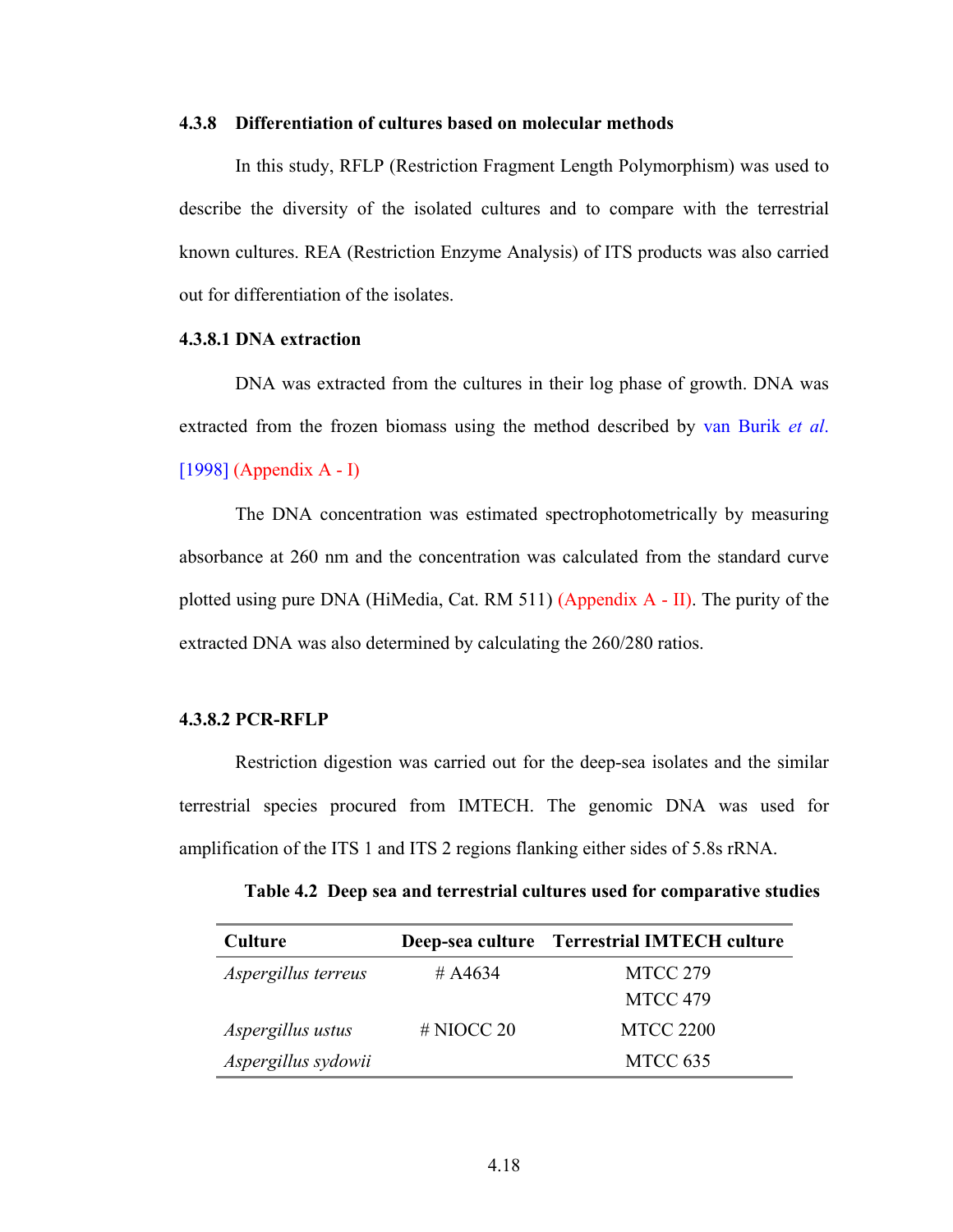Two primers used for the amplification were pITS1 and pITS4 [White *et al*., 1990]. The reaction volume was 50  $\mu$ L containing 1.5 mM MgCl<sub>2</sub>, 7.5 picomoles of primers, 20 mM of dNTP mix, 50 ng of genomic DNA and 3 U of Taq polymerase. The reaction mixture was subjected to amplification in MJ Research thermocycler (U.S.A.) using the following temperature profile:

| Denaturation -     | $94^{\circ}$ C for 5 minutes   |
|--------------------|--------------------------------|
| 35 cycles of       |                                |
| Denaturation -     | $94^{\circ}$ C for 30 seconds  |
| Primer annealing - | $57^{\circ}$ C for 30 seconds  |
| Amplification      | $72^{\circ}$ C for 90 seconds  |
| Final extension    | $72^{\circ}$ C for 10 minutes. |

The reaction was stopped by chilling the mixture at  $4^{\circ}$ C.

The amplified product was purified using Sigma PCR gel purification kit (Cat.NA 1111-1KT). The purified product was then subjected to restriction digestion using the restriction enzymes Hinf III and Msp I. Around 500 ng of purified PCR product was used along with  $0.5$  U of these two enzymes at  $37^{\circ}$ C for 60 min. The digestion was stopped by inactivating the enzymes at  $80^{\circ}$ C for 20 minutes. Five  $\mu$ L of each of the digestion mixture was loaded on a 1.5 % agarose gel in 40 mM Trisacetate, 1 mM EDTA pH 8.0 (TAE) electrophoresis buffer and containing 0.5 mg mL-<sup>1</sup> ethidium bromide. The restriction pattern obtained was scanned using Alpha Imager gel documentation system.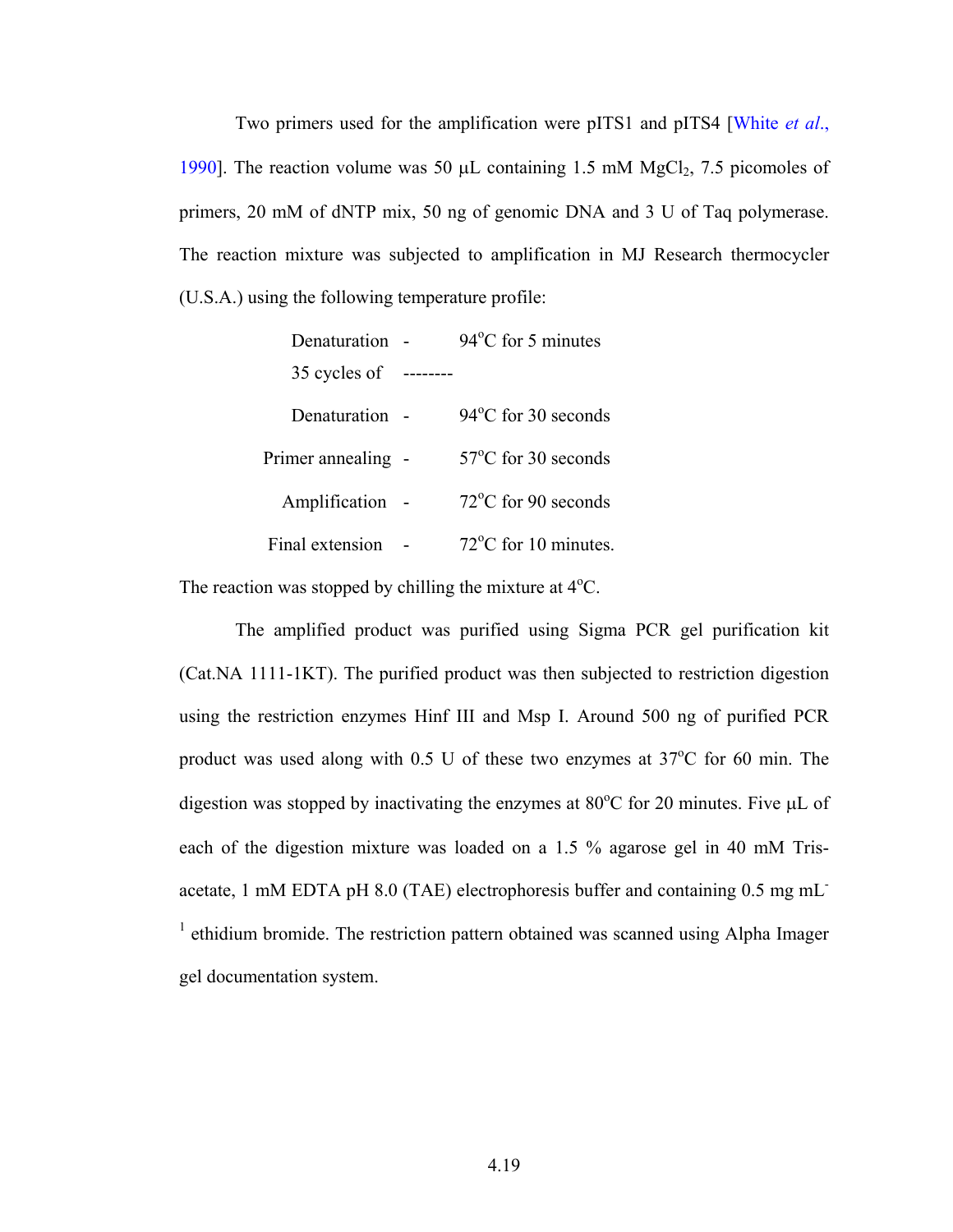#### **4.3.8.3 Molecular phylogeny**

 The gel purified ITS products of A 344, BC7E1, A 61P35 and Y8 were sequenced at Microsynth Inc., USA. Partial sequences for BC7E1, A 61P35 and Y8 were obtained, but the sequencing failed for A 344 in spite of repeating many times. With these partial sequences, phylogenetic tree was constructed using NJ Plot [Perrière & Gouy, 1996].

#### **4.4 RESULTS**

#### **4.4.1 Isolation of fungi**

The fungi were isolated from the deep-sea sediments by all the three techniques used. The particle plating method, being a selective method, yielded the lowest number of

| <b>Source</b>           |                                             | Particle<br>plating | <b>Dilution</b><br>plating | <b>Pressure</b><br>incubation*<br>$(300 \text{ bar}/5^{\circ}\text{C})$ |  |  |
|-------------------------|---------------------------------------------|---------------------|----------------------------|-------------------------------------------------------------------------|--|--|
| Deep sea                | Total number<br>of sediment<br>samples used | 416                 | 72                         | 224                                                                     |  |  |
|                         | Number of<br>fungi<br>recovered             | 94                  | 28                         | 88                                                                      |  |  |
|                         | $\%$ recovery                               | 23                  | 39                         | 39                                                                      |  |  |
| <b>Shallow</b><br>water | Total number<br>of sediment<br>samples used | 16                  |                            | Not done                                                                |  |  |
|                         | Number of<br>fungi<br>recovered             | 26                  |                            |                                                                         |  |  |
|                         | $\%$ recovery                               | 163                 |                            |                                                                         |  |  |

**Table 4.2 Number of fungi isolated by various techniques**

\*The sediment immediately after retrieval from deep-sea was incubated in dilute nutrient at 300 bar pressure and  $5^{\circ}$ C for 20 days. Fungi were isolated from these sediments using particle plating technique at 1 bar pressure at  $5\text{-}7\text{°C}$ .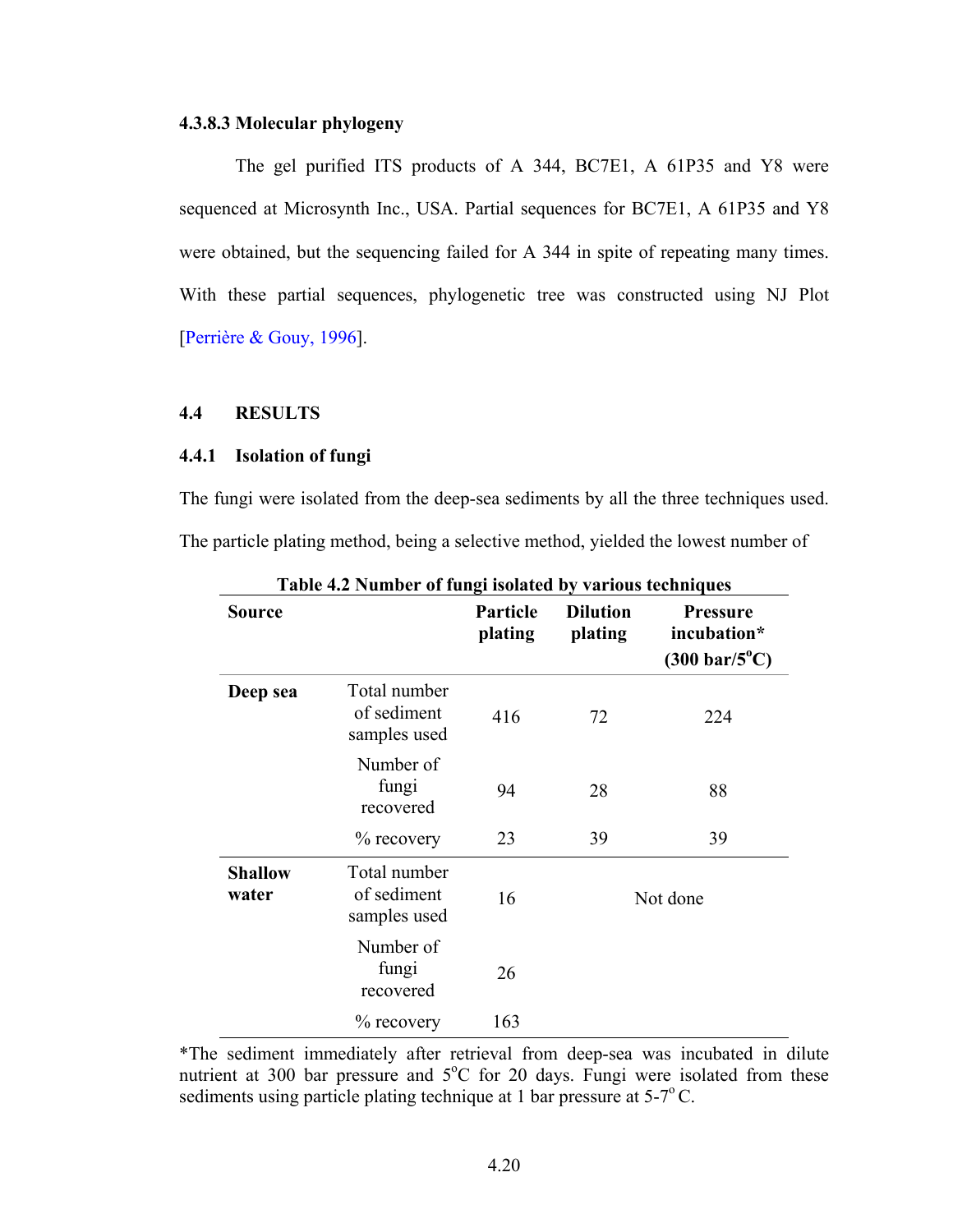fungi while dilution plating and pressure enrichment resulted in almost similar recovery of fungi (Table 4.2). The highest number of species was often obtained at 0 - 2 cm depth of deep-sea sediment cores, while the numbers were much less below 25 cm depth (Table 4.3). *Aspergillus* species were the dominant fungi isolated followed by non-sporulating and unidentified sporulating fungi. A one-way analysis of variance (ANOVA) comparing the number of species isolated from different subsections of each core showed that differences between the subsections were not significant (F value 0.34, P-value 0.97, d.f. 10,143). Species richness, Pielou's evenness and Shannon index values were more or less similar up to 20–25 cm depth, after which there was a reduction. Species richness is a measure related to the total number of species present. Hence a sample containing more species than another will be more diverse. Pielou's evenness index (J') gives the equitability of the species that expresses how evenly the individuals are distributed among the different species.

#### $J' = H'$  (observed) /  $H'_{max}$

where  $H'_{\text{max}}$  is the maximum possible diversity, which would be achieved if all the species were equally abundant.

Shannon index takes into account both the species richness and evenness of the species.

Among the various media used for isolation of fungi, MEA and MEB followed by CMA were found to be better than the other media used. None of the media were selective for isolating specific fungi (Table 4.4). Details of the media used and the isolation for some of the fungi are shown in Table 4.5.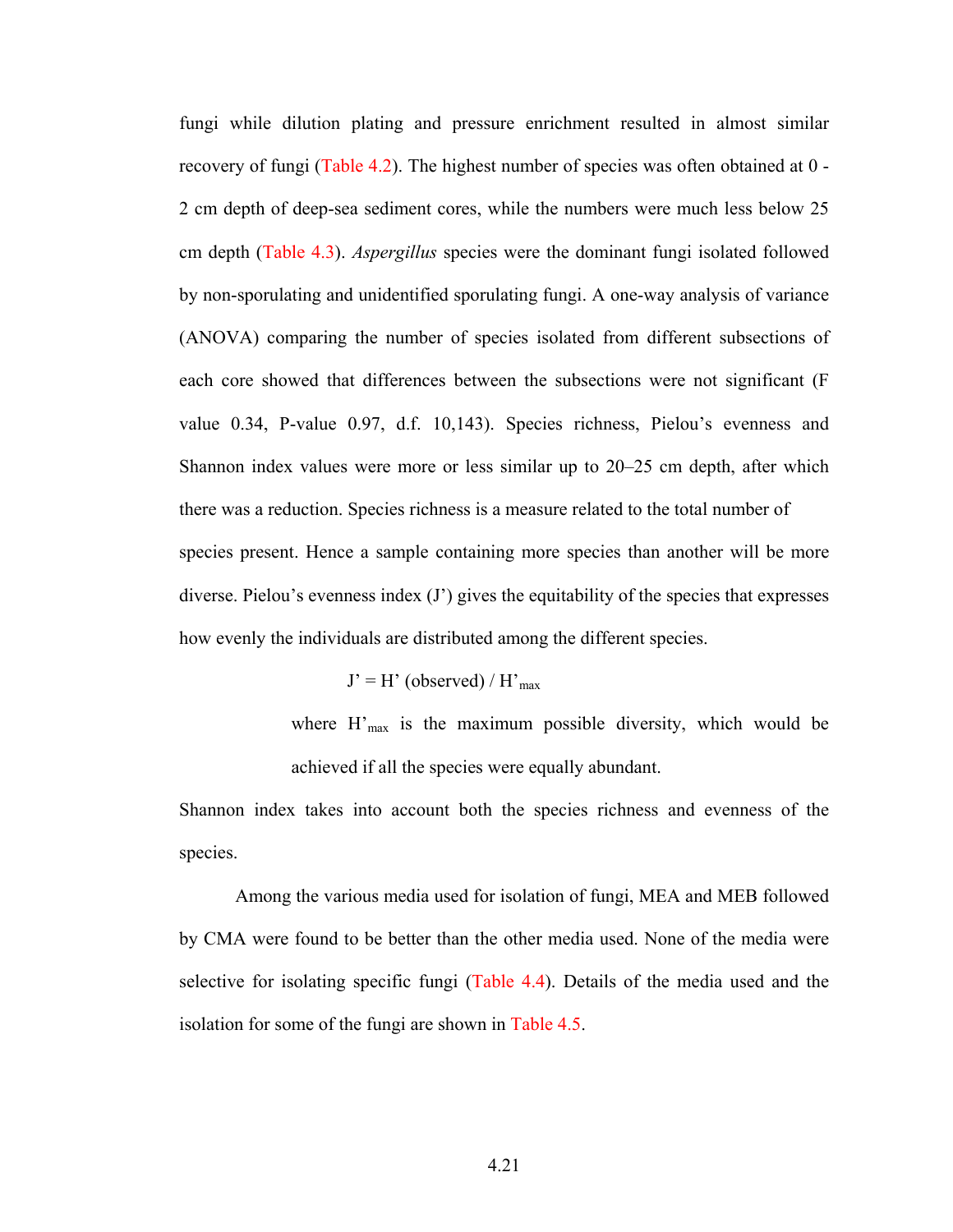| Genera                      | Sub-surface depths (cm) |                 |                          |                          |                          |                 |                          |                 |                   |                |                   |
|-----------------------------|-------------------------|-----------------|--------------------------|--------------------------|--------------------------|-----------------|--------------------------|-----------------|-------------------|----------------|-------------------|
|                             | $0-2$                   | $2 - 4$         | $4-6$                    | $6-8$                    | $8 - 10$                 | $10 - 15$       | $15 - 20$                | $20 - 25$       | $25 - 30$         | 30-35          | $35 - 40$         |
|                             | a                       | $\mathbf b$     | $\mathbf c$              | d                        | e                        | f               | g                        | h               | i                 | $\bf J$        | $\bf k$           |
| Aspergillus sp.             | $\overline{2}$          | $\overline{2}$  | $\mathbf{1}$             | $\overline{4}$           | $\overline{4}$           | $\overline{2}$  | 1                        | $\overline{3}$  | $\overline{2}$    | $\overline{7}$ | 1                 |
|                             | (8)                     | (11)            | (5)                      | (25)                     | (29)                     | (12)            | (6)                      | (14)            | (18)              | (54)           | (13)              |
| Aspergillus                 | 7                       | $\mathbf{1}$    | $\overline{3}$           | $\overline{2}$           | 1                        | 3               | $\overline{3}$           | $\overline{3}$  | 1                 | 1              |                   |
| terreus                     | (28)                    | (5)             | (15)                     | (13)                     | (7)                      | (18)            | (19)                     | (14)            | (9)               | (8)            |                   |
|                             |                         |                 |                          |                          |                          |                 |                          |                 |                   |                |                   |
| Aspergillus                 | $\overline{3}$          | $\overline{5}$  | $\overline{2}$           | $\overline{3}$           | $\overline{3}$           | $\overline{2}$  | $\overline{2}$           | $\overline{2}$  | $\sim$            | $\overline{a}$ |                   |
| restrictus                  | (12)                    | (26)            | (10)                     | (19)                     | (21)                     | (12)            | (13)                     | (9)             |                   |                |                   |
|                             |                         |                 |                          |                          |                          |                 |                          |                 |                   |                |                   |
| Aspergillus                 |                         | $\mathbf{1}$    | $\mathbf{1}$             | $\mathbf{1}$             | $\mathbf{1}$             | $\mathbf{1}$    | $\overline{a}$           | $\blacksquare$  |                   |                |                   |
| sydowii                     |                         | (5)             | (5)                      | (6)                      | (7)                      | (6)             |                          |                 |                   |                |                   |
|                             |                         |                 |                          |                          |                          |                 |                          |                 |                   |                |                   |
| Penicillium sp.             | $\overline{2}$          | $\mathbf{1}$    | $\overline{2}$           | $\overline{a}$           | $\mathbf{1}$             | $\mathbf{1}$    | $\overline{2}$           | $\overline{2}$  | $\blacksquare$    | $\overline{a}$ |                   |
|                             | (8)                     | (5)             | (10)<br>$\overline{3}$   |                          | (7)                      | (6)             | (13)                     | (9)             |                   | $\overline{2}$ |                   |
| Cladosporium sp.            | $\mathbf{1}$            | $\overline{a}$  |                          | $\overline{a}$           | $\mathbf{1}$             | $\mathbf{1}$    | $\overline{2}$           | $\mathbf{1}$    | $\overline{a}$    |                |                   |
|                             | (4)<br>$\mathbf{1}$     |                 | (15)                     |                          | (7)                      | (6)             | (13)                     | (5)             |                   | (15)           |                   |
| Curvularia sp.              |                         | $\blacksquare$  | $\blacksquare$           | $\blacksquare$           | $\overline{a}$           | $\overline{a}$  | $\blacksquare$           |                 | $\blacksquare$    | $\blacksquare$ | $\overline{a}$    |
| Fusarium sp.                | (4)<br>$\blacksquare$   |                 |                          |                          | $\overline{\phantom{a}}$ | $\blacksquare$  | $\overline{\phantom{a}}$ |                 |                   |                | $\mathbf{1}$      |
|                             |                         | $\overline{a}$  | $\overline{\phantom{a}}$ | $\overline{\phantom{a}}$ |                          |                 |                          | $\blacksquare$  | $\blacksquare$    | $\blacksquare$ | (13)              |
| Non-sporulating             | $\overline{4}$          | $\overline{2}$  | $\overline{2}$           | $\overline{2}$           | 1                        | 3               | $\mathbf{1}$             | 4               | $\overline{4}$    | $\overline{2}$ | $\mathbf{1}$      |
| fungi                       | (16)                    | (11)            | (10)                     | (13)                     | (7)                      | (18)            | (6)                      | (18)            | (36)              | (15)           | (13)              |
| Unidentified                | 4                       | $\overline{6}$  | $\overline{5}$           | 3                        | $\overline{2}$           | $\overline{4}$  | $\overline{5}$           | 5               | $\overline{4}$    | $\mathbf{1}$   | $\overline{5}$    |
| sporulating fungi           | (16)                    | (32)            | (25)                     | (19)                     | (14)                     | (24)            | (31)                     | (23)            | (36)              | (8)            | (63)              |
| Unidentfied                 | $\overline{a}$          | $\overline{a}$  | $\overline{a}$           | $\blacksquare$           | $\overline{\phantom{0}}$ |                 | $\overline{\phantom{a}}$ | $\mathbf{1}$    | $\blacksquare$    | $\blacksquare$ |                   |
| Ascomycetes                 |                         |                 |                          |                          |                          |                 |                          | (5)             |                   |                |                   |
| $\overline{Aure}$ obasidium | $\mathbf{1}$            | $\overline{a}$  | $\overline{a}$           | $\blacksquare$           | $\overline{a}$           | $\blacksquare$  | $\overline{\phantom{a}}$ | $\overline{a}$  | $\blacksquare$    | $\overline{a}$ |                   |
| sp.                         | (4)                     |                 |                          |                          |                          |                 |                          |                 |                   |                |                   |
| Unidentified                |                         | $\mathbf{1}$    | $\mathbf{1}$             | $\mathbf{1}$             | $\overline{a}$           | $\overline{a}$  | $\overline{a}$           | $\mathbf{1}$    | $\blacksquare$    | $\overline{a}$ |                   |
| yeasts                      |                         | (5)             | (5)                      | (6)                      |                          |                 |                          | (5)             |                   |                |                   |
| <b>Total species</b>        | 25                      | 19              | 20                       | 16                       | 14                       | 17              | 16                       | 22              | 11                | 13             | 8                 |
| Total sediment              | 56                      | $\overline{56}$ | 56                       | $\overline{56}$          | $\overline{56}$          | $\overline{56}$ | $\overline{56}$          | $\overline{55}$ | 50                | 42             | 20                |
| sections used               |                         |                 |                          |                          |                          |                 |                          |                 |                   |                |                   |
| Shanon index                | 1.99                    | 1.81            | 2.06                     | 1.84                     | 1.91                     | 1.96            | 1.80                     | 2.05            | $\overline{1.26}$ | 1.30           | $\overline{1.07}$ |
| Pielou's evenness           | 0.90                    | 0.87            | 0.94                     | 0.95                     | 0.92                     | 0.94            | 0.93                     | 0.93            | 0.91              | 0.81           | 0.77              |
| Species richness            | 2.49                    | 2.38            | 2.67                     | 2.16                     | 2.65                     | 2.47            | 2.16                     | 2.59            | 1.25              | 1.56           | 1.44              |

#### **Table 4.3 Percentage distribution of fungi at different depths in the sediment core**

Cumulative frequency of fungi isolated from 3 cruises, AAS 34, AAS 46 and AAS 61 in the Central Indian Basin using various techniques. The numbers represent the frequency of occurrence of various genera in different subsections of sediment cores collected during all the 3 cruises. The numbers within brackets represent percentage frequency occurrence calculated as = total number of sediment showing presence of a particular fungus/ total number of sediment sections showing presence of fungi x 100.

1-way ANOVA between the numbers of species present in different sub-sections of the cores was not significant (F value 0.34, P-value 0.97, df=  $10,143$ ).

Shannon index, Pielou's evenness and species richness were calculated for different depths using the software PRIMER v5 (1994) of Plymouth Marine Laboratory, U.K. These values further show almost homogeneous distribution of fungi up to 20-25 cm depth, after which there is a marked reduction.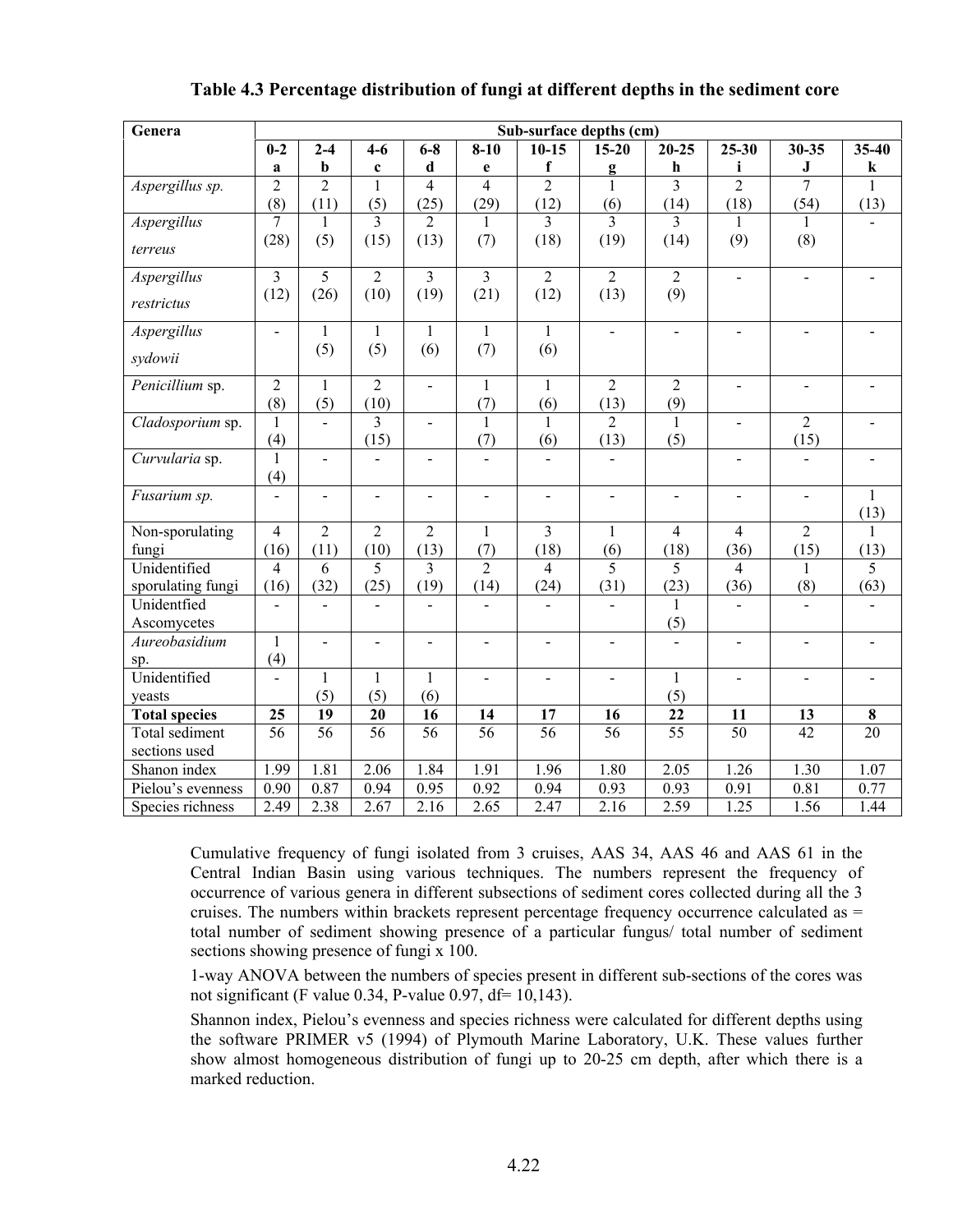|                                |                   | <b>AAS 34</b>           | <b>AAS 46</b>           |                         |                |                            |  |  |
|--------------------------------|-------------------|-------------------------|-------------------------|-------------------------|----------------|----------------------------|--|--|
|                                |                   | <b>Dilution Plating</b> | <b>Dilution Plating</b> | <b>Particle plating</b> |                | <b>Pressure incubation</b> |  |  |
|                                | <b>MEA</b><br>ZMA |                         | <b>MEA</b>              | <b>MEA</b>              | <b>MEB</b>     | <b>Seawater</b>            |  |  |
|                                |                   |                         |                         |                         |                | <b>MEA</b>                 |  |  |
| Aspergillus sp.                | 5                 | $\overline{2}$          |                         | 4                       | $\overline{2}$ |                            |  |  |
| Aspergillus terreus            |                   |                         |                         |                         | 5              | $\overline{4}$             |  |  |
| Aspergillus restrictus         |                   |                         |                         |                         |                |                            |  |  |
| Aspergillus sydowii            |                   |                         |                         |                         | 2              |                            |  |  |
| Penicillium sp.                | 3                 |                         |                         |                         |                |                            |  |  |
| Cladosporium sp.               | 3                 |                         |                         |                         |                |                            |  |  |
| Curvularia sp.                 |                   |                         |                         |                         |                |                            |  |  |
| <i>Fusarium</i> sp.            |                   |                         |                         |                         |                |                            |  |  |
| Non-sporulating fungi          | 2                 | 3                       |                         | 4                       |                |                            |  |  |
| Unidentified sporulating fungi | $\overline{4}$    | $\overline{4}$          |                         |                         | 3              |                            |  |  |
| Unidentified Ascomycetes       |                   |                         |                         |                         |                |                            |  |  |
| Aureobasidium sp.              |                   |                         |                         |                         |                |                            |  |  |
| Unidentified yeasts            |                   |                         |                         |                         |                |                            |  |  |

**Table 4.4 Details of the media used for the isolation of fungi from the deep –sea sediments** 

|                                |                          | <b>AAS 61</b>  |                          |                          |                          |                          |                            |                          |                              |                  |  |
|--------------------------------|--------------------------|----------------|--------------------------|--------------------------|--------------------------|--------------------------|----------------------------|--------------------------|------------------------------|------------------|--|
|                                | <b>Particle Plating</b>  |                |                          |                          |                          |                          | <b>Pressure Incubation</b> |                          |                              |                  |  |
|                                | <b>ZMA</b>               | <b>CMA</b>     | <b>MEA</b>               | <b>CDA</b>               | <b>SA</b>                | <b>MEB</b>               | <b>Seawater</b>            |                          |                              |                  |  |
|                                |                          |                |                          |                          |                          |                          | <b>MEA</b>                 | <b>CMA</b>               | <b>SA</b>                    | <b>Artlarvae</b> |  |
| Aspergillus sp.                |                          | 2              | 5                        |                          | 4                        | 3                        | $\blacksquare$             | $\qquad \qquad$          | $\overline{\phantom{a}}$     | $\,$             |  |
| Aspergillus terreus            | $\overline{\phantom{0}}$ |                |                          |                          |                          | 4                        |                            | 4                        | $\overline{\phantom{a}}$     | 2                |  |
| Aspergillus restrictus         | $\overline{\phantom{0}}$ |                |                          |                          | -                        | 15                       |                            | $\overline{2}$           |                              | $\overline{2}$   |  |
| Aspergillus sydowii            | $\overline{\phantom{0}}$ |                |                          |                          |                          |                          |                            |                          | $\qquad \qquad \blacksquare$ |                  |  |
| Penicillium sp.                | $\overline{\phantom{0}}$ |                | 2                        | $\overline{\phantom{0}}$ |                          | 2                        |                            |                          | $\overline{\phantom{a}}$     |                  |  |
| Cladosporium sp.               | $\overline{\phantom{0}}$ |                | 2                        | $\overline{\phantom{a}}$ | $\overline{\phantom{a}}$ | 4                        | $\blacksquare$             | $\overline{\phantom{a}}$ | $\overline{\phantom{a}}$     | $\,$             |  |
| Curvularia sp.                 | $\overline{\phantom{0}}$ |                | $\overline{\phantom{a}}$ | $\overline{\phantom{a}}$ | $\overline{\phantom{a}}$ |                          |                            | $\blacksquare$           | $\overline{\phantom{0}}$     |                  |  |
| Fusarium sp.                   | $\overline{\phantom{0}}$ |                | $\overline{\phantom{a}}$ |                          | -                        |                          |                            |                          | $\qquad \qquad \blacksquare$ |                  |  |
| Non-sporulating fungi          | $\overline{\phantom{a}}$ | 2              | 4                        |                          | 4                        | 4                        |                            |                          | $\overline{\phantom{a}}$     | 2                |  |
| Unidentified sporulating fungi |                          | $\overline{2}$ | 7                        |                          | 3                        | 8                        |                            | 4                        | $\overline{\phantom{a}}$     | $\overline{2}$   |  |
| Unidentified Ascomycetes       | $\overline{\phantom{a}}$ | -              |                          | $\overline{\phantom{0}}$ | -                        | $\overline{\phantom{0}}$ |                            | $\blacksquare$           | -                            |                  |  |
| Aureobasidium sp.              |                          |                |                          |                          | $\overline{\phantom{0}}$ |                          |                            |                          | $\overline{\phantom{0}}$     |                  |  |
| Unidentified yeasts            |                          |                |                          |                          | -                        | 3                        |                            |                          | -                            |                  |  |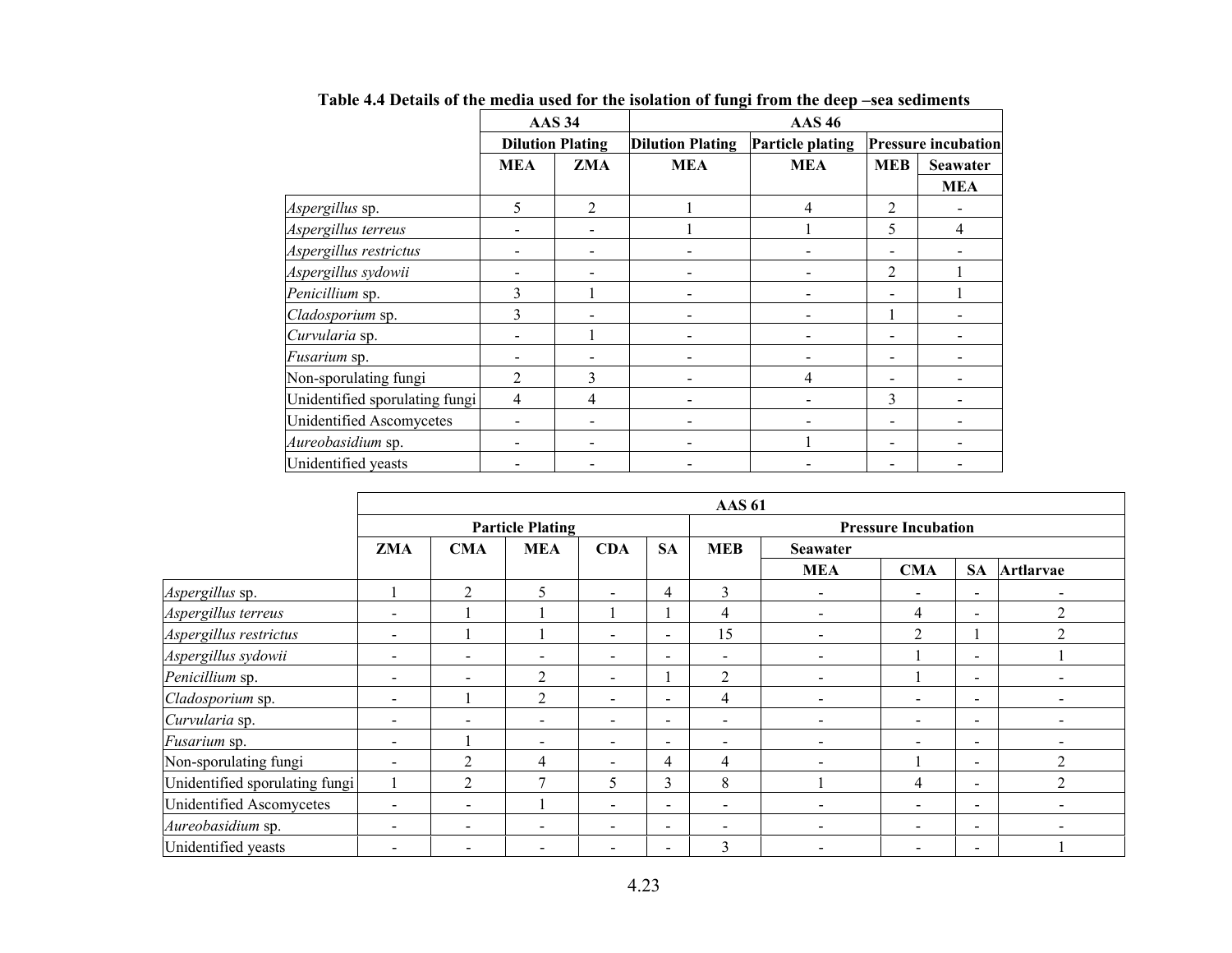| Isolate # | Fungi           | Cruise #          | Latitude<br>(South) | Longitude<br>(East) | Depth<br>(m) | Sub surface<br>depth (cm) | Core and section<br>#               | <b>Method of</b><br>isolation | Medium<br>used |
|-----------|-----------------|-------------------|---------------------|---------------------|--------------|---------------------------|-------------------------------------|-------------------------------|----------------|
| A 4637    | A. terreus      | <b>AAS 46</b>     | $10^{\circ} 01'$    | 75° 59'             | 5305         | $0 - 2$                   | BC <sub>4</sub> A                   | PI                            | MEB            |
| A 4636    | A. terreus      | <b>AAS 46</b>     | $10^{\circ} 01'$    | $76^{\circ}$ 00'    | 5400         | $0 - 2$                   | <b>BC 12A</b>                       | PI                            | <b>MEB</b>     |
| A 4634    | A. terreus      | <b>AAS 46</b>     | $10^{\circ} 01'$    | $76^{\circ} 00'$    | 5400         | $15 - 20$                 | <b>BC 12G</b>                       | PI                            | <b>MEB</b>     |
| A 4633    | A. terreus      | <b>AAS 46</b>     | $10^{\circ} 01'$    | $76^{\circ}$ 00'    | 5400         | $10 - 15$                 | <b>BC 12F</b>                       | PI                            | <b>MEB</b>     |
| A 4630    | Aspergillus sp. | <b>AAS 46</b>     | $10^{\circ}$ 02'    | $76^{\circ} 00'$    | 5296         | $4 - 6$                   | BC 7C                               | PI                            | MEB            |
| A 4628    | A. terreus      | <b>AAS 46</b>     | $10^{\circ} 01'$    | $76^{\circ}$ 00'    | 5400         | $8 - 10$                  | <b>BC 12E</b>                       | PI                            | MEB            |
| A 61 P10  | A. terreus      | AAS <sub>61</sub> | $14^{\circ} 00'$    | 75° 30'             | 5145         | $20 - 25$                 | <b>BC 14H</b>                       | PI                            | <b>MEB</b>     |
| A 61 P4   | Unidentified    | AAS 61            | $11^{\circ} 59'$    | $76^{\circ} 29'$    | 5280         | $0 - 2$                   | BC <sub>3</sub> A                   | PI                            | Artemia        |
| A 4625    | Unidentified    | <b>AAS 46</b>     | $10^{\circ} 02$     | $76^{\circ}$ 00'    | 5296         | $8 - 10$                  | BC <sub>7E</sub>                    | PI                            | <b>MEB</b>     |
| A 614     | A. terreus      | AAS 61            | $13^{\circ} 00'$    | 73° 30'             | 4810         | $10 - 15$                 | <b>BC 17F</b>                       | PP                            | <b>SDA</b>     |
| A 6137    | Unidentified    | AAS <sub>61</sub> | $10^{\circ} 01'$    | $76^{\circ}$ 00'    | 5280         | $15 - 20$                 | 3MBC 5G                             | PP                            | <b>CMA</b>     |
| A 3457    | Fusarium sp.    | AAS <sub>34</sub> | $10^{\circ} 00'$    | $76^{\circ} 01'$    | 5294         | $15 - 20$                 | BC <sub>3G</sub>                    | PP                            | <b>MEA</b>     |
| A 3449    | Fusarium sp.    | AAS <sub>34</sub> | $10^{\circ} 03'$    | $76^{\circ} 01'$    | 5294         | $20 - 25$                 | BC <sub>5H</sub>                    | PP                            | <b>MEA</b>     |
| A 3441    | Unidentified    | AAS 34            | $10^{\circ} 03'$    | $76^{\circ} 01'$    | 5294         | $8 - 10$                  | BC <sub>5E</sub>                    | PP                            | <b>MEA</b>     |
| A 348     | Non-sporulating | AAS 34            | $10^{\circ} 10'$    | 76° 05'             | 5250         | $8 - 10$                  | BC A <sub>1</sub> /B E <sub>1</sub> | DP                            | <b>ZMA</b>     |
| A 3428    | Curvularia sp.  | AAS <sub>34</sub> | $10^{\circ} 09'$    | 75° 21'             | 5180         | $0 - 2$                   | BC <sub>8</sub> A                   | DP                            | <b>ZMA</b>     |
| A 61 P63  | Yeast           | AAS <sub>61</sub> | $10^{\circ} 59'$    | 73° 29'             | 5100         | $20 - 25$                 | BC <sub>23H</sub>                   | PI                            | Artemia        |
| A 3426    | Unidentified    | AAS <sub>34</sub> | $10^{\circ} 02'$    | $76^{\circ} 00'$    | 5280         | $8 - 10$                  | $BC 14E_1$                          | DP                            | <b>MEA</b>     |
| A 6136    | Aspergillus sp. | AAS 61            | $10^{\circ} 02$     | $76^{\circ} 01'$    | 5320         | $20 - 25$                 | 3MBC 11H                            | PP                            | <b>MEA</b>     |
| A 6139    | Unidentified    | <b>AAS 61</b>     | $10^{\circ} 01'$    | $76^{\circ}$ 00'    | 5280         | $15 - 20$                 | <b>3MBC 12G</b>                     | ${\rm PP}$                    | CDA            |
| A 61 P64  | Yeast           | <b>AAS 61</b>     | $15^{\circ} 00'$    | 74° 30'             | 5390         | $8 - 10$                  | BC <sub>12E</sub>                   | PI                            | <b>MEB</b>     |
| A 6128    | Aspergillus sp. | AAS <sub>61</sub> | $12^{\circ} 59'$    | 75° 29'             | 5070         | $30 - 35$                 | <b>BC 19J</b>                       | PP                            | <b>CMA</b>     |
| A 6126    | Aspergillus sp. | AAS 61            | $12^{\circ} 59'$    | 75° 29'             | 5070         | $30 - 35$                 | <b>BC 19J</b>                       | PP                            | <b>SDA</b>     |
| A 3415    | Unidentified    | AAS <sub>34</sub> | $10^{\circ} 09'$    | 75° 21'             | 5180         | $25 - 30$                 | BC 8I <sub>1</sub>                  | DP                            | <b>ZMA</b>     |
| A 3412    | Aspergillus sp. | AAS <sub>34</sub> | $10^{\circ} 09'$    | 75° 21'             | 5180         | $30 - 35$                 | BC 8J <sub>2</sub>                  | $\mathbf{D}\mathbf{P}$        | <b>ZMA</b>     |

**Table 4.5 Isolation details of some of the fungi** 

PI - Pressure Incubation, PP - Particle Plating, DP - Dilution Plating, MEB - Malt Extract Broth, MEA - Malt Extract Agar, ZMA - Zobell Marine Agar, CDA - Czapek Dox Agar, SDA - Sabourauds Dextrose Agar, Artemia - Autoclaved A*rtemia* larvae suspended in seawater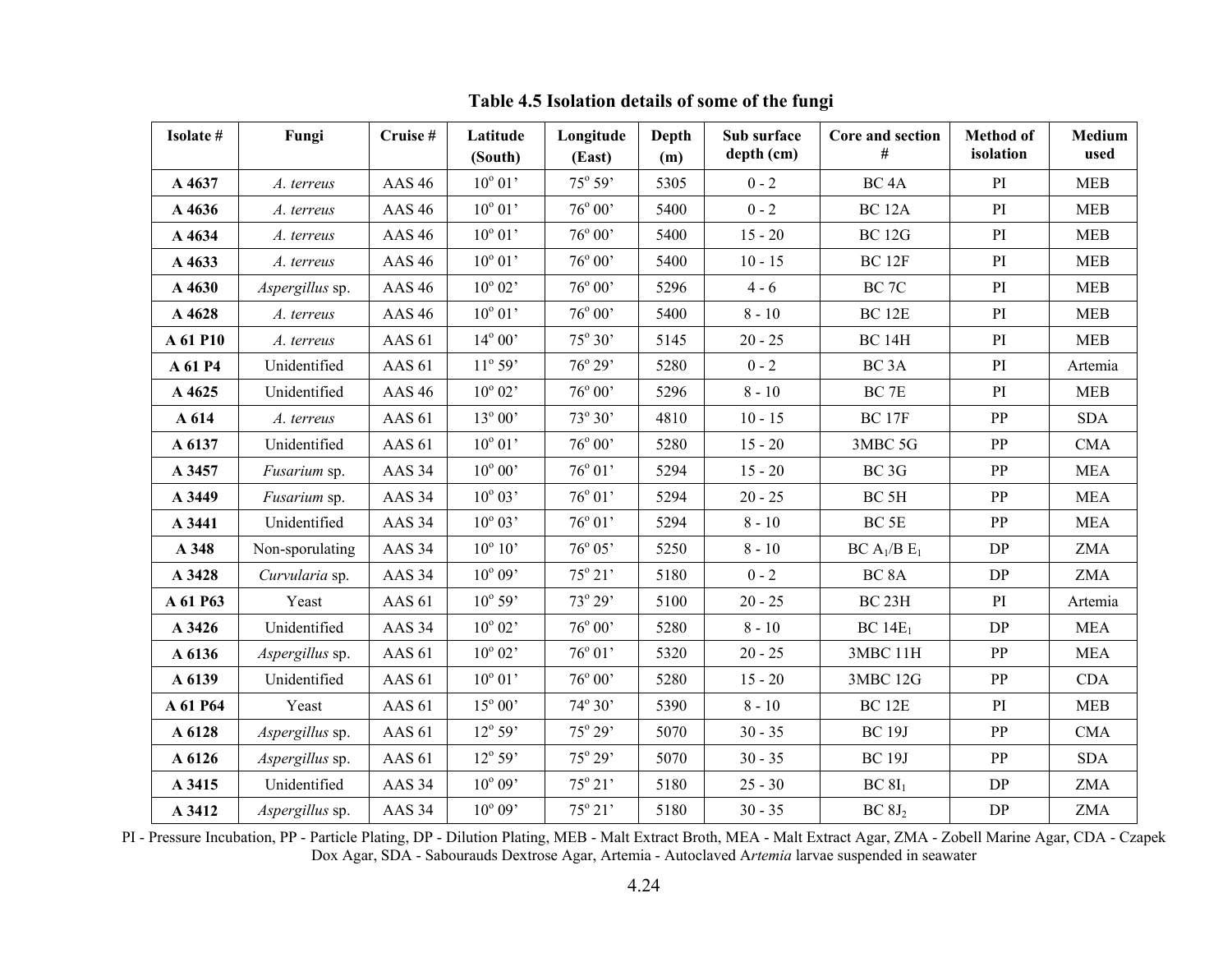#### **4.4.2 Morphology**

Many of the cultures showed abnormal morphology immediately after isolation. These showed extremely long conidiophores with vesicles being covered by long hyphae, instead of phialides of metulae or conidia, as is typical of the genus *Aspergillus* (Fig 4.5 a - f). Most of these were later identified as belonging to *Aspergillus* species, when these abnormal features disappeared.

#### **4.4.3 Direct detection**

The observation of fungi under the microscope was made easy by the calcofluor staining. Fungal hyphae as well as spores (Fig. 4.6 a - e) were seen in both the enriched sediments from the pressure incubation and directly from the deep-sea sediments. A total of 35 and 13 out of 165 and 90 sediment samples collected during the cruises  $#$  AAS 61 and  $#$  AAS 46, respectively, showed presence of fungi by this method.

#### **4.4.4 Immunofluorescent staining**

Sediment samples of the core  $#$  BC 12 (subsection 15–20 cm, Table 4.5) stained with FITC-tagged antiserum against *A. terreus* # A 4634 revealed fluorescing hyphae (Fig. 4.7 a - d). An unidentified organic particle in these sediments was densely colonized by the fungus. These showed positive fluorescent reaction to the antiserum (Fig. 4.7 e). The antiserum did not react with other fungi thus showing specificity for the fungus against which the antibodies were raised in rabbits. The fungus showed positive fluorescence after growth at 1 and 200 bar  $/ 5^{\circ}$  and 30 $^{\circ}$ C.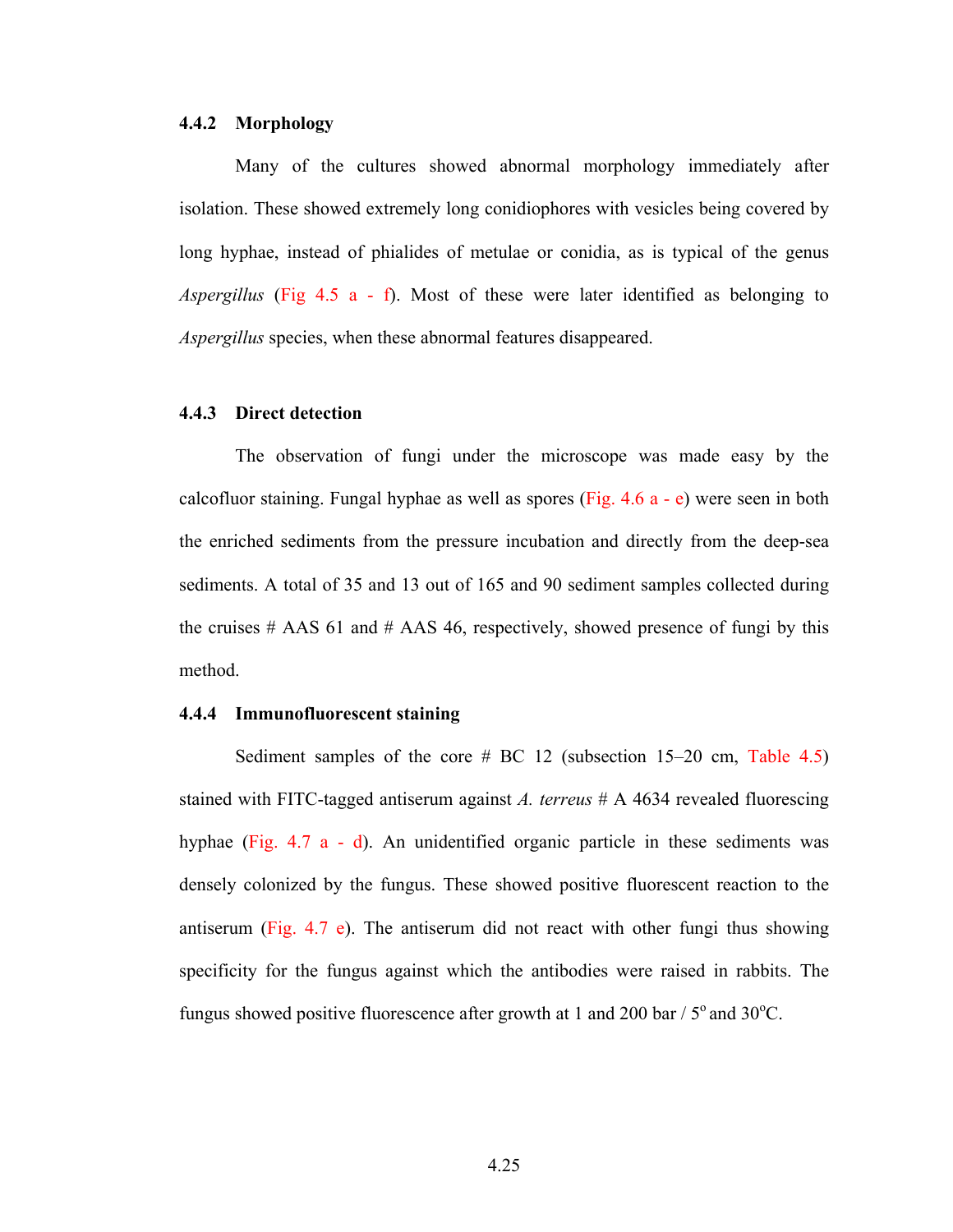







Fig. 4.5 Abnormal morphological features seen in the deep sea fungal cultures just after isolation from the deep sea sediments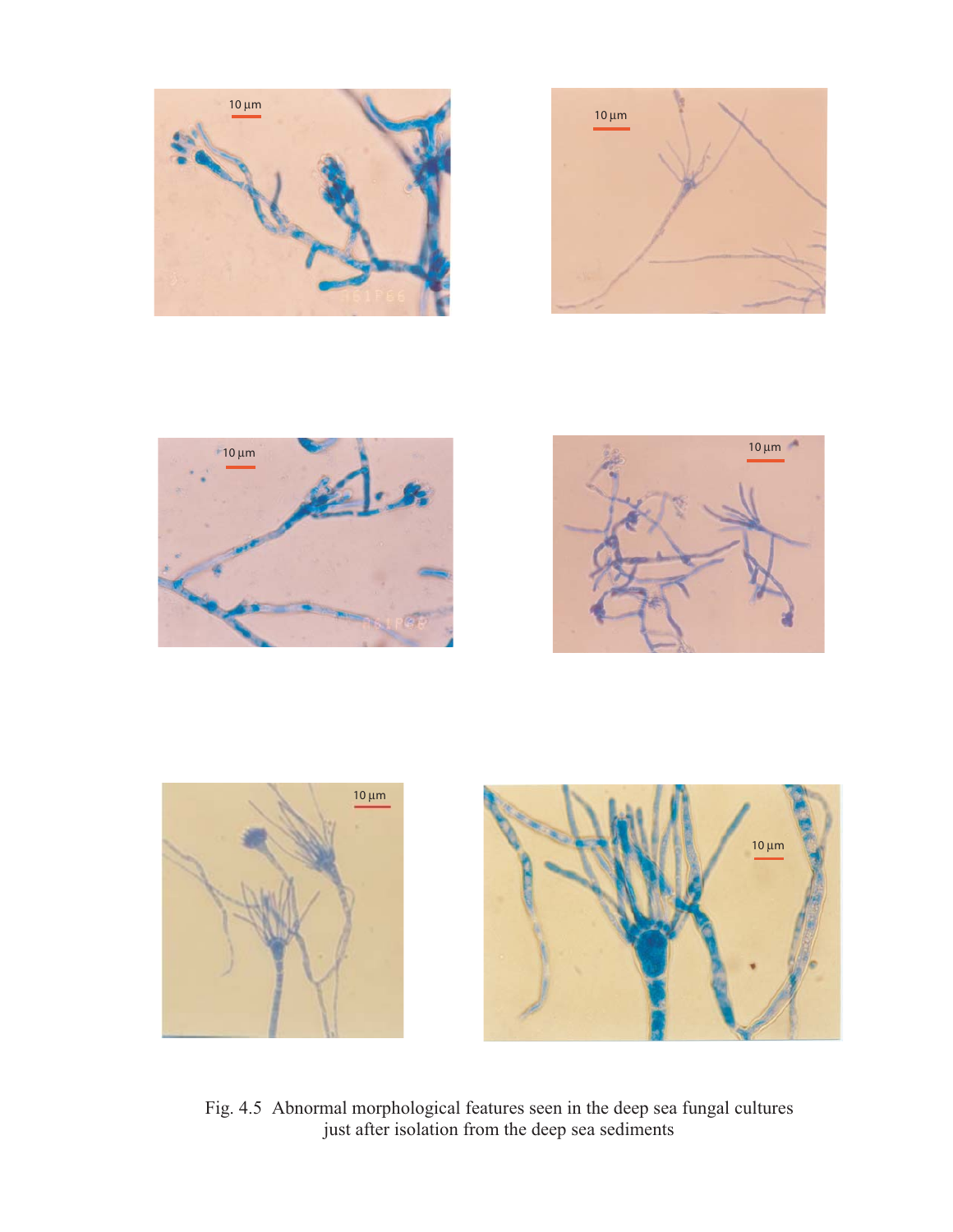





(a)  $\&$  (b) Epifluorescence microscopy photograph of calcofluor stained hyphae from deep sea sediments. Bar equals 10 µm.



(c) An epifluorescence photomicrograph of a calcofluor-stained geminating spore from deep sea sediment incubated under 400 bar hydrostatic pressure and 5°C. Bar equals 10 µm.



(d) Epifluorescence microscopy photograph of Calcofluor stained hyphae from deep sea sediments. Bar equals  $10 \mu m$ .



- (e) Photomicrograph of the same hypha as seen under partial bright field and fluorescence light Bar equals  $10 \mu m$ .
- Fig. 4.6 Visualization of fungal hyphae in the deep-sea sediment stained with Calcofluor under an epifluorescence microscope.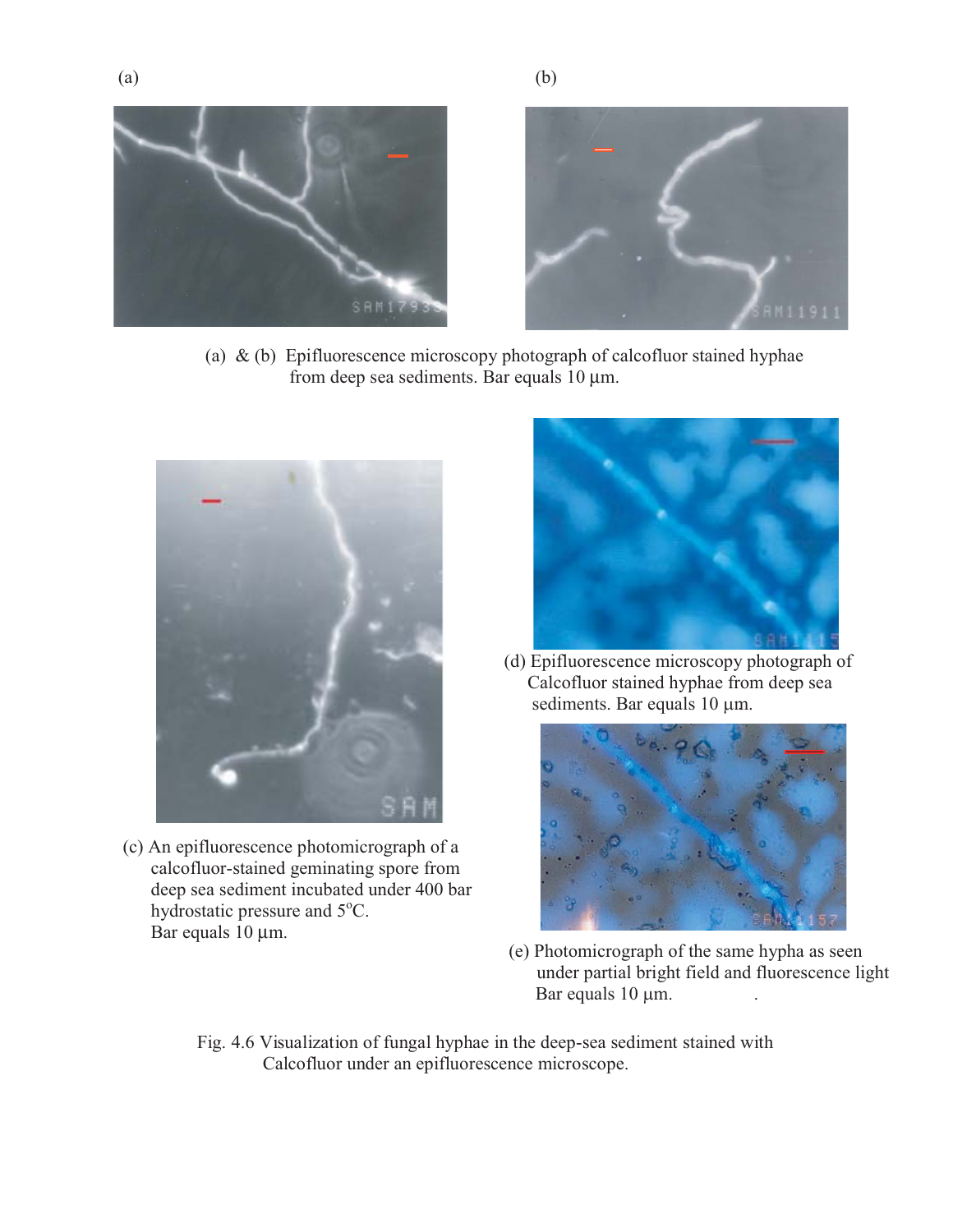

(a) Hypha showing immunofluorescence From the sediment. Bar is equal to 10 µm



(b) Bright field photomicrograph of the same Hypha as in (a). Bar is equal to  $10 \mu m$ 



(c) Hypha showing immunofluorescence



Figure showing immunomorescence<br>from the sediment. Bar is equal to 10  $\mu$ m (d) Bright field photomicrograph of the same<br>Hypha as in (c) Bar is equal to 10  $\mu$ m Hypha as in (c). Bar is equal to  $10 \mu m$ 



- (e) Immunofluorescence detection of a dense cluster of hyphae of *Aspergillus terreus* on an organic matter from the deep sea sediment
- Fig. 4.7 Detection of hyphae of *Aspergillus terreus* (isolate # A4634) from the deep sea sediments using immunofluorescence staining method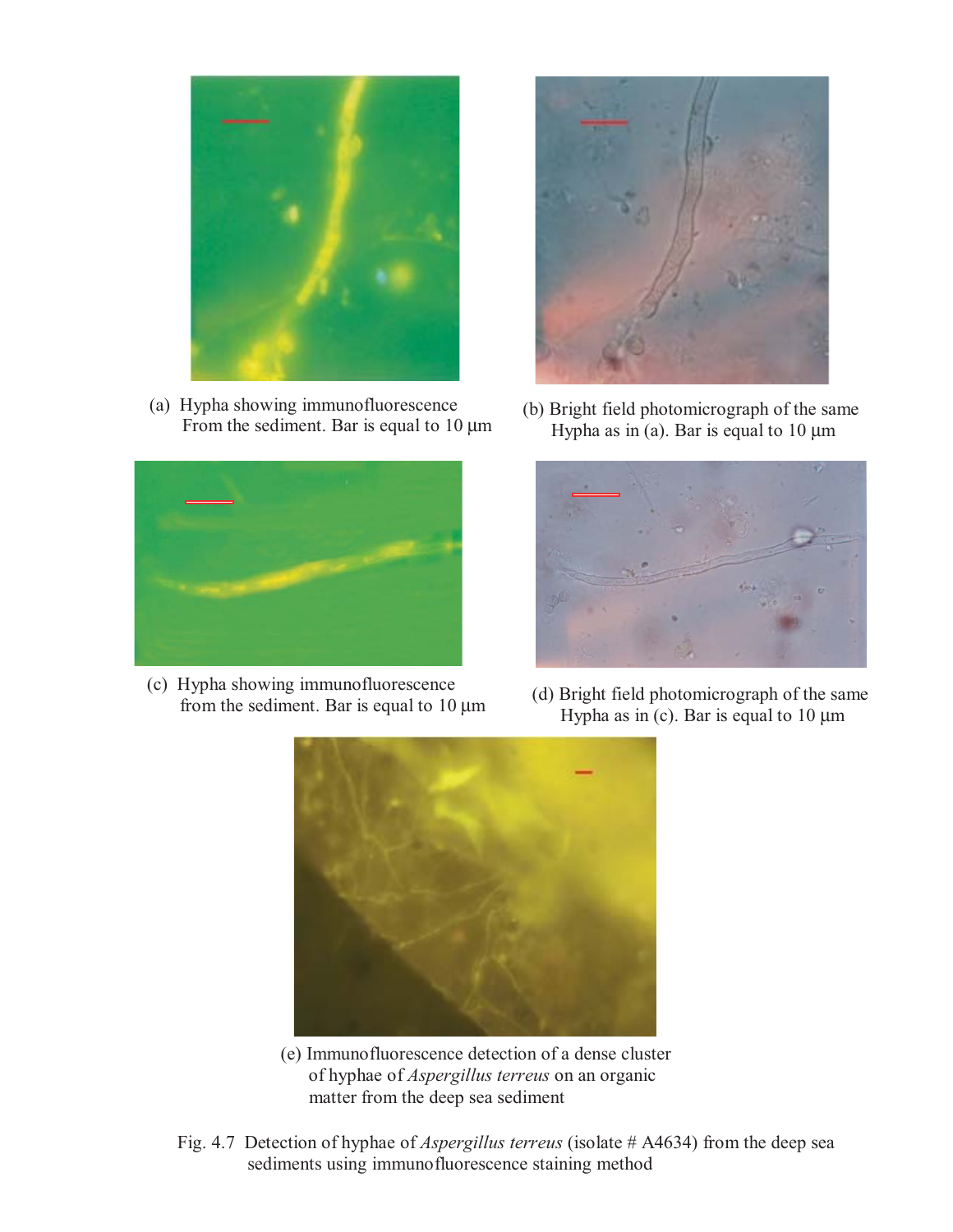#### **4.4.5 Comparison of deep sea and terrestrial cultures**

The deep sea and the terrestrial isolates of *Aspergillus terreus* obtained from IMTECH were showing almost similar morphological characteristics on all the three solid media used. Initially the IMTECH cultures did not grow well in seawater medium, but after repeated subculturing, the growth was equally good as that of the deep-sea isolates.

 Out of the 35 different C - sources used, both the deep-sea and IMTECH *Aspergillus terreus* strains showed a few differences. The two IMTECH *Aspergillus terreus* strains showed differences amongst themselves as well (Table 4.6).

| S.No.          | Carbon<br>source    | $\mathbf{A}$<br>4634     | <b>MTCC</b><br>279 | <b>MTCC</b><br>479 | NIOCC20                  | <b>MTCC</b><br>2200      | CH2                      | <b>MTCC</b><br>635           |
|----------------|---------------------|--------------------------|--------------------|--------------------|--------------------------|--------------------------|--------------------------|------------------------------|
| $\mathbf{1}$   | Lactose             | $+$                      | $+$                | $^{+}$             | $\overline{\phantom{a}}$ | $^{+}$                   | $+$                      | $\blacksquare$               |
| $\overline{2}$ | Xylose              | $+$                      | $^{+}$             | $^{+}$             | D                        | $+$                      | $^{+}$                   | $^{+}$                       |
| $\overline{3}$ | Maltose             | $+$                      | $+$                | $+$                | $^{+}$                   |                          | L,                       | $^{+}$                       |
| $\overline{4}$ | Fructose            | $^{+}$                   | $^{+}$             | $^{+}$             | D                        |                          | L,                       |                              |
| 5              | Dextrose            | $^{+}$                   | $\ddot{}$          | $\ddot{}$          | $\ddot{}$                | $^{+}$                   | L.                       | $\ddot{}$                    |
| 6              | Galactose           | $+$                      | $^{+}$             | $^{+}$             |                          | $\mathbf D$              | $\mathbf D$              | $^{+}$                       |
| $\overline{7}$ | Raffinose           | $^{+}$                   | $^{+}$             | $^{+}$             | $^{+}$                   |                          |                          | $^{+}$                       |
| 8              | Trehalose           | $+$                      | $+$                | $^{+}$             | $+$                      | $\overline{\phantom{a}}$ | L,                       | $+$                          |
| 9              | Melibiose           | $+$                      | $^{+}$             | $\ddot{}$          | $^{+}$                   | $^{+}$                   | L,                       | $^{+}$                       |
| 10             | Sucrose             | $+$                      | $^{+}$             | $^{+}$             |                          | $\blacksquare$           | $\overline{\phantom{a}}$ | $^{+}$                       |
| 11             | L-arabinose         | $+$                      | $+$                | $+$                | $\overline{a}$           | $^{+}$                   | $^{+}$                   | $+$                          |
| 12             | Mannose             | $+$                      | $^{+}$             | $^{+}$             | D                        | $+$                      | $+$                      | $^{+}$                       |
| 13             | Inulin              | $\overline{a}$           |                    | L,                 | D                        |                          | L,                       |                              |
| 14             | Sodium<br>gluconate | ۰                        |                    |                    |                          |                          |                          |                              |
| 15             | Glycerol            | $\blacksquare$           | D                  | L,                 |                          |                          | L,                       | D                            |
| 16             | Salicin             | L.                       | ÷.                 | L,                 | ÷,                       |                          | L,                       | ÷,                           |
| 17             | Glucosamine         | D                        | D                  | D                  |                          |                          | $\overline{a}$           | D                            |
| 18             | Dulcitol            | ä,                       |                    |                    |                          |                          | -                        | $\qquad \qquad \blacksquare$ |
| 19             | Inositol            | $\overline{\phantom{0}}$ |                    |                    |                          |                          | -                        |                              |
| 20             | Sorbitol            |                          |                    |                    |                          |                          |                          | $\overline{\phantom{0}}$     |
| 21             | Mannitol            |                          |                    | $^{+}$             |                          |                          | -                        |                              |

**Table 4.6 Carbon source utilization of the deep sea and terrestrial fungal isolates**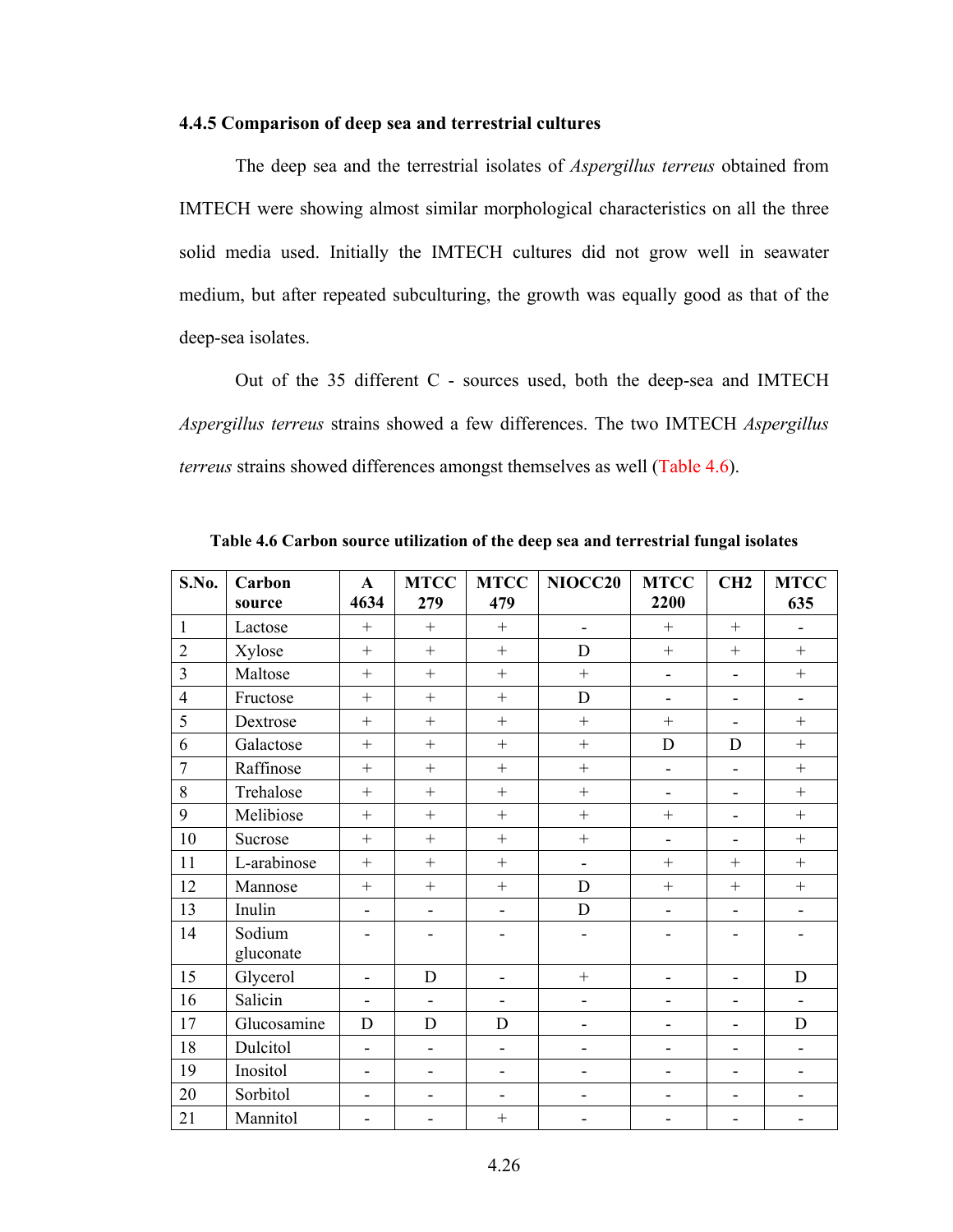| 22 | Adonitol                         | -                        |                          |                          |                          |        | -      |        |
|----|----------------------------------|--------------------------|--------------------------|--------------------------|--------------------------|--------|--------|--------|
| 23 | $\alpha$ -methyl-D-<br>glucoside |                          |                          |                          |                          |        |        |        |
| 24 | Ribose                           | $+$                      | $+$                      | $+$                      | -                        | $^{+}$ | $+$    | D      |
| 25 | Rhamnose                         | D                        | -                        | -                        |                          |        | $^{+}$ |        |
| 26 | Cellobiose                       | $^{+}$                   |                          | $^{+}$                   |                          |        | -      | D      |
| 27 | Melezitose                       | -                        |                          | $\overline{\phantom{0}}$ | ۰                        |        | ۰      |        |
| 28 | $\alpha$ -methyl-D-<br>mannoside |                          |                          |                          |                          |        |        |        |
| 29 | Xylitol                          |                          |                          |                          | ۰                        |        |        |        |
| 30 | <b>ONPG</b>                      | $^{+}$                   |                          | $+$                      | $+$                      | $+$    |        | $+$    |
| 31 | Esculin                          | $^{+}$                   | $^{+}$                   | $^{+}$                   | $^{+}$                   | $^{+}$ | -      | $^{+}$ |
| 32 | $D$ – arabinose                  | $\overline{\phantom{a}}$ | $\overline{\phantom{0}}$ | $\overline{\phantom{a}}$ | $\overline{\phantom{a}}$ |        | D      |        |
| 33 | Citrate                          | $^{+}$                   | $+$                      | $+$                      | $^{+}$                   | $^{+}$ | $^{+}$ | $+$    |
| 34 | Malonate                         | $^{+}$                   | $+$                      | $+$                      | $+$                      | $+$    | $+$    | $^{+}$ |
| 35 | Sorbose                          |                          |                          |                          |                          |        |        |        |

 $Key: + positive result$ - negative result

D doubtful result

#### **4.4.6 Deep-sea Yeasts**

RFLP of ITS region showed two clear groupings. The four isolates obtained directly from the deep-sea sediments showed similar restriction pattern and the remaining 4 isolates obtained from the sediment pore water a different pattern (Fig. 4.8 a, b). Based on these results, two yeast cultures from sediment and one from the pore water were studied for their biochemical characters. Out of these 4 isolates, three isolates showed almost similar biochemical characters (Table 4.7), based on which they were assigned to *Rhodotorula muciliginosa*. The filamentous yeast was identified to be species *Cryptococcus albidus* or *Cryptococcus curvatus*.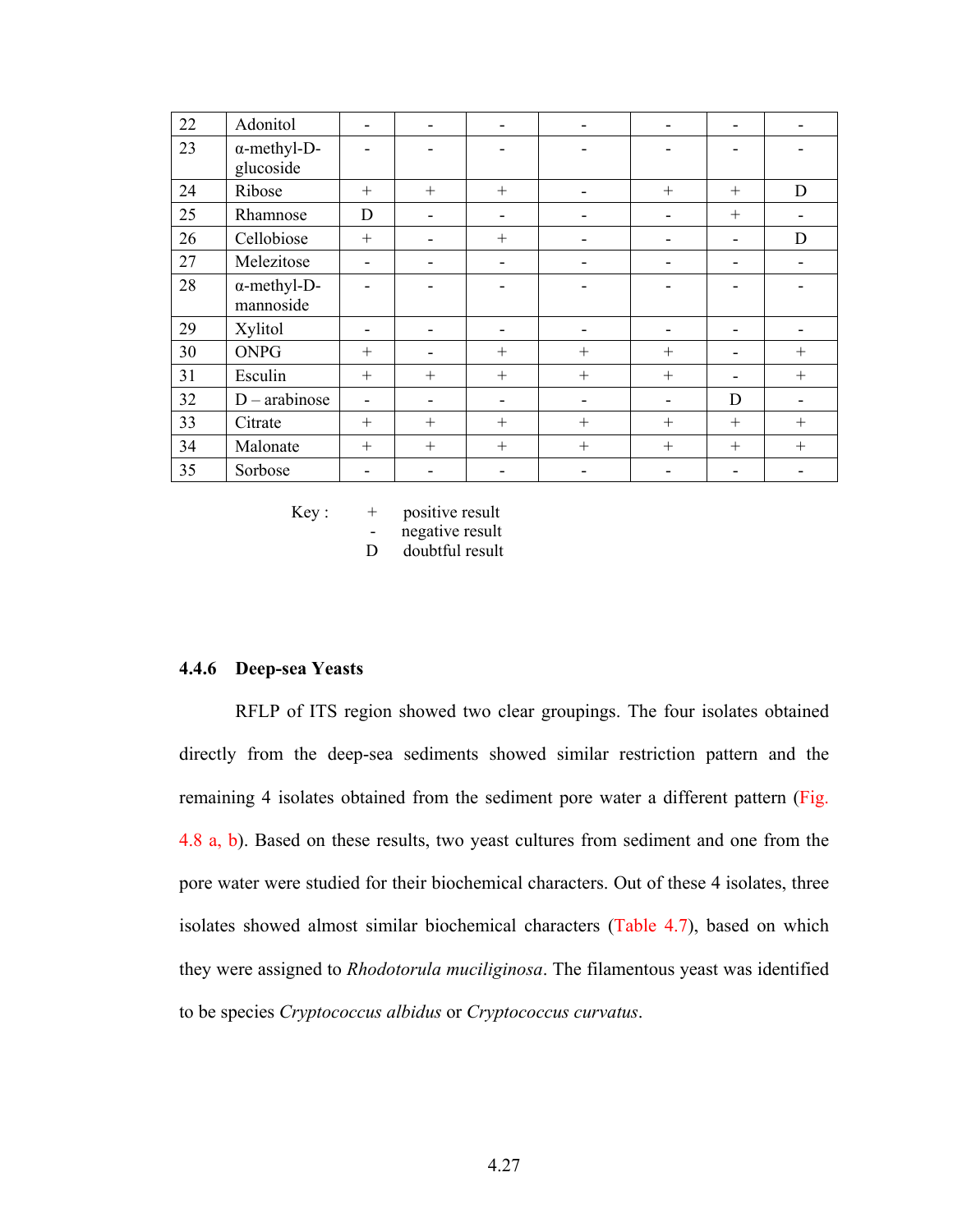#### **Fig. 4.8**

- **(a) ITS products of all the 8 cultures**
- **(b) Restriction digestion pattern of the ITS products**

**1,2 - uncut PCR product, 3 - A61P35, 4 - A61P63, 5 - A61P64, 6 - BC7E1, 7 - Y5,** 

**8 - Y6, 9 - Y7, Y10 - Y8, M - 2 kb marker.** 

**A61P35, A61P63, A61P64 & BC7E1 - isolates obtained from sediments** 

**Y5, Y6, Y7 & Y8 - isolates obtained from sediment pore water**



**Table 4.7 Morphological and biochemical characters of the four yeast isolates**

| S. No.         | <b>Tests</b>                  | A 344                    | <b>BC 7 E1</b> | A61P35 | Y8 |  |  |  |  |  |  |
|----------------|-------------------------------|--------------------------|----------------|--------|----|--|--|--|--|--|--|
|                | A. Fermentation               |                          |                |        |    |  |  |  |  |  |  |
| $\theta$       | YNB without glucose           |                          |                |        |    |  |  |  |  |  |  |
|                | $D - glucose$                 | $^{+}$                   |                |        |    |  |  |  |  |  |  |
| $\overline{2}$ | $D$ – galactose               | $\blacksquare$           |                |        |    |  |  |  |  |  |  |
| 3              | Maltose                       |                          |                |        |    |  |  |  |  |  |  |
| $\overline{4}$ | Me - $\alpha$ - D - glucoside |                          |                |        |    |  |  |  |  |  |  |
| 5              | Sucrose                       |                          |                |        |    |  |  |  |  |  |  |
| 6              | $\alpha, \alpha$ - trehalose  | -                        |                |        |    |  |  |  |  |  |  |
|                | Melibiose                     | $\overline{\phantom{0}}$ |                |        |    |  |  |  |  |  |  |
| 8              | Lactose                       |                          |                |        |    |  |  |  |  |  |  |
| 9              | Cellobiose                    |                          |                |        |    |  |  |  |  |  |  |
| 10             | Melizitose                    |                          |                |        |    |  |  |  |  |  |  |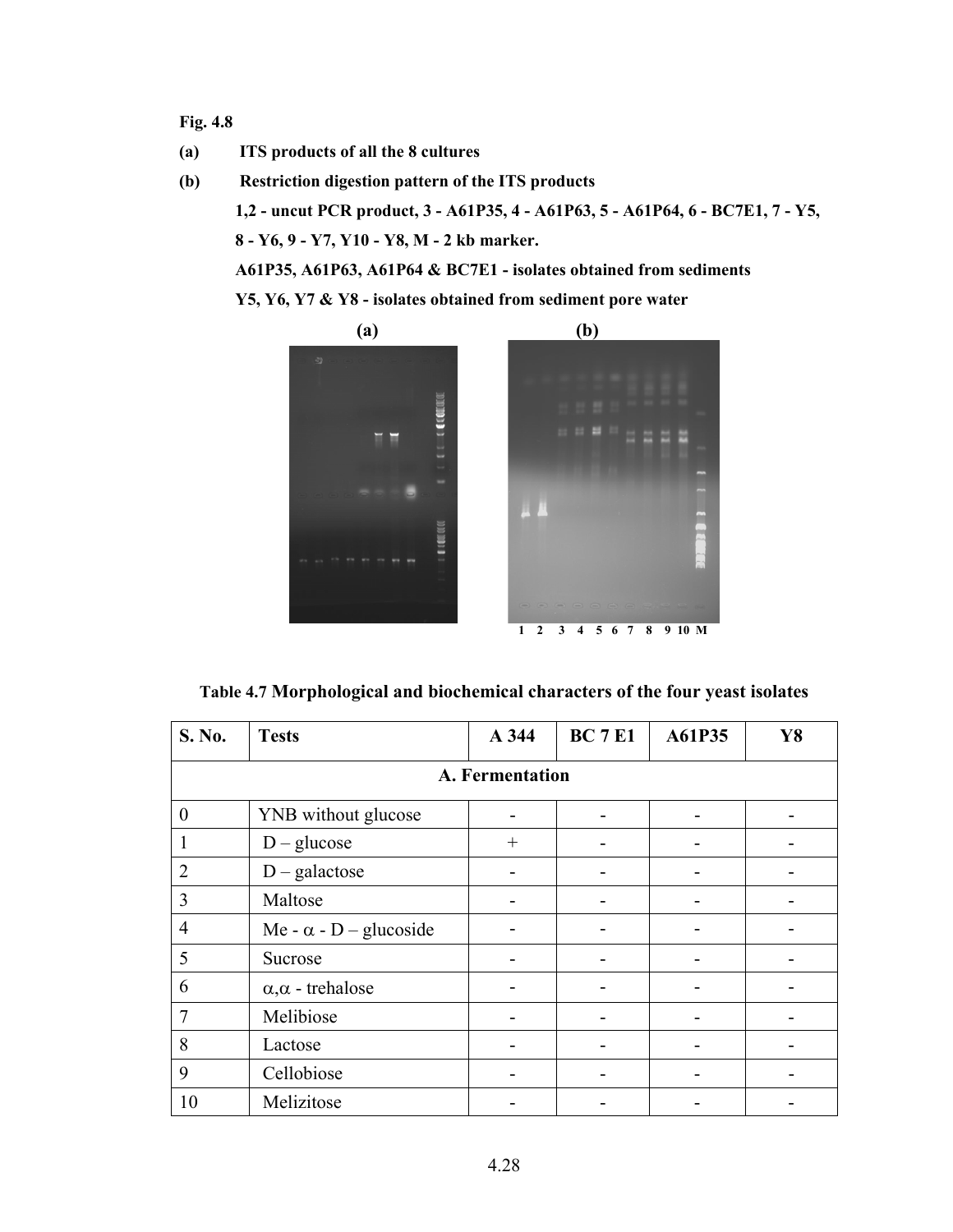| 11                                  | Raffinose                    |                          |                          |                          |                              |  |
|-------------------------------------|------------------------------|--------------------------|--------------------------|--------------------------|------------------------------|--|
| 12                                  | Inulin                       |                          |                          |                          |                              |  |
| 13                                  | Starch                       |                          |                          |                          |                              |  |
| <b>B. Carbon source utilization</b> |                              |                          |                          |                          |                              |  |
| 14                                  | $D - galactose$              | $\qquad \qquad +$        |                          |                          | $\overline{\mathcal{L}}$     |  |
| 15                                  | $L$ – sorbose                | $^{+}$                   | $\gamma$                 | $\boldsymbol{+}$         | $\qquad \qquad \blacksquare$ |  |
| 16                                  | $D -$ glucosamine            | $\overline{\mathcal{L}}$ | $\blacksquare$           | $\overline{?}$           |                              |  |
| 17                                  | $D$ – ribose                 | $\overline{\mathcal{L}}$ | $^{+}$                   |                          | $\gamma$                     |  |
| 18                                  | $D - xylose$                 | $^{+}$                   | $^{+}$                   |                          | $\! + \!$                    |  |
| 19                                  | $L$ – arabinose              | $^{+}$                   | $+$                      |                          | $\overline{a}$               |  |
| 20                                  | $D$ – arabinose              | $\overline{\phantom{0}}$ |                          | $\boldsymbol{+}$         | $\overline{\mathcal{L}}$     |  |
| 21                                  | $L$ – rhamnose               | $\blacksquare$           | $\overline{\phantom{0}}$ | $\overline{\phantom{0}}$ | $\overline{a}$               |  |
| 22                                  | Sucrose                      | $^{+}$                   |                          |                          | $+$                          |  |
| 23                                  | Maltose                      | $^{+}$                   | $^{+}$                   | $^{+}$                   | $\overline{\phantom{0}}$     |  |
| 24                                  | $\alpha, \alpha$ - trehalose |                          |                          |                          |                              |  |
| 25                                  | Me - $\alpha$ - D- gluoside  |                          |                          |                          |                              |  |
| 26                                  | Cellobiose                   |                          |                          |                          | $\boldsymbol{+}$             |  |
| 27                                  | Salicin                      | $\overline{?}$           |                          |                          | $\boldsymbol{+}$             |  |
| 28                                  | Melibiose                    | $\overline{?}$           |                          |                          |                              |  |
| 29                                  | Lactose                      | $\overline{\mathcal{L}}$ |                          | -                        |                              |  |
| 30                                  | Raffinose                    | $^{+}$                   |                          |                          |                              |  |
| 31                                  | Melizitose                   | $^{+}$                   | $^{+}$                   |                          |                              |  |
| 32                                  | Inulin                       | $\overline{?}$           | $\overline{\phantom{0}}$ | -                        | $\overline{\mathcal{L}}$     |  |
| 33                                  | Starch                       | $\overline{?}$           |                          |                          |                              |  |
| 34                                  | Glycerol                     | $\boldsymbol{+}$         | $\overline{?}$           | -                        | $\gamma$                     |  |
| 35                                  | Erythritol                   | $\boldsymbol{+}$         | $\overline{\phantom{0}}$ | -                        | $\overline{\phantom{0}}$     |  |
| 36                                  | Ribitol                      | $\! + \!$                |                          |                          |                              |  |
| 37                                  | Xylitol                      |                          | $^{+}$                   | -                        | $^{+}$                       |  |
| 38                                  | $L$ – arabinitol             | $\overline{?}$           |                          |                          |                              |  |
| 39                                  | $D -$ glucitol               | $\boldsymbol{+}$         | $\gamma$                 |                          | $\boldsymbol{+}$             |  |
| 40                                  | D - Mannitol                 | $\! + \!$                | $\gamma$                 |                          | $\boldsymbol{+}$             |  |
| 41                                  | Galactitol                   | $\gamma$                 | $\overline{\phantom{0}}$ | $\overline{\phantom{0}}$ | $\boldsymbol{+}$             |  |
| 42                                  | $Myo - inositol$             |                          |                          |                          |                              |  |
| 43                                  | D - glucono - 1,5 -lactone   | $\! + \!$                | $\overline{?}$           | $\overline{?}$           | $\boldsymbol{+}$             |  |
| 44                                  | 2 - keto - D - gluconate     | $\boldsymbol{v}$         | $\overline{?}$           | $\overline{?}$           | $\overline{?}$               |  |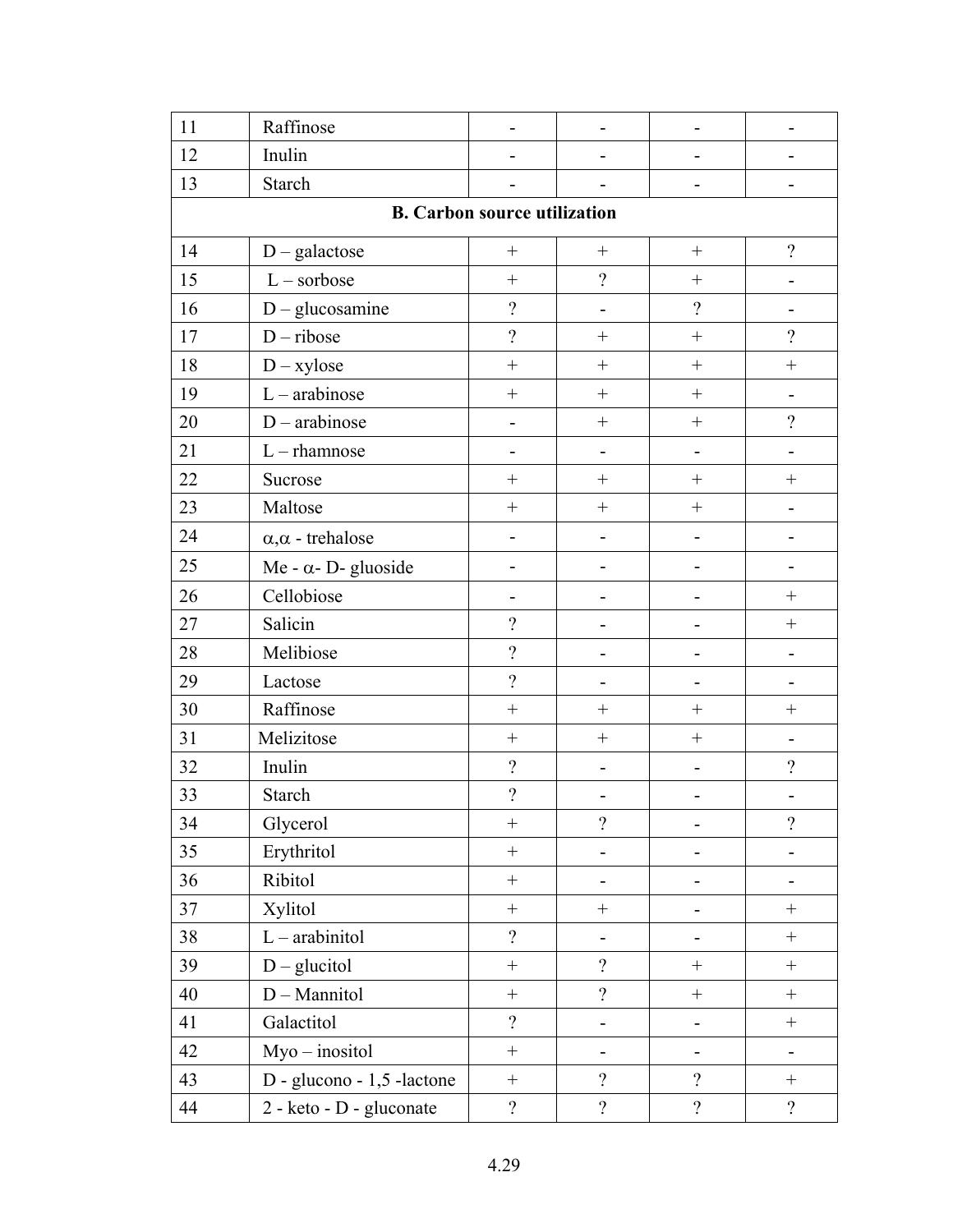| 45            | 3 - keto - D - gluconate                        | $\overline{\mathcal{L}}$ | $\overline{\mathcal{L}}$ | $\gamma$         | $\gamma$                 |  |
|---------------|-------------------------------------------------|--------------------------|--------------------------|------------------|--------------------------|--|
| 46            | $D$ – gluconate                                 | $^{+}$                   | $+$                      | $^{+}$           | $+$                      |  |
| 47            | $D$ – glucoronate                               | $^{+}$                   | $^{+}$                   | $+$              | $+$                      |  |
| 48            | $DL - lactate$                                  | $^{+}$                   | $^{+}$                   | $\boldsymbol{+}$ | $^{+}$                   |  |
| 49            | Succinate                                       | $^{+}$                   | -                        | -                |                          |  |
| 50            | Citrate                                         | $^{+}$                   |                          |                  |                          |  |
| 51            | Methanol                                        | $\overline{\phantom{0}}$ | $\overline{\mathcal{L}}$ | $\gamma$         |                          |  |
| 52            | Ethanol                                         | $\! +$                   | $\overline{\mathcal{L}}$ | $\overline{?}$   | $^{+}$                   |  |
| 53            | $YNB + glucose$                                 | $^{+}$                   | $^{+}$                   | $^{+}$           | $^{+}$                   |  |
| 54            | <b>YNB</b>                                      | $^{+}$                   | -                        |                  | $\overline{\mathcal{L}}$ |  |
|               | C. Growth at                                    |                          |                          |                  |                          |  |
| 55            | $25^{\circ}$ C                                  | $\boldsymbol{+}$         |                          | $\boldsymbol{+}$ |                          |  |
| 56            | $30^{\circ}$ C                                  | $^{+}$                   | $^{+}$                   | $+$              |                          |  |
| 57            | $37^{\circ}$ C                                  | $^{+}$                   | $\gamma$                 | $\gamma$         | $\gamma$                 |  |
|               | <b>D.</b> Additional tests                      |                          |                          |                  |                          |  |
| 58            | <b>Starch formation</b>                         |                          |                          |                  |                          |  |
| 59            | Acetic acid production                          |                          |                          |                  | $\gamma$                 |  |
| 60            | Urea hydrolysis                                 |                          |                          |                  |                          |  |
| E. Morphology |                                                 |                          |                          |                  |                          |  |
| 61            | Pink colonies                                   | $\overline{\phantom{0}}$ | $\boldsymbol{+}$         | $\boldsymbol{+}$ | $+$                      |  |
| 62            | <b>Budding cells</b>                            | $^{+}$                   | $^{+}$                   | $^{+}$           | $^{+}$                   |  |
| 63            | Filamentous                                     | $^{+}$                   |                          |                  |                          |  |
| 64            | Pseudohyphae                                    | $^{+}$                   | -                        | $\overline{a}$   |                          |  |
| 65            | Septate hyphae                                  |                          |                          | -                |                          |  |
| 66            | Arthroconidia                                   |                          |                          |                  |                          |  |
| 67            | Ballistoconidia                                 | $\overline{\phantom{a}}$ |                          |                  |                          |  |
| 68            | Ascospores                                      |                          |                          | $+$              | $+$                      |  |
| 69            | Ascospores - round, oval,<br>conical, reniform  |                          |                          |                  |                          |  |
| 70            | Ascospores - cap, hat,<br>Saturn, walnut-shaped |                          |                          |                  |                          |  |
| 71            | Ascopsores - needle-<br>shaped or whip-like     |                          |                          |                  |                          |  |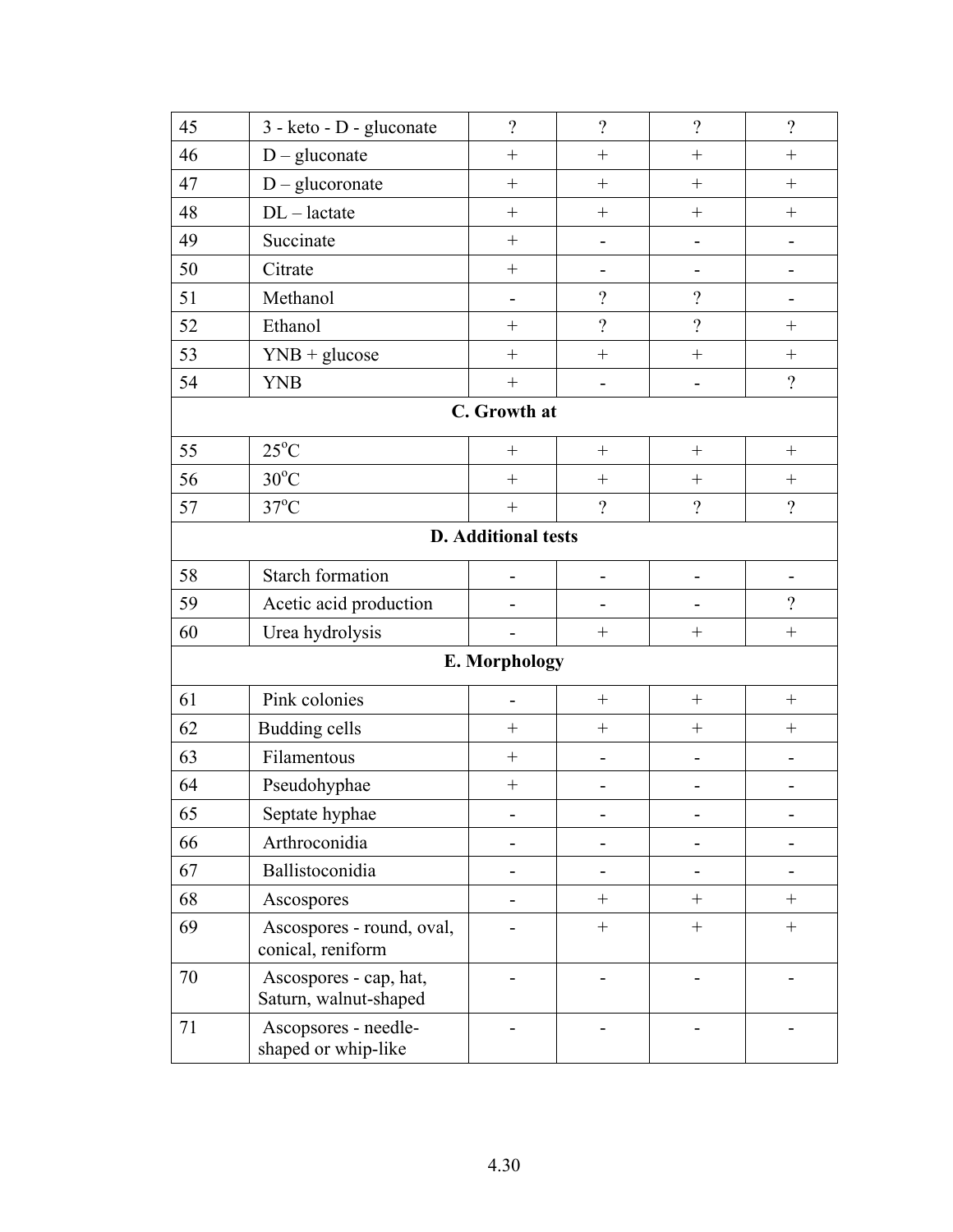$Key: + positive result$ 

- negative result

? doubtful result, test not done (the software used for identification needs the input in the form of '?' symbol for any result other than '+' or  $\lq'$   $\lq$ )

#### **4.4.6.1 Physiological and Phylogenetic relationships**

The three yeast cultures, BC7E1, A 61P35 and Y8, assigned to *Rhodotorula minuta* as per biochemical characteristics showed variation, in the sense the first two cultures belonged to same species, while the third one was from different species. A BLAST search [Altschul *et al*., 1997] using the partial ITS amplicons of the three cultures showed a 100 % match with *Rhodotorula mucilaginosa* for BC7E1 and A 61P35, and Y8 with *Rhodosporidium paludigenum*.

In the phylogenetic tree (Fig. 4.9) constructed using the partial ITS sequences of the three cultures, BC7E1 and A 61P35 were placed in a broad cluster comprising of all *Rhodotorula* and *Rhodosporidium* species supported by a high bootstrap value (99%), while Y8 was placed separately with a *Rhodotorula paludigenum* CBS 6567 AF444493 strain, separated by a boot strap value of 85 % from the first two.

#### **4.4.7 RFLP – Genomic and PCR**

The two restriction enzymes used were unable to cut the genomic DNA of all the cultures used, while the ITS product was cut by the enzymes at various positions to give distinct restriction patterns for each culture (Fig. 4.10). *Aspergillus terreus* strains, deep-sea and terrestrial, showed a different profile with Msp I while almost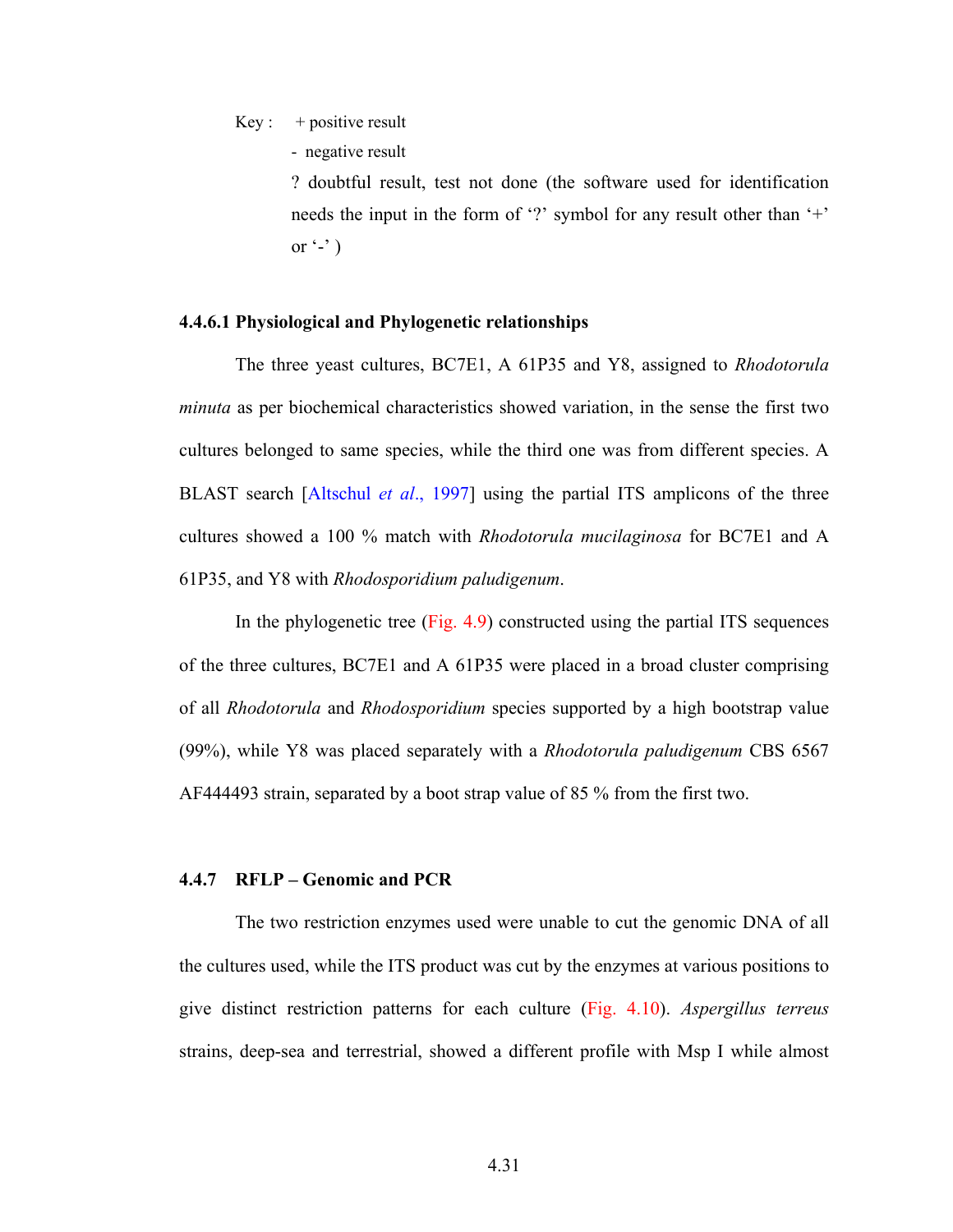similar profile with Hinf I for all the 3 strains (lanes 1-6). But, MTCC 479 and A 4634 showed almost same profile for both the restriction enzymes (lanes 2 & 3). *Aspergillus*

**Fig. 4.10 Restriction digestion pattern of the ITS products of the deep-sea isolates and the terrestrial cultures by the enzymes Msp I and Hinf I** 



| 1              | $MTCC 279 - Msp I digest$       |
|----------------|---------------------------------|
| $\overline{2}$ | MTCC 479 – Msp I digest         |
| 3              | $A$ 4634 – Msp I digest         |
| 4              | MTCC 279 - Hinf I digest        |
| 5              | MTCC 479 - Hinf I digest        |
| 6              | A 4634 - Hinf I digest          |
| 7              | MTCC 635 - Msp I digest         |
| 8              | CH <sub>2</sub> - Msp I digest  |
| 9              | MTCC 635 - Hinf I digest        |
| 10             | CH <sub>2</sub> - Hinf I digest |
| 11             | NIOCC 20 - Msp I digest         |
| 12             | MTCC 2200 - Msp I digest        |
| 13             | NIOCC 20 - Hinf I digest        |
| 14             | MTCC 2200 - Hinf I digest       |
| 15             | Marker                          |
|                |                                 |

*sydowii* strains, MTCC 635 and CH2 showed completely different profiles with both the enzymes (lanes 7 – 10). Amongst the two *Aspergillus ustus* strains, MTCC 2200 did not seem to have any restrictions sites for Msp I (lane 12) while NIOCC 20 showed restriction sites for the enzyme (lane 11). In case of Hinf I the case was exactly the opposite, with NIOCC 20 not showing any restriction sites (lane 13) while MTCC 2200 showing almost 4 restrictions sites (lane 14).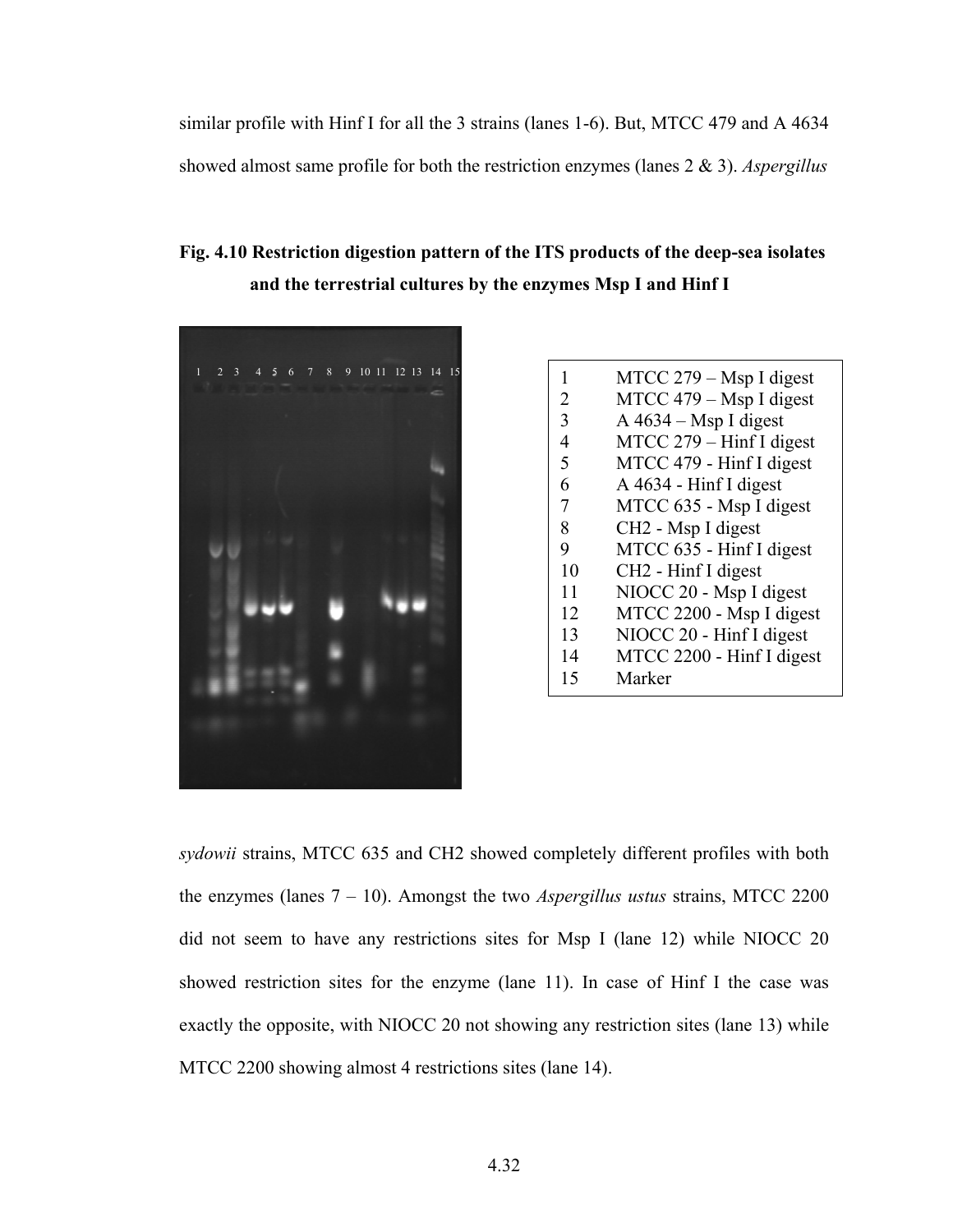

Fig. 4.9 Phylogenetic placement of A 61P35, BC7E1 & Y8 based on the ITS region of the large subunit rRNA gene. The tree was generated by NJPlot. Bootstrap values (Each expressed as a percentage of 1000 replications) greater than 70 % are given at nodes.

*Rhodotorula sonckii* is used as out group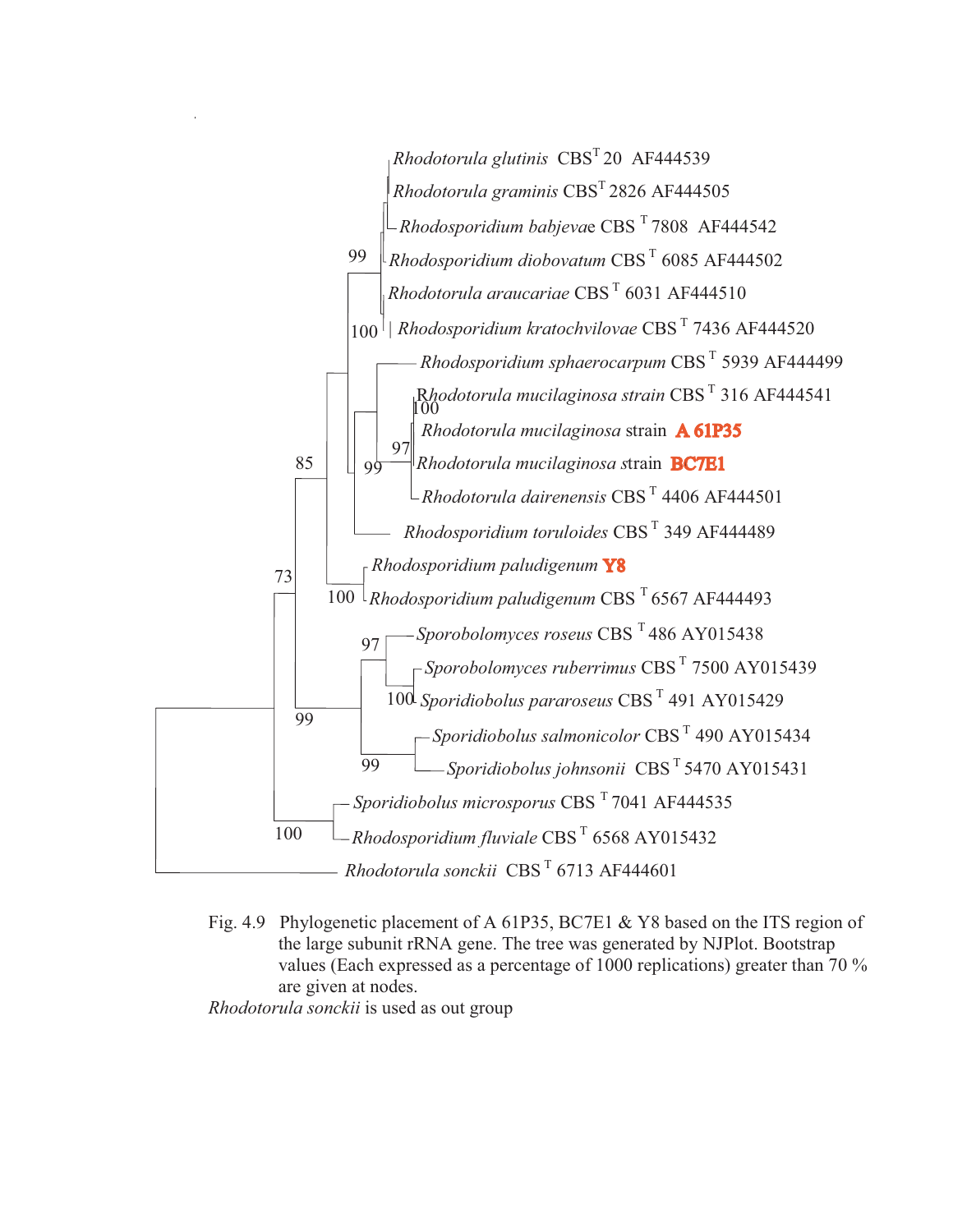#### **4.5 Discussion**

Studies on fungi in deep-sea sediments are fraught with the danger of contamination by fungal structures (both spores and mycelia) in the sampling devices, as well as from air on deck and in the laboratory. In this study, utmost caution has been exercised to reduce this risk. One of the culture techniques that were used for enhancing recovery of native fungi was the particle plating method, which employs culturing from particles in the 100–200 µm size range, thus considerably removing loose spores [Bills & Polishook, 1994]. Further, sediment samples were placed in a diluted nutrient medium under elevated hydrostatic pressure and low temperature immediately upon recovery of sediments on board and incubated for 30 days under hydrostatic pressure prior to isolating fungi from them. This would minimize possible 'deep-sea non-adapted' aerial contaminants. The most direct evidence for the occurrence of fungi in the deep-sea sediments from  $\sim$  5000m depth was obtained by staining sediment samples with the optical brightener Calcofluor, which enhances fluorescence of cellulose and chitin, the latter being a characteristic fungal cell wall component [Müeller & Sengbusch, 1983]. The mycelial state of fungi represents an actively growing vegetative condition within or interspersed among organic particles. The presence of organic particles in the deep-sea sediment samples (Fig. 4.7 e) allows growth of fungal mycelia therein. The total organic matter (TOM) in these sediments was in the range of  $4-12$  mg  $g^{-1}$  dry sediment. Labile organic matter (LOM) comprising carbohydrate, protein and lipids varied from 0.5 to 1.5 mg  $g^{-1}$  dry sediment [Raghukumar *et al.*, 2001]. Evidence for the presence of several megafaunal species and faecal casts of benthic animals has been observed in the Central Indian Basin using deep-sea video-photography [Rodrigues *et al*., 2001]. Hence, presence of fungi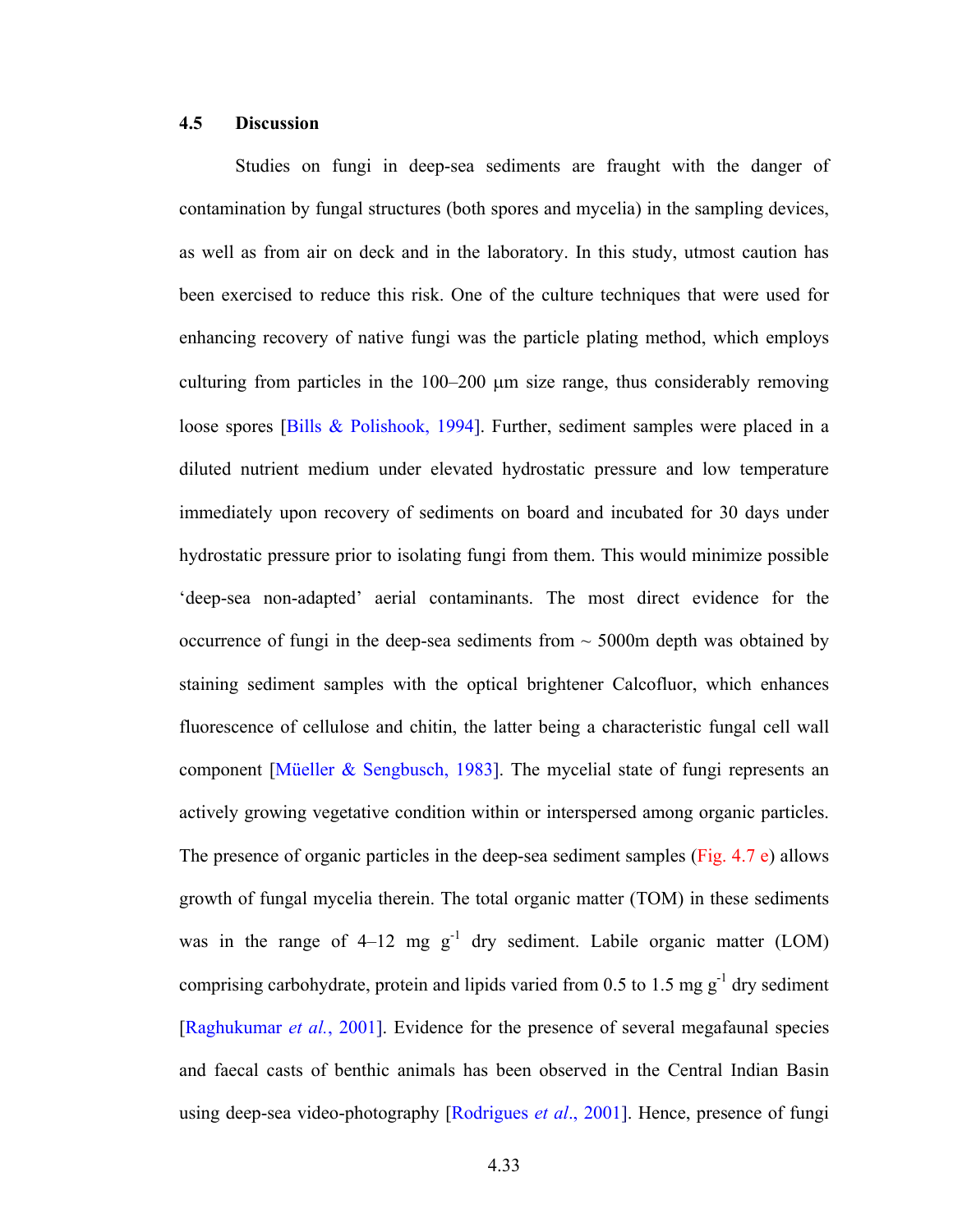in the deep-sea sediments may be expected in view of the abundant organic material present therein. The frequency of fungal species recovered from various depths in the sediment core was not significantly different (Table 4.3), indicating the homogenous nature of the sediment in the area. Colonies of the terrestrial fungi in the isolations from the sediments might have resulted either from dormant spores or actively growing mycelia. Hence, presuming that the fungi that were found in the deep-sea sediments originated from land, the following sequence of events can be deduced from the experimental and observational approach to understand if such fungi were capable of an active mycelial growth under the elevated hydrostatic pressures and cold temperatures of the deep sea. Fungi may be transported to the sea, both in the form of hyphae growing on organic particles from land and in the form of spores transported to the sea by wind. There are several ways in which fungi can be transported in their mycelial forms to the deep sea. Large particulate organic matter, such as decaying leaves and wood, may be carried offshore and eventually sink. Turner [1973] has described the presence of 'islands of wood' in the deep-sea, which seem to be due to sinking of waterlogged wood washed offshore during monsoons in the tropics or spring runoff in high latitudes. She further speculated that such ''persistent but constantly shifting 'islands' of wood might bring in saprophytic species that serve as dispersal centers and contribute to habitat diversity, niche specialization and enrichment''. Even substrates of purely oceanic origin, such as marine aggregates in surface waters, may not be devoid of fungi. Fungal colonization of transparent exopolysaccharides (TEPS) collected from coastal Arabian Sea waters (Figs. 4.11 a, b) and also oceanic waters have been observed. [Raghukumar, unpublished data]. Many species of fungi, when transported to the deep-sea from land in the form of hyphae,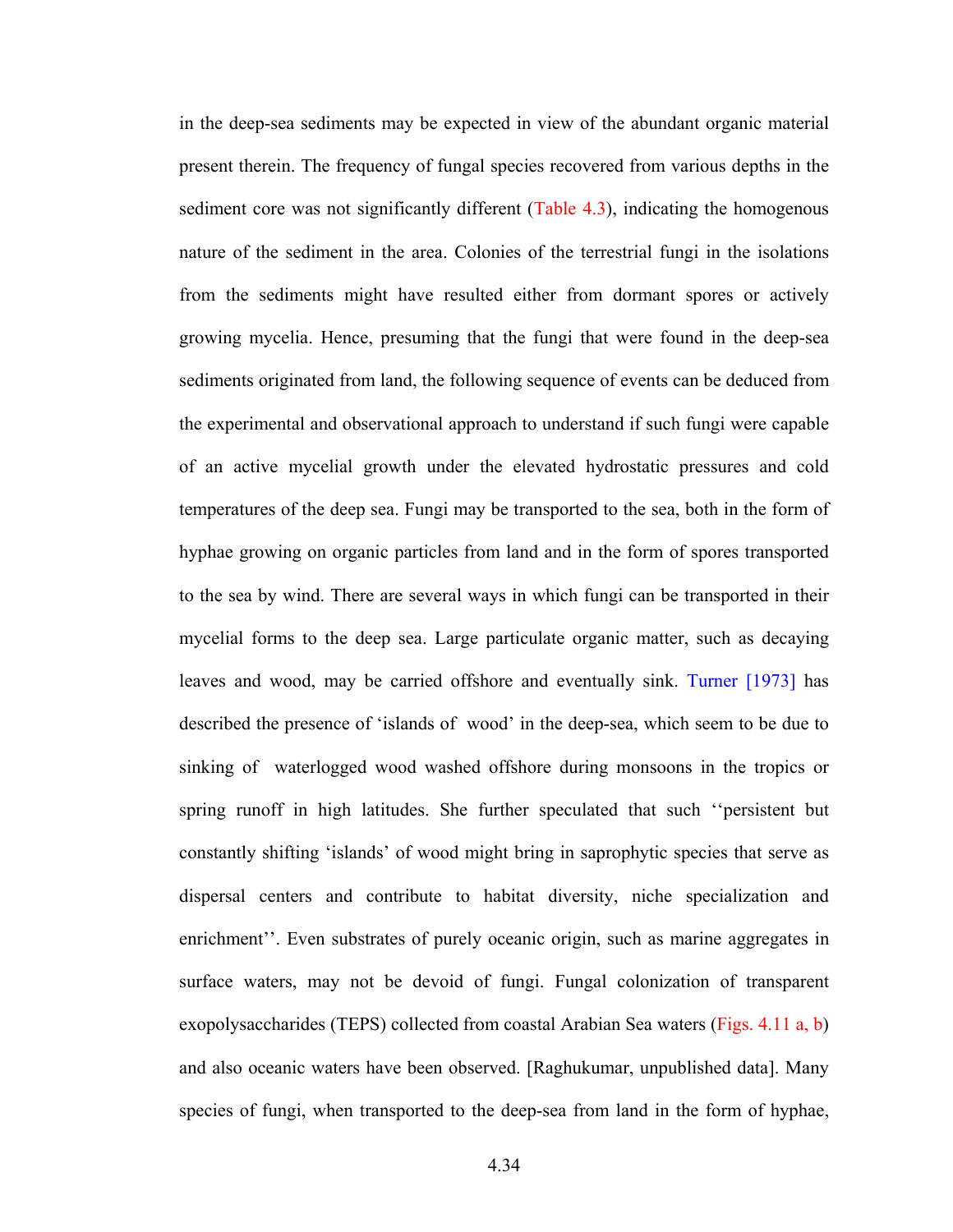may be capable of growth under the prevalent high hydrostatic pressures and low temperature.

**Fig 4.11** 

- **(a) Epifluorescence microscopy of a fungal hypha in a transparent exopolymeric particle (TEP) collected from 30 m depth in the Arabian Sea. TEP was stained with Calcofluor and photographed under blue light with an epifluorescence microscope. Scale 10 µm.**
- **( b) The same hypha photographed under bright field. Scale 10 µm.**



Many of the fungi that reach the sea floor as mycelia may initially be highly stressed by the extreme conditions existing therein. Thus, several fungi showed swellings in their hyphae and other abnormalities when grown at  $200$  bar/ $5^{\circ}$ C. The abnormalities were much less at  $200 \text{ bar}/30^{\circ}\text{C}$ , suggesting that the low temperature was more adverse than the high pressure itself. Lorenz [1993] has shown abnormal growth of *A. ustus* under elevated hydrostatic pressure. Those fungi that adapt themselves may eventually be able to grow normally under deep-sea conditions. Thus, the isolate # A 3415, an unidentified fungus, grew in the form of normal hyphae under simulated deep-sea conditions. Use of the immunofluorescence technique revealed normal hyphae of *A. terreus* # 4634 in the deep-sea sediment collected from a depth of 15–20 cm of a core (Fig. 4.6 a - d).